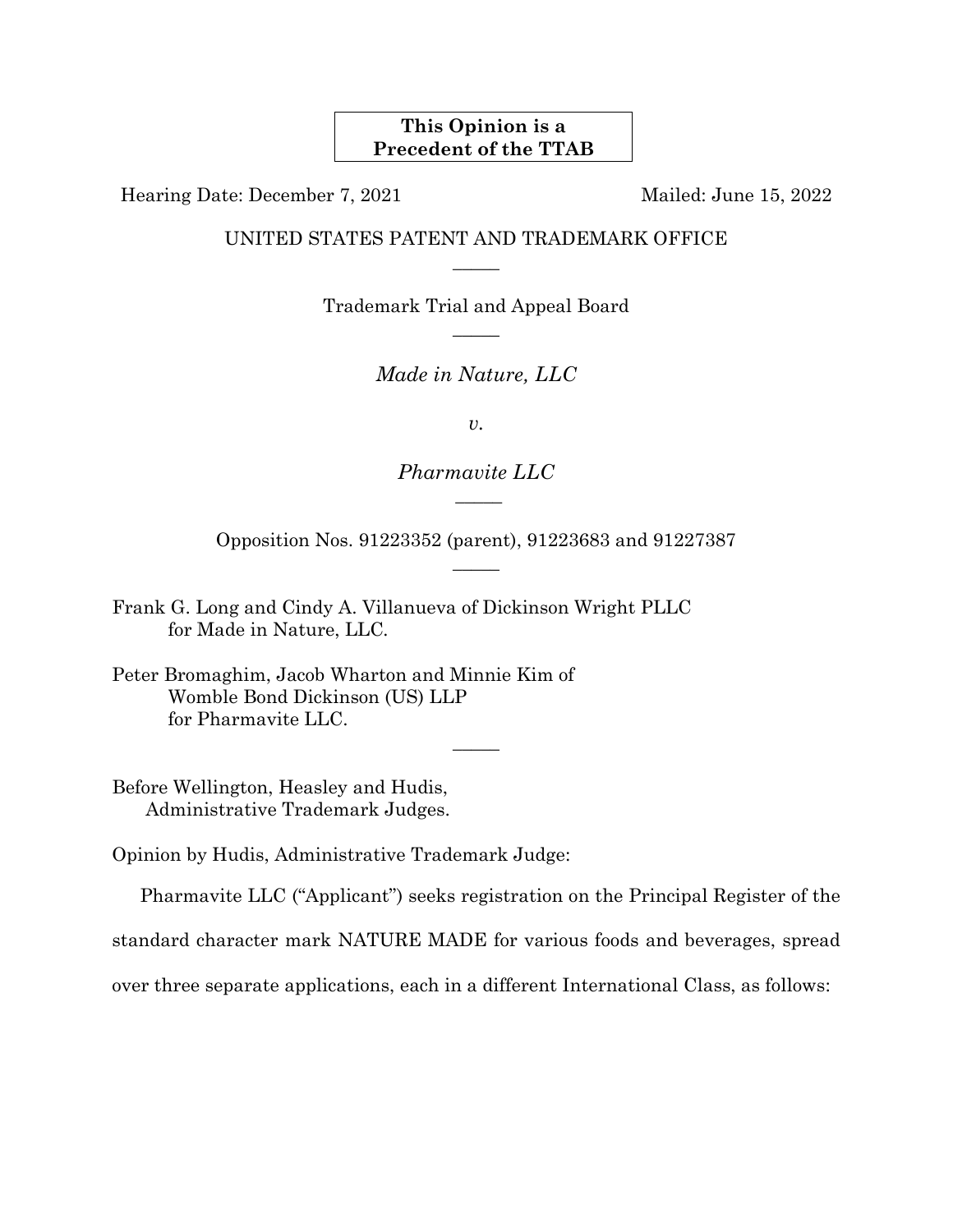| Mark               | Appln. Ser. No.<br><b>Filing Date</b> | Goods                                                                                                                                                                                                                                                                                                                                                                                                                                                                                                                                                                                                                                                                                                                                               |
|--------------------|---------------------------------------|-----------------------------------------------------------------------------------------------------------------------------------------------------------------------------------------------------------------------------------------------------------------------------------------------------------------------------------------------------------------------------------------------------------------------------------------------------------------------------------------------------------------------------------------------------------------------------------------------------------------------------------------------------------------------------------------------------------------------------------------------------|
| <b>NATURE MADE</b> | 85862774<br>February 28, 2013         | Cereal bars; cereal based energy bars; grain-based<br>food bars; grain-based food bars also containing<br>fruits, dried fruits, fruit juice, grain, vegetables,<br>nuts, seeds, and/or chocolate; granola-based snack<br>bars; chocolate based meal replacement bars; high-<br>protein cereal bars; crackers; bakery products; tea;<br>tea-based beverages; chewing gums; chewing gums<br>with vitamins; candy; caramels; chocolate; chocolate<br>confections; candy mints, energy mints; candy<br>sprinkles; salad dressings; nutritionally-fortified<br>food products in the nature of herbal food beverages,<br>herbal infusions, Cl. 30                                                                                                         |
| <b>NATURE MADE</b> | 85862772<br>February 28, 2013         | Soy-based food bars; soy-based snack foods; fruit-<br>based meal replacement bars; vegetable-based food<br>bars; nut and seed based snack bars; soy-based<br>beverages used as milk substitutes; yogurts; yogurt-<br>based beverages; soups; preparations for making<br>soups; coffee creamers; creamers for beverages; dried<br>fruits, candied fruit; candied fruit snacks; dried<br>fruit-based snacks; fruit jellies and purees; dried<br>vegetables; dried vegetable in powder<br>form;<br>vegetable-based snack foods; fruit-based<br>snack<br>foods; nutritionally fortified food products in the<br>nature of edible oils, diary-based beverages, and<br>dairy-based snack foods excluding ice cream, ice milk<br>and frozen yogurt, Cl. 29 |
| <b>NATURE MADE</b> | 85862776<br>February 28, 2013         | Beauty beverages, namely, energy drinks containing<br>nutritional supplements; non-alcoholic beverages<br>with tea flavor; drinking water with vitamins;<br>bottled water; drinking waters; water beverages;<br>carbonated water; flavored waters; essences for<br>making flavored waters; smoothies; energy drinks,<br>soy-based beverages not being milk substitutes,<br>herbal juices, Cl. 32                                                                                                                                                                                                                                                                                                                                                    |

All three applications are based on Applicant's allegation of a bona fide intention to use the mark in commerce under Trademark Act Section 1(b), 15 U.S.C. § 1051(b).

Made in Nature, LLC ("Opposer") opposes registration of Applicant's NATURE MADE mark under Trademark Act Section 2(d), 15 U.S.C. § 1052(d), on the ground that Applicant's mark so resembles Opposer's registered marks set out below as to be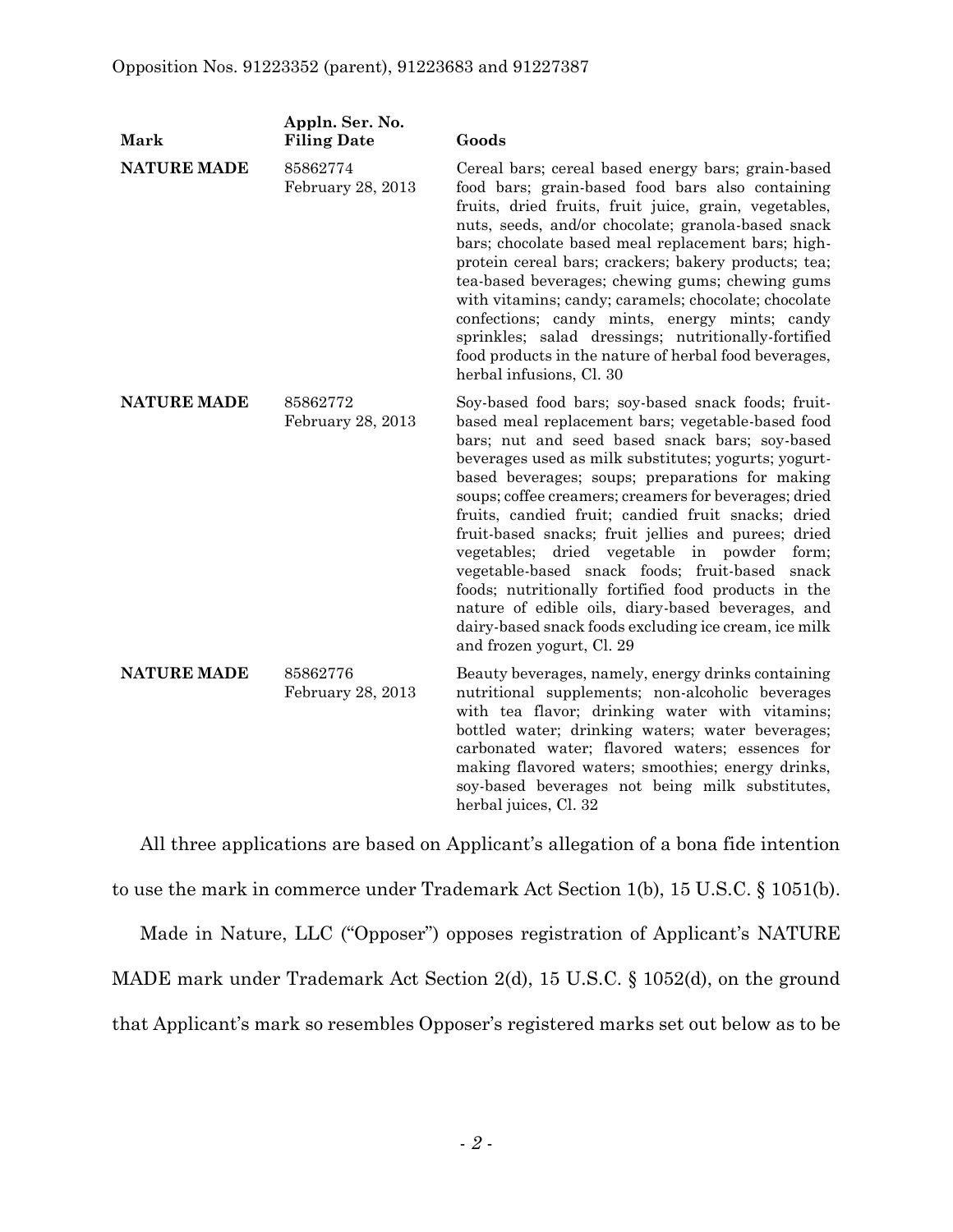likely to cause confusion, mistake or deception when Applicant's mark is applied to

the goods identified in its applications: 1

## **Mark**

**MADE IN NATURE** (standard characters)

Made **\ature** ("Organic" Disclaimed)

Made ature ("Organic" Disclaimed)

**ORGANIC MADE IN NATURE** (standard characters) ("Organic" Disclaimed)

**MADE IN NATURE** (standard characters)

l

# **Reg. No., Filing Date, Reg. Date, Status Goods**

1779065 August 10, 1989 June 29, 1993 Renewed

3528252 March 9, 2007 November 4, 2008 Renewed

3528251 March 9, 2007 November 4, 2008 Renewed

3537789 March 9, 2007 November 25, 2008 Renewed

4804536 August 27, 2012 September 1, 2015 8 & 15 maintenance documents accepted and acknowledged

Fresh organically grown or wild harvested fruits, Cl. 31

Prepared organically grown or wild harvested fruits all being organic, Cl. 29

Fresh organically grown fruits, all being organic, Cl. 31

Prepared organically grown or wild harvested fruits, Cl. 29

Dry or aromatized fruit, Cl. 29

<sup>1</sup> Second Amended Notice of Opposition in Opposition No. 91223352, 60 TTABVUE 3-7; in Opposition No. 91223683, 59 TTABVUE 3-5; and in Opposition No. 91227387, 51 TTABVUE 3-7. Not every registration noted in the chart above was asserted in every opposition. The chart also does not reflect claimed registrations that have since been cancelled, but does reflect claimed applications that have since issued as registrations. The chart conforms to the list of registered marks Opposer asserted as of the time of post-trial briefing. *See* Opposer's Brief, 103 TTABVUE 7-9.

Citations to the record or briefs in this opinion also include citations to the publicly available documents on TTABVUE, the Board's electronic docketing system. The number preceding "TTABVUE" corresponds to the docket entry number; the number(s) following "TTABVUE" refer to the page number(s) of that particular docket entry, if applicable.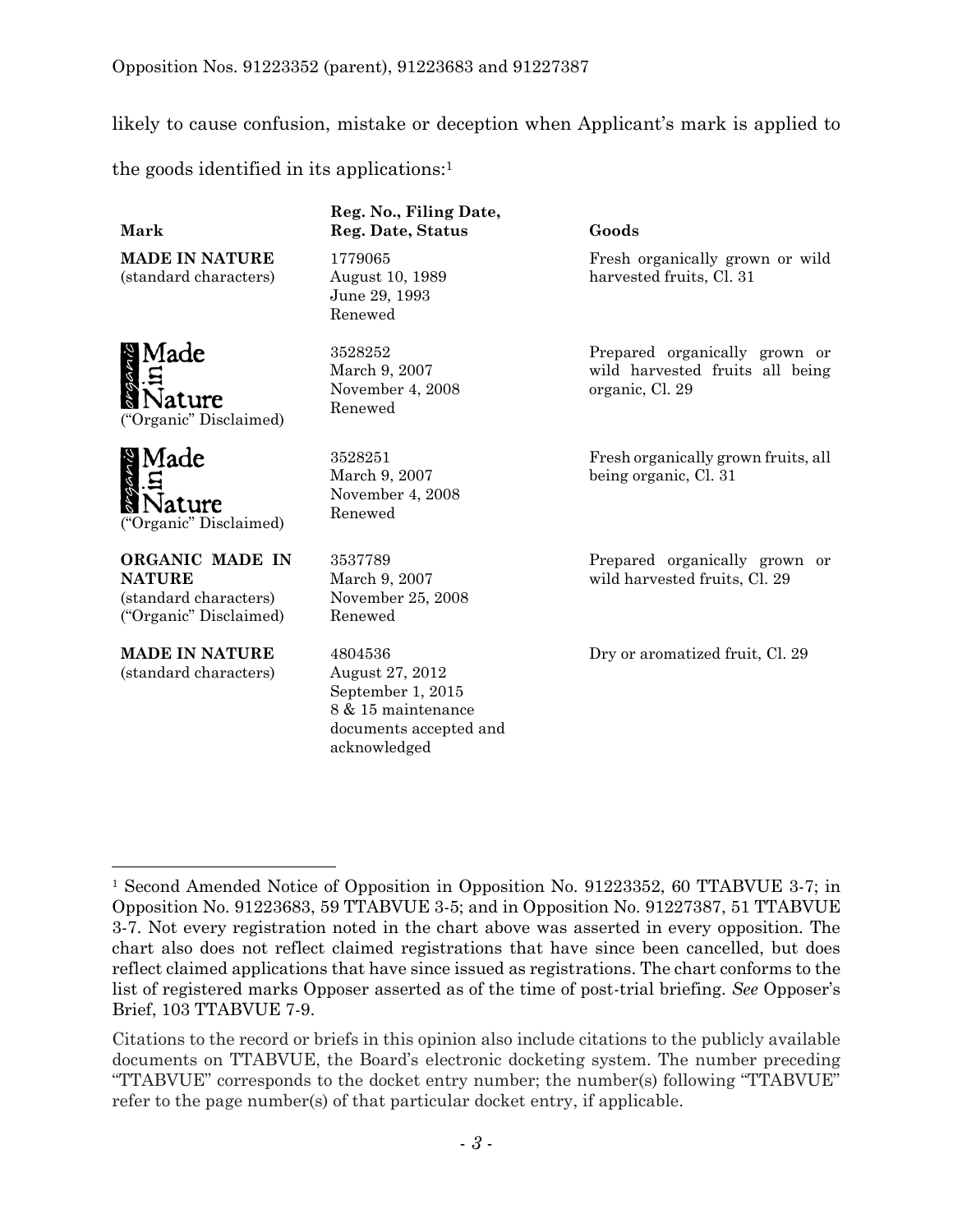**Mark**



("Organic" Disclaimed)



("Organic" Disclaimed)

**MADE IN NATURE** (standard characters)



("Organic" Disclaimed)

**MADE IN NATURE** (standard characters)

**ORGANIC MADE IN NATURE** (standard characters) ("Organic" Disclaimed)

**MADE IN NATURE** (standard characters)



## **Reg. No., Filing Date, Reg. Date, Status Goods**

4813368 August 27, 2012 September 15, 2015 8 & 15 maintenance documents accepted and acknowledged

4898945 August 27, 2012 February 9, 2016 8 & 15 Maintenance documents filed

4964827 August 27, 2012 May 24, 2016 Active

5137879 January 31, 2014 February 7, 2017 Active

5156469 January 31, 2014 March 7, 2017 Active

3540942 March 9, 2007 December 2, 2008 Renewed

5921214 March 18, 2016 November 26, 2019 Active

5961771 March 28, 2016 January 14, 2020 Active

Organic dry or aromatized fruit, Cl. 29

Organic dried fruit-based snacks; organic fruit-based snack food, Cl. 29

Dried fruit-based snacks; Fruitbased snack food, Cl. 29

Organic dehydrated fruit snacks; Organic dried fruit mixes; Organic dried fruits and vegetables, Cl. 29

Dehydrated fruit snacks; Dried fruit mixes; Dried fruits and vegetables, Cl. 29

Fresh fruits, namely, organically grown fresh fruits, Cl. 31

Chocolate covered fruit, Cl. 30

Organic chocolate covered fruit, Cl. 30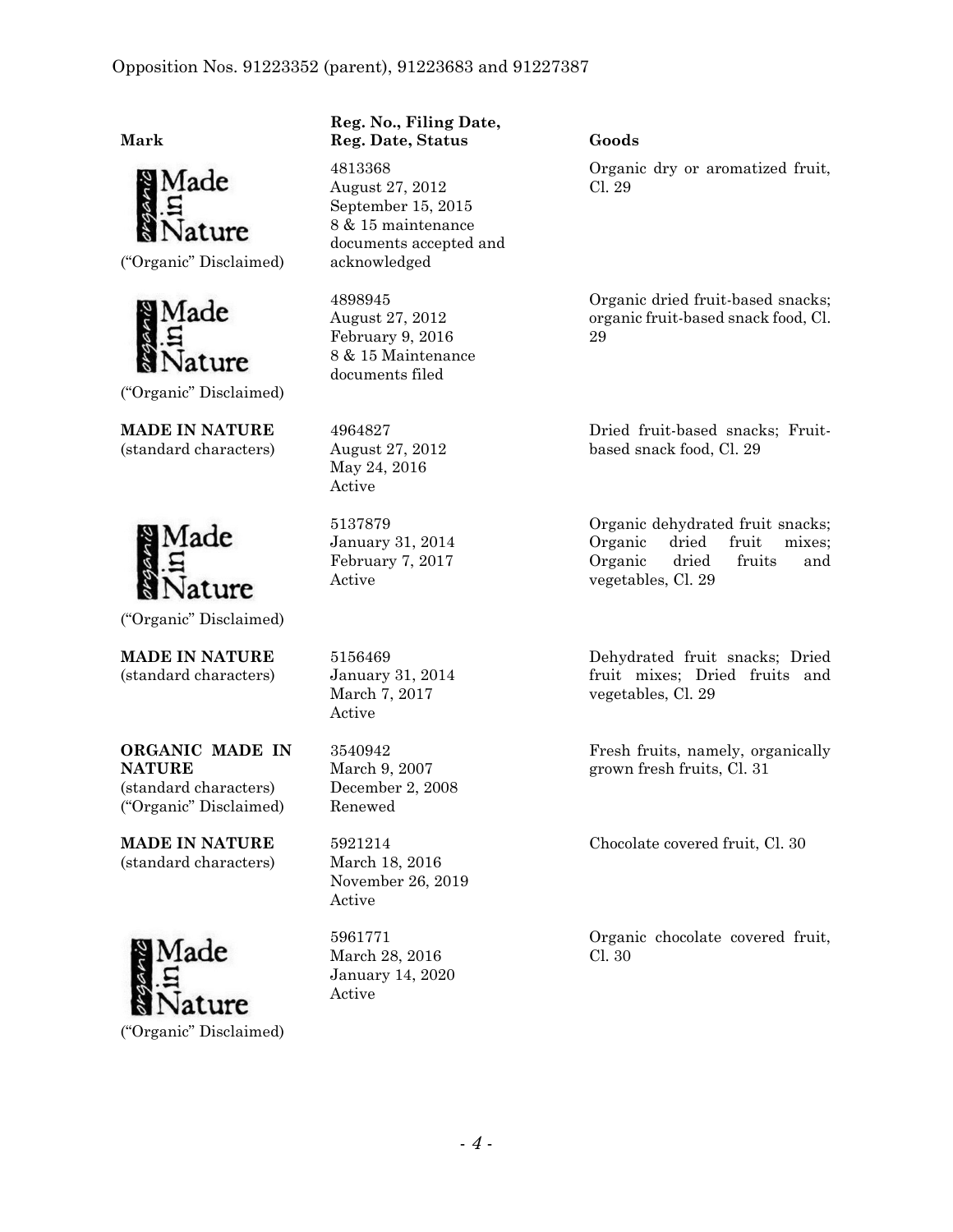Opposer further claims common law rights in the MADE IN NATURE mark as

 $follows<sup>2</sup>$ 

| <b>MADE IN</b><br>Dried figs, dried pineapple, dried plums, dried<br>In some cases, since as<br><b>NATURE</b><br>early as 1996 | mangos, dried Mission figs, dried apricots,<br>dried bananas, raisins, dates, dried apples,<br>dried cranberries, mixed dried fruits, dried<br>berry mixes, and dried fruit based snacks |
|--------------------------------------------------------------------------------------------------------------------------------|------------------------------------------------------------------------------------------------------------------------------------------------------------------------------------------|
|--------------------------------------------------------------------------------------------------------------------------------|------------------------------------------------------------------------------------------------------------------------------------------------------------------------------------------|

Applicant denied the salient allegations of Opposer's Oppositions in each of its

Answers, and additionally asserted the following affirmative defenses:

1. Opposer's Notice of Opposition fails to state a claim upon which relief can be granted, and in particular, fails to state legally sufficient grounds for sustaining the opposition.

2. Applicant reserves all affirmative defenses not stated here in the event that discovery reveals that they may be appropriate.<sup>3</sup>

Applicant's first "affirmative defense" of failure to state a claim upon which relief

can be granted is not a true affirmative defense. *Sabhnani v. Mirage Brands, LLC*,

2021 USPQ2d 1241, at \*4, n.5 (TTAB 2021) (citing *U.S. Olympic Comm. v. Tempting* 

*Brands Neth. B.V.*, 2021 USPQ2d 164, at \*4 (TTAB 2021)). In any event, as Applicant

neither filed a formal motion to dismiss under [Fed R. Civ. P. 12\(b\)\(6\)](https://1.next.westlaw.com/Link/Document/FullText?findType=L&pubNum=1000600&cite=USFRCPR12&originatingDoc=I5c3a0660291711e38911df21cb42a557&refType=LQ&originationContext=document&transitionType=DocumentItem&contextData=(sc.Search)) nor argued this

asserted affirmative defense in its brief, it is hereby deemed waived. *Alcatraz Media,* 

*Inc. v. Chesapeake Marine Tours Inc.*, 107 USPQ2d 1750, 1753 n.6 (TTAB 2013), *aff'd*

*mem*., 565 F. App'x 900 (Fed. Cir. 2014).

<sup>2</sup> Second Amended Notice of Opposition in Opposition No. 91223352, 60 TTABVUE 7; in Opposition No. 91223683, 59 TTABVUE 5; and in Opposition No. 91227387, 51 TTABVUE 6.

<sup>&</sup>lt;sup>3</sup> Answer to Second Amended Notice of Opposition in Opposition No. 91223352, 61 TTABVUE 5; in Opposition No. 91223683, 60 TTABVUE 5; and in Opposition No. 91227387, 52 TTABVUE 5.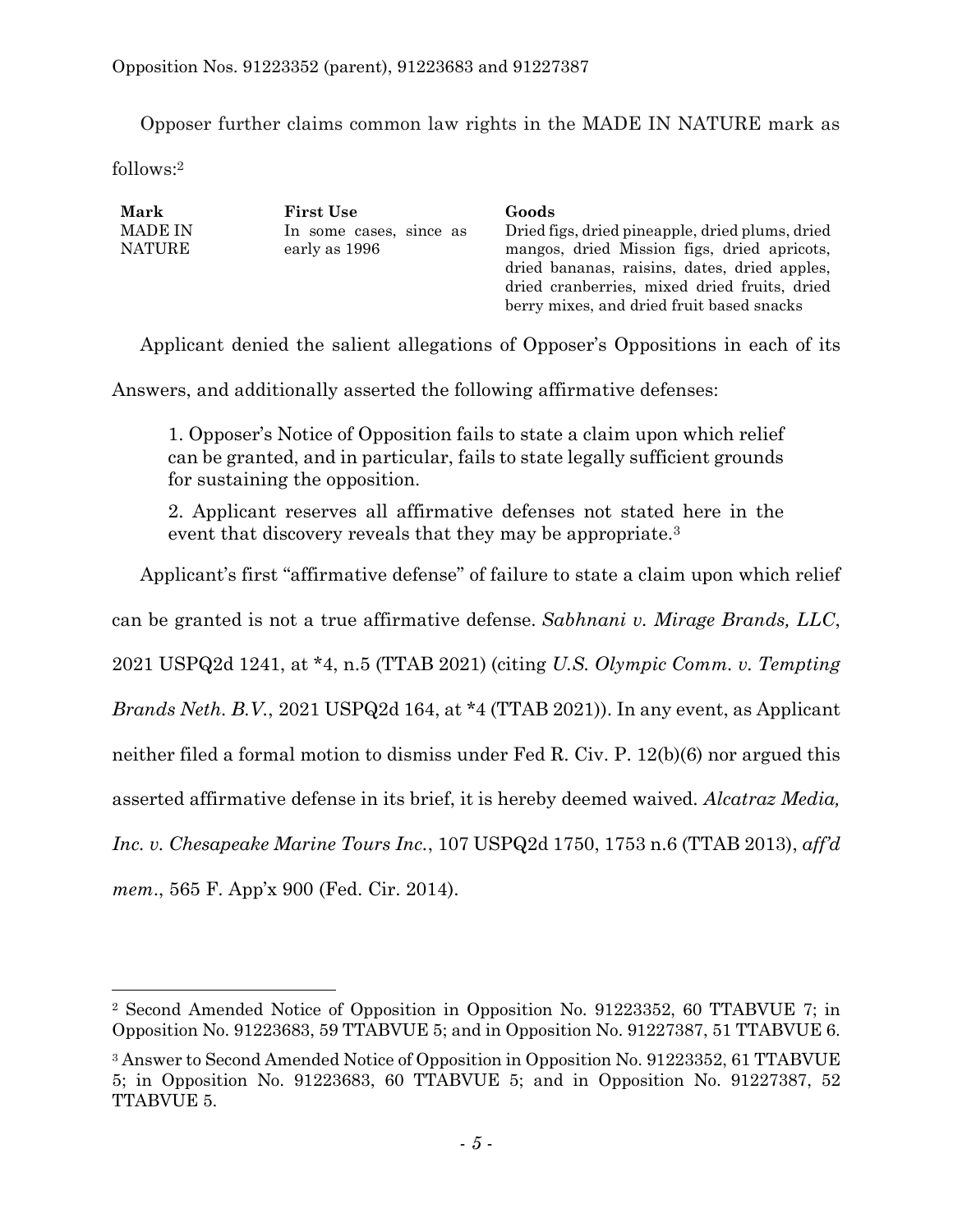Applicant's "attempt to reserve the right to add defenses is improper under the Federal Rules of Civil Procedure, because that would not give … [Opposer] fair notice of such defenses." *Philanthropist.com, Inc. v. Gen. Conf. Corp. of Seventh-Day Adventists*, 2021 USPQ2d 643, at \*4 n.6 (TTAB 2021), *appeal docketed*, No. 21-2208 (Fed. Cir. Aug. 6, 2021); *see also FDIC v. Mahajan*, 923 F. Supp. 2d 1133, 1141 (N.D. Ill. 2013) ("[A]ffirmative defenses that purport to reserve the right to add affirmative defenses at a later date … are stricken because they are improper reservations under the Federal Rules.").

In its Brief, Applicant raises for the first time the *Morehouse,* or prior registration, defense, <sup>4</sup> which Applicant concedes was never raised in its Answers to the Notices of Opposition.<sup>5</sup> Opposer objects to Applicant's assertion of the *Morehouse* defense as untimely.<sup>6</sup> We conclude that Applicant's assertion of the *Morehouse* defense was untimely, was not tried with the express or implied consent of the parties, and in any event does not apply based on the record developed in this case.

The *Morehouse* or prior registration defense is "an equitable defense, to the effect that if the opposer cannot be further injured because there already exists an injurious registration, the opposer cannot object to an additional registration that does not add to the injury." *O–M Bread, Inc. v. U.S. Olympic Comm*., 65 F.3d 933, 36 USPQ2d 1041, 1045 (Fed. Cir. 1995). The party asserting a *Morehouse* defense must show that

<sup>4</sup> Applicant's Brief, 115 TTABVUE 44-47.

<sup>5</sup> *Id.* at 45, n.10.

<sup>6</sup> Opposer's Reply Brief, 117 TTABVUE 9.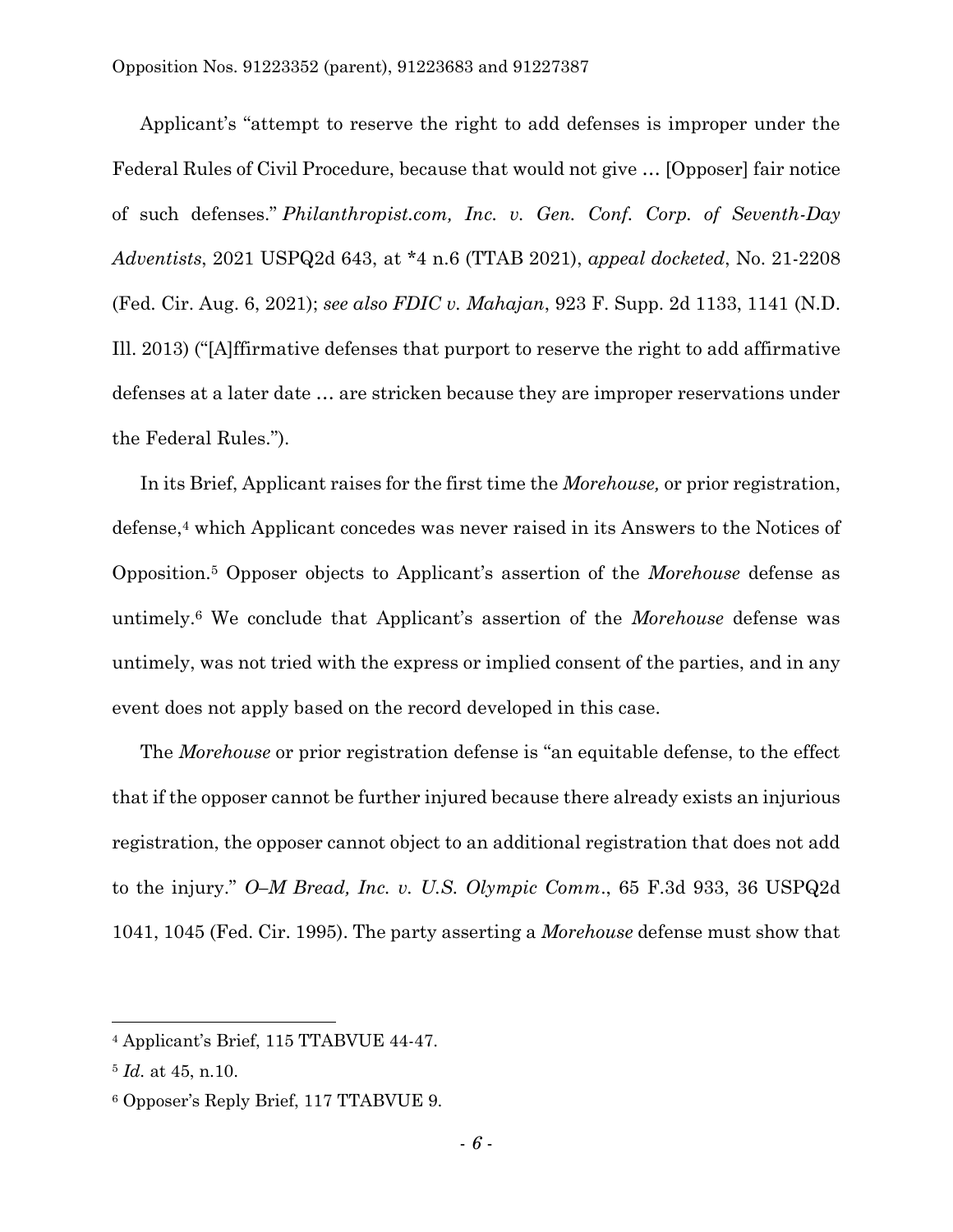it "has an existing registration [or registrations] of the **same** mark[s] for the **same** goods." *Morehouse Mfg. Corp. v. J. Strickland & Co*., 407 F.2d 881, 160 USPQ 715, 717 (CCPA 1969) (emphasis added).

Since Opposer objected to Applicant's assertion of the *Morehouse* defense immediately after Applicant asserted it for the first time in its Brief, this defense was not tried by the parties' express consent. Implied consent to the trial of an unpleaded issue can be found only where the non-offering party (1) raised no objection to the introduction of evidence on the issue, and (2) was fairly apprised that the evidence was being offered in support of the issue. *Productos Lacteos Tocumbo S.A. de C.V. v. Paleteria La Michoacana Inc.*, 98 USPQ2d 1921, 1926-27 (TTAB 2011) (unpleaded tacking and prior registration defenses were not tried by implied consent where petitioner not fully apprised of respondent's reliance on use and registration of another mark), *aff'd*, 188 F. Supp. 3d 22 (D.D.C. 2016), *aff'd*, 743 Fed. Appx. 457, 128 USPQ2d 1172 (D.C. Cir. 2018). There must be no doubt that the nonmoving party is aware that the issue is being tried. *Morgan Creek Prods. Inc. v. Foria Int'l Inc.*, 91 USPQ2d 1134, 1139 (TTAB 2009).

Here, Applicant contends:

Applicant claimed ownership of Applicant's Registrations, and introduced these registrations into the record. Opposer did not object to these registrations. Thus, there can be no reasonable dispute that Opposer was aware that the registrations formed the basis of a defense, and the prior registration (or *Morehouse*) defense was tried by implied consent.<sup>7</sup>

<sup>7</sup> Applicant's Brief, 115 TTABVUE 45, n.10.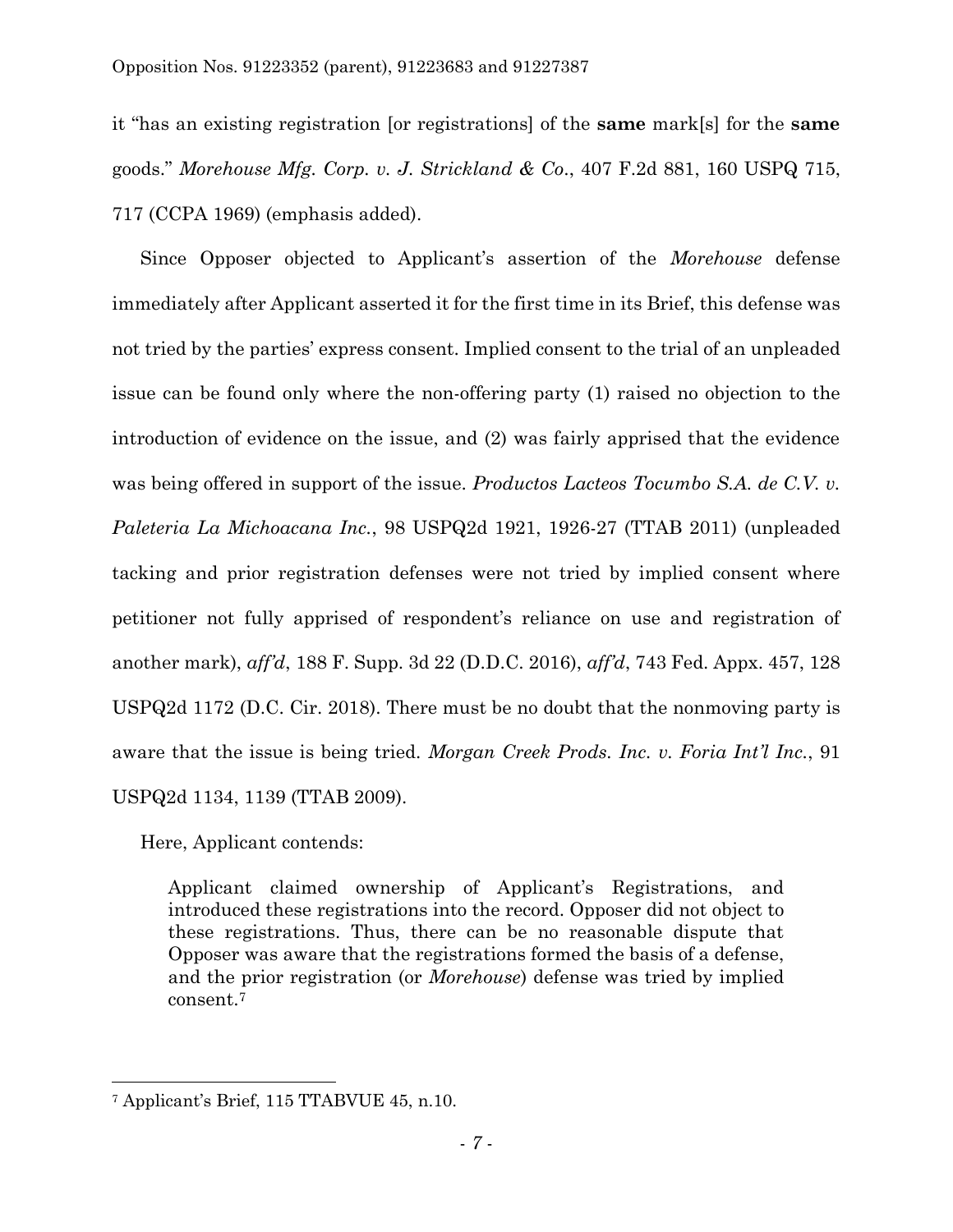True, Applicant did introduce into the record its prior NATURE MADE registrations that are now active, <sup>8</sup> but the only relevance Applicant asserted for these registrations was the "[r]ight to exclude; use and strength of Applicant's mark." <sup>9</sup> This hardly placed Opposer on notice that Applicant sought to rely on the *Morehouse* or prior registration defense at trial and final hearing.

The portions of the discovery and trial deposition testimony of Applicant's witnesses, Rhonda Hoffman and Tobe Cohen, on which Applicant also relies to demonstrate Opposer was on notice of the *Morehouse* defense, comprise discussions of Applicant's finite prior **uses** and contemplated future **uses** of various products in connection with the NATURE MADE mark.<sup>10</sup> This testimony has nothing to do with the various products for which the NATURE MADE mark has been **registered**. Thus, Opposer was not fairly apprised that the evidence was being offered in support of a potential *Morehouse* defense.

In any event, even if Opposer had been on notice that Applicant sought to try the *Morehouse* defense, it does not apply in this proceeding. Applicant's NATURE MADE registrations it made of record recite variations of "nutritional supplements, dietary supplements, vitamin and mineral supplements" and (in some cases) related services in the identifications of goods and services. These goods and services are not identical to, nor are they substantially the same as, the food and drink products for which

<sup>8</sup> Applicant's First Notice of Reliance, 88 TTABVUE 3259-3318, 3344-72.

<sup>9</sup> Applicant's First Notice of Reliance, 86 TTABVUE 53-54.

<sup>10</sup> Applicant's Brief, 115 TTABVUE 45-46.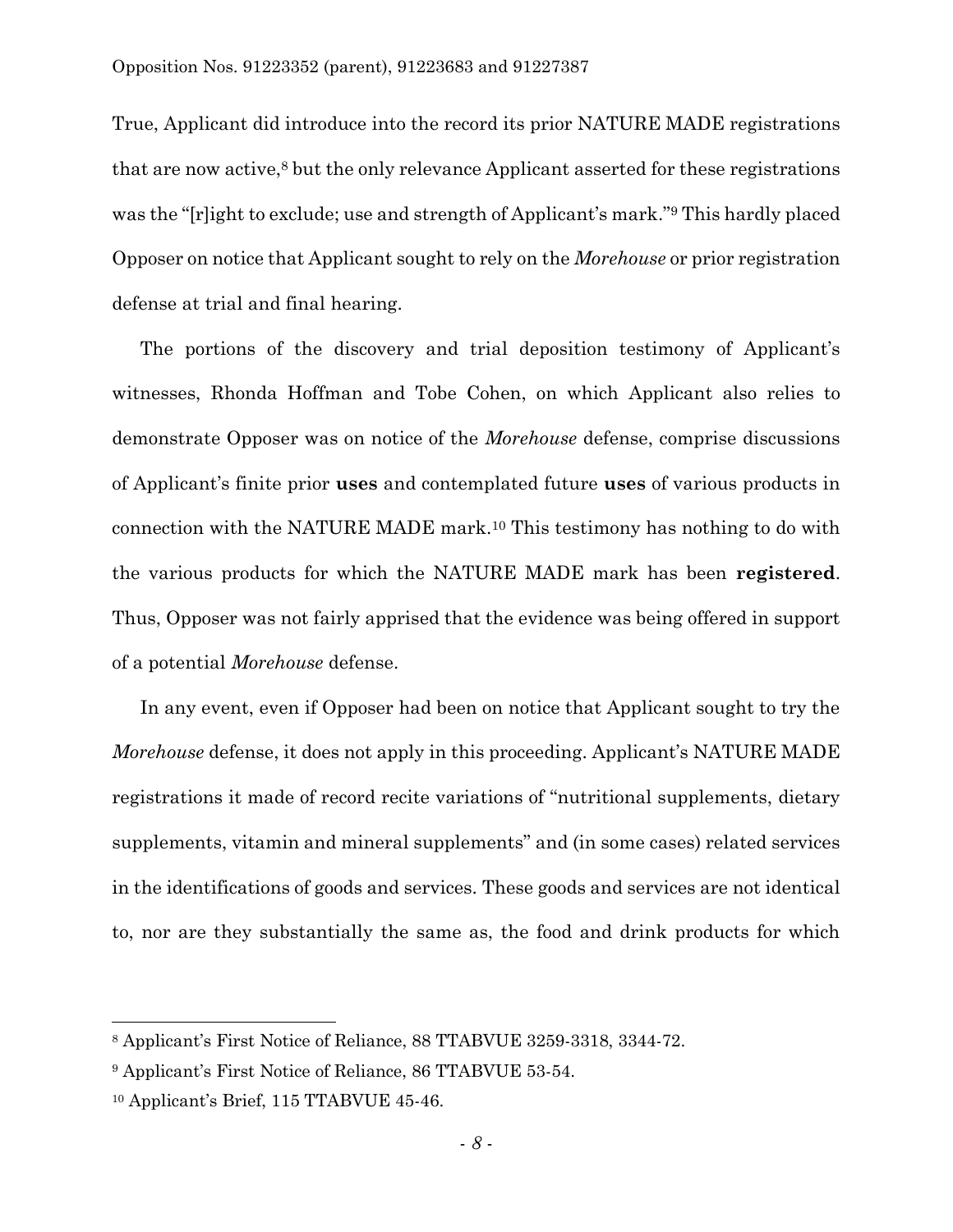Applicant presently seeks registration of the NATURE MADE mark. Where the goods in the opposed applications "are substantially different goods from those upon which … [Applicant] has its previous registrations …, it cannot be said here that there would be no **added** damage to opposer from … [Applicant's] proposed registration[s]." *Jackes-Evans Mfg. Co. v. Jaybee Mfg. Corp.*, 481 F.2d 1342, 179 USPQ 81, 83 (CCPA 1973) (emphasis original). Therefore, the *Morehouse* defense is inapplicable in this proceeding.

These Oppositions were consolidated by the Board's Order of November 26, 2019, to be presented on the same record and briefs. <sup>11</sup> The Board's file has been maintained in Opposition No. 91223352 as the "parent case." From this point on, all references to the record shall be to Opposition No. 91223352.

The cases are fully briefed. To prevail on its Trademark Act Section 2(d) claim in each Opposition, Opposer must prove by a preponderance of the evidence its entitlement to a statutory cause of action, priority and likelihood of confusion. *Cunningham v. Laser Golf Corp.*, 222 F.3d 943, 55 USPQ2d 1842, 1848 (Fed. Cir. 2000). Having considered the evidentiary record, the parties' arguments and applicable authorities, as explained below, we find that Opposer has carried this burden, and sustain the Oppositions.

<sup>11</sup> Consolidation Order in Opposition No. 91223352 entered at 59 TTABVUE; in Opposition No. 91223683 entered at 58 TTABVUE; and in Opposition No. 91227387 entered at 50 TTABVUE 5.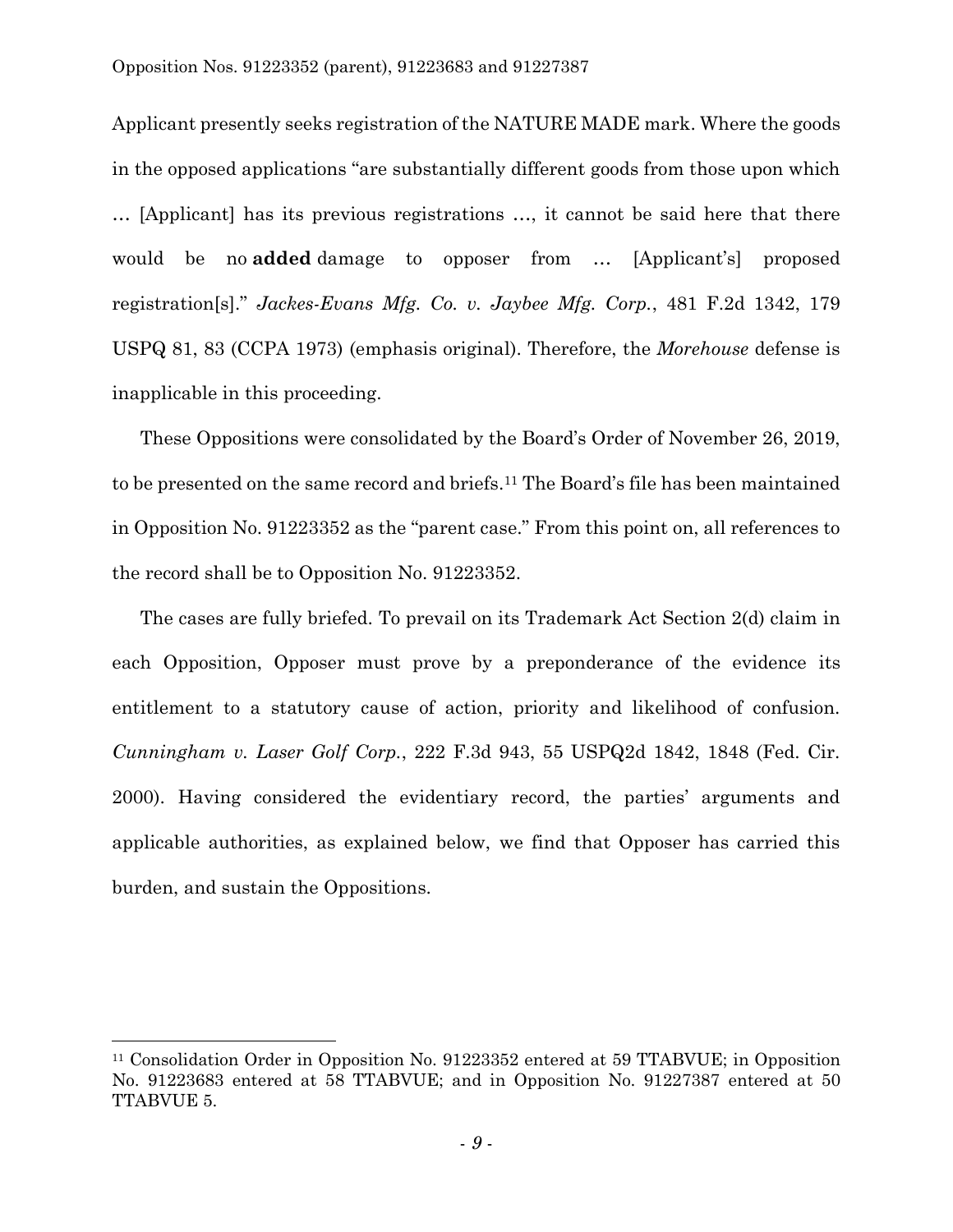# **I. The Evidentiary Record**

The record consists of the pleadings and, by operation of Trademark Rule 2.122(b),

37 C.F.R. § 2.122(b), the files of Applicant's involved applications. In addition, the

parties introduced the following evidence:

# **A. Opposer's Evidence**

- Opposer's Notice of Reliance ("O NOR") on Applicant's interrogatory answers, Opposer's asserted registrations, Applicant's opposed applications (which was unnecessary, *see* Trademark Rule 2.122(b)), Applicant's previously-issued registrations for NATURE MADE marks, third-party trademark registrations and website pages showing third-party common law trademark uses, website pages showing news articles mentioning Opposer and its products, and excerpts from Opposer's social media pages and company website [75-76, 81 TTABVUE].
- Opposer's Confidential Notice of Reliance ("O Conf NOR") on portions of the Fed. R. Civ. P. 30(b)(6) discovery deposition transcripts of Applicant's employees Rhonda Hoffman ("Hoffman Discov Depo," with exhibits) and Tobe Cohen ("Cohen Discov Depo," with no exhibits) [77 TTABVUE].
- Public (redacted) and confidential versions of the Testimony Declaration of Opposer's Co-Chairman and Chief Executive Officer, Douglas Brent ("Brent Decl"), with exhibits [78-80, 82 TTABVUE].

# **B. Applicant's Evidence**

 $\overline{a}$ 

- Applicant's First Notice of Reliance ("A NOR1") on third-party registrations for marks including the terms NATURE, NATURE'S or MADE [86-89 TTABVUE].
- Applicant's Second Notice of Reliance ("A NOR2") on Opposer's interrogatory answers and supplemental answers, Applicant's own interrogatory answers filed by Applicant pursuant to Trademark Rule  $2.120(k)(5)$ , 37 C.F.R.  $\S 2.120(k)(5)$ ,<sup>12</sup> portions of the Fed. R. Civ. P. 30(b)(6) discovery deposition transcript of Douglas Brent ("Brent Discov Depo") (confidential, with exhibits), and portions of the Fed. R. Civ. P. 30(b)(6) discovery deposition transcripts of Applicant's employees Rhonda Hoffman ("Hoffman Discov Depo") (confidential, with exhibits) and Tobe Cohen ("Cohen Discov Depo") (confidential, with

 $12$  This was unnecessary, as Opposer filed Applicant's interrogatory answers in their entirety. *See* Trademark Rule 2.120(k)(7), 37 C.F.R. § 2.120(k)(7).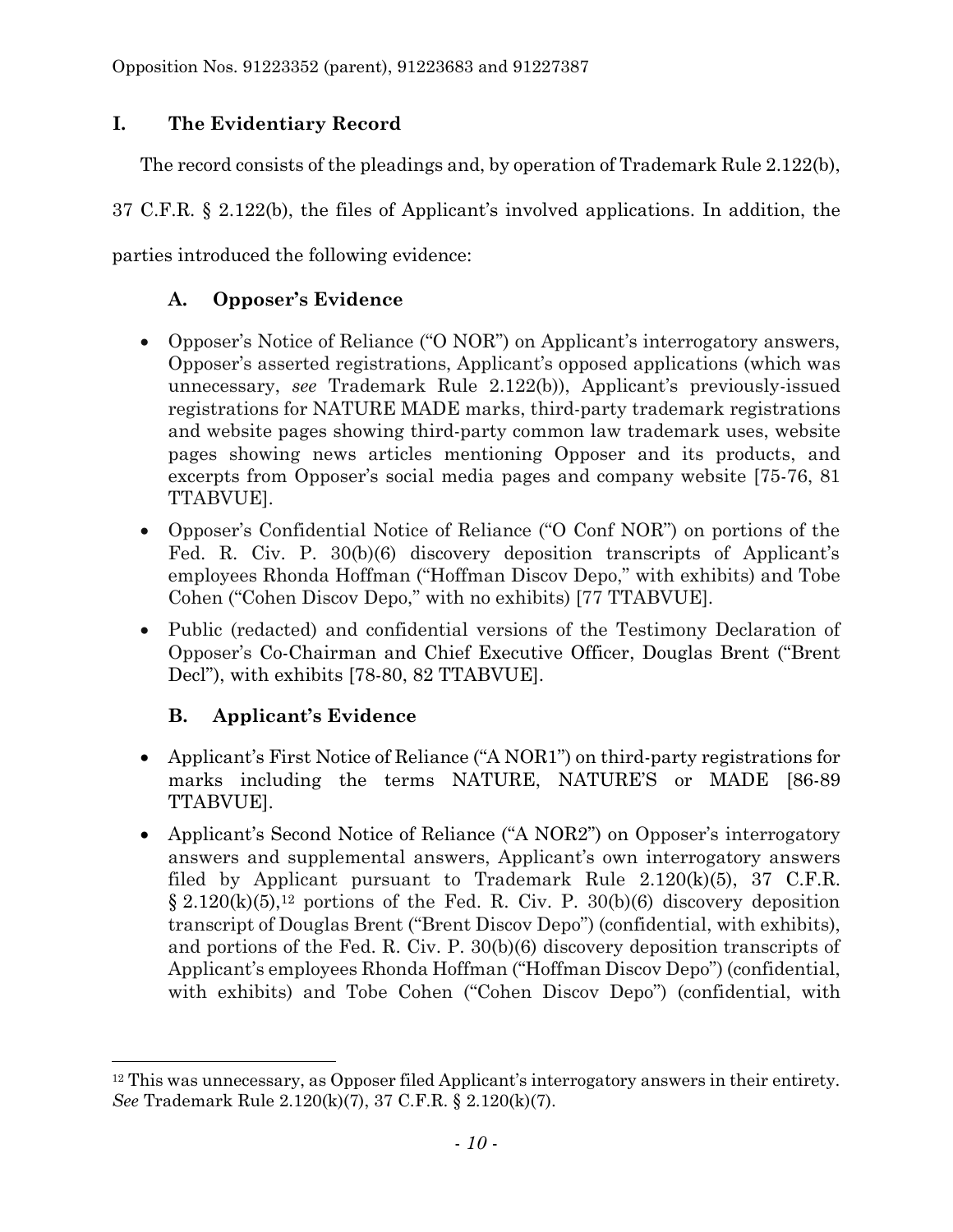exhibits) filed by Applicant pursuant to Trademark Rule 2.120(k)(4), 37 C.F.R. § 2.120(k)(4) [90-93 TTABVUE]. 13

- Applicant's Amended Second Notice of Reliance ("A Amended NOR2") on Applicant's social media presence and company website, and additional transcript pages and confidential exhibits from the Fed. R. Civ. P. 30(b)(6) discovery deposition of Applicant's employee Rhonda Hoffman ("Hoffman Discov Depo") filed by Applicant pursuant to Trademark Rule 2.120(k)(4) [98- 101 TTABVUE].
- Public (redacted) and confidential versions of the transcript from the Cross-Examination Testimony Deposition of Douglas Brent ("Brent Testim CX Depo"), with exhibits [104-105 TTABVUE].
- Public (redacted) and confidential versions of the transcript from the Testimony Deposition of Applicant's Executive Vice President, Chief Growth Officer, Tobe Cohen ("Cohen Testim Depo"), with exhibits [106-109 TTABVUE].
- Public (redacted) and confidential versions of the transcript from the Testimony Deposition of Applicant's Chief Marketing Officer, Rhonda Hoffman ("Hoffman Testim Depo"), with exhibits [110-113 TTABVUE].

# **C. Opposer's Rebuttal Evidence**

l

• Opposer's Rebuttal Notice of Reliance ("O Reb NOR") on Opposer's own interrogatory answers and supplemental answers filed by Opposer pursuant to Trademark Rule  $2.120(k)(5)$ ,<sup>14</sup> and portions of the Fed. R. Civ. P.  $30(b)(6)$ discovery deposition transcript of Douglas Brent ("Brent Discov Depo") (confidential, with exhibits) filed by Opposer pursuant to Trademark Rule 2.120(k)(4) [96-97 TTABVUE].

# **II. The Way the Parties filed and Cited to their Evidence**

So that the parties, their counsel and perhaps other parties in future proceedings

can benefit and possibly reduce their litigation costs, we take a moment to comment

on the way the parties filed and cited to their evidence in this Opposition.

<sup>&</sup>lt;sup>13</sup> According to Applicant's Trial Brief, 115 TTABVUE 8-10, Applicant is not relying upon the documents it filed during its trial period at 94-95 TTABVUE.

<sup>14</sup> This was unnecessary, because Applicant had already filed Opposer's interrogatory answers and supplemental answers in their entirety. *See* Trademark Rule 2.120(k)(7).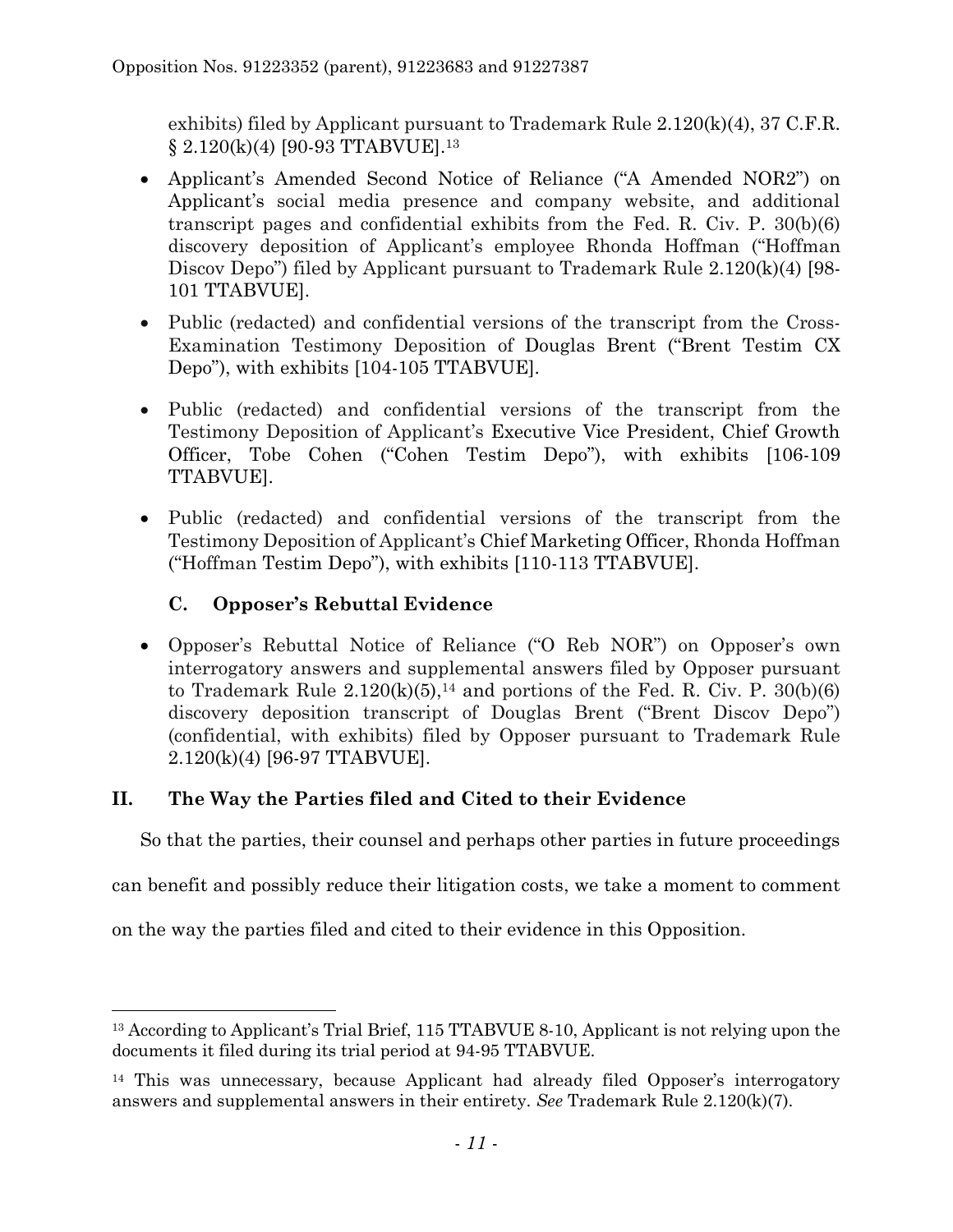The parties over-designated as confidential large portions of the record, including discovery deposition transcripts and exhibits, testimony declarations and testimony deposition transcripts. Only the particular exhibits, declaration passages or deposition transcript pages that truly disclosed confidential information should have been filed under seal under a protective order. If a party over-designates material as confidential, the Board will not be bound by the party's designation, and will treat as confidential only testimony and evidence that is truly confidential and commercially sensitive trade secrets. *See* Trademark Rule 2.116(g), 37 C.F.R. § 2.116(g) ("The Board may treat as not confidential that material which cannot reasonably be considered confidential, notwithstanding a designation as such by a party."). That is how we are proceeding here. *See, e.g.*, *Brooklyn Brewery Corp. v. Brooklyn Brew Shop, LLC*, 2020 USPQ2d 10914, at \*2 n.13 (TTAB 2020) (Board exercised discretion to "treat as not confidential that material which cannot reasonably be considered confidential" because the "Board must be able to discuss the evidence of record, … so that the parties and a reviewing court will know the basis of the Board's decisions."), *aff'd in part, rev'd in part*, 17 F.4th 129, 2021 USPQ2d 1069 (Fed. Cir. 2021); *AT&T Mobility LLC v. Thomann*, 2020 USPQ2d 53785, at \*12 (TTAB 2020) (parties reminded to limit confidential designation to truly confidential or commercially sensitive materials).

The parties also elected to file duplicative evidence by different methods of introduction; for example, once by Notice of Reliance and again by way of an exhibit to a testimony declaration or testimony deposition. The Board views the practice of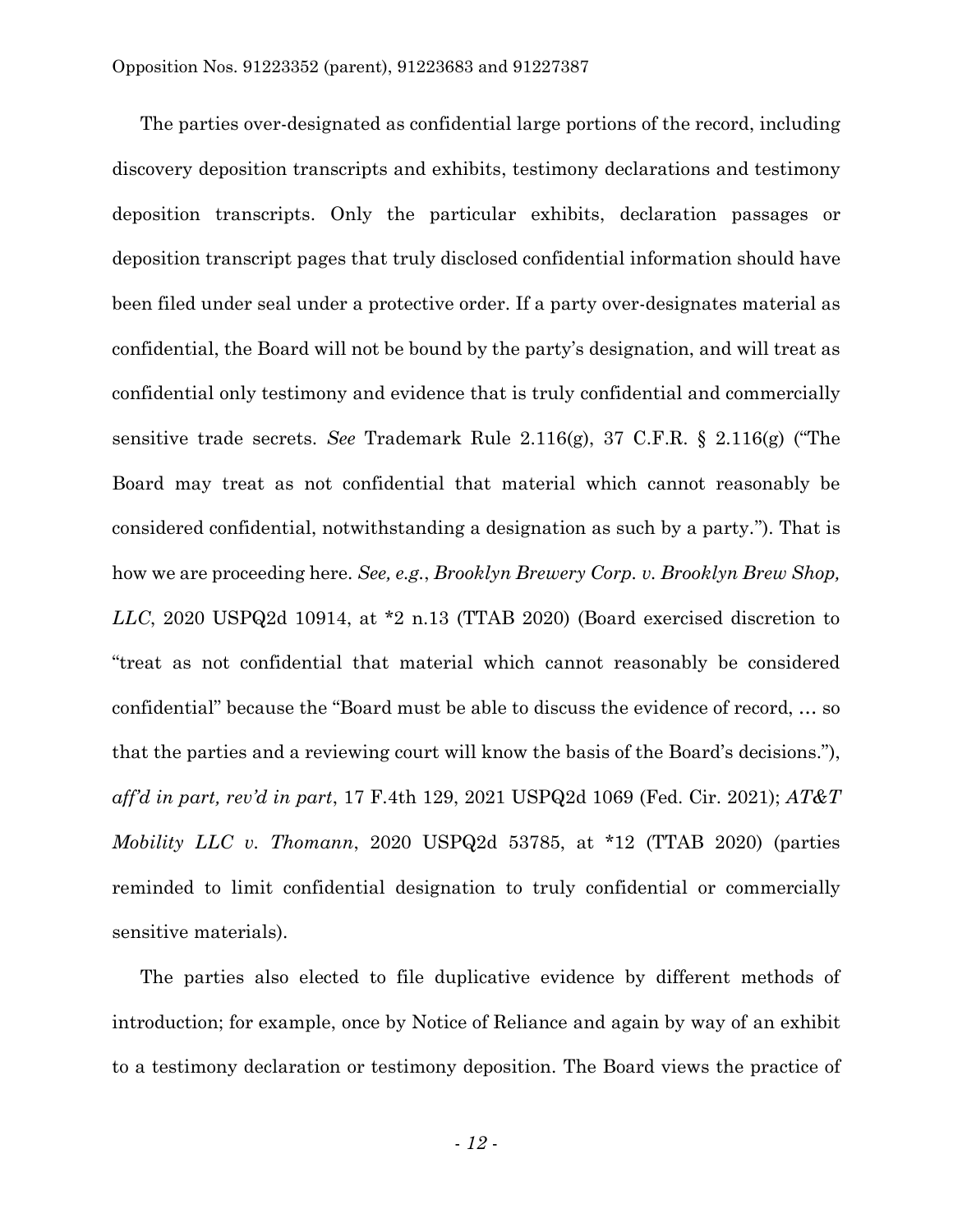introducing cumulative evidence at trial with disfavor. *See Calypso Tech. Inc. v. Calypso Cap. Mgmt. LP*, 100 USPQ2d 1213, 1218 (TTAB 2011) (with its supplemental notice of reliance, plaintiff resubmitted the first 25 items listed in its first notice of reliance, needlessly adding bulk to the record and wasting Board resources).

We further note the way both parties made of record discovery deposition testimony of their own witnesses under Trademark Rule 2.120(k)(4), which provides:

If only part of a discovery deposition is submitted and made part of the record by a party, an adverse party may introduce under a notice of reliance any other part of the deposition which should in fairness be considered so as to make not misleading what was offered by the submitting party. A notice of reliance filed by an adverse party must be supported by a written statement explaining why the adverse party needs to rely upon each additional part listed in the adverse party's notice, failing which the Board, in its discretion, may refuse to consider the additional parts.

"[T]he interests of fairness are served best by considering … additional excerpts of … [a] discovery deposition [transcript] submitted by … [the adverse party] under [a] [N]otice of [R]eliance." *Weider Pubs., LLC v. D & D Beauty Care Co., LLC*, 109 USPQ2d 1347, 1352 n.13 (TTAB 2014). It is not an appropriate use of Trademark Rule  $2.120(k)(4)$  to introduce unrelated testimony, rather than just the additional necessary portions of discovery deposition excerpts that clarify the passages originally submitted. *See Swatch AG (Swatch SA) (Swatch Ltd.) v. M. Z. Berger & Co., Inc.*, 108 USPQ2d 1463, 1466 (TTAB 2013). We find that both parties to this Opposition are equally guilty of abusing Trademark Rule 2.120(k)(4), and trust that the parties and their counsel will not repeat this practice in future matters before the Board.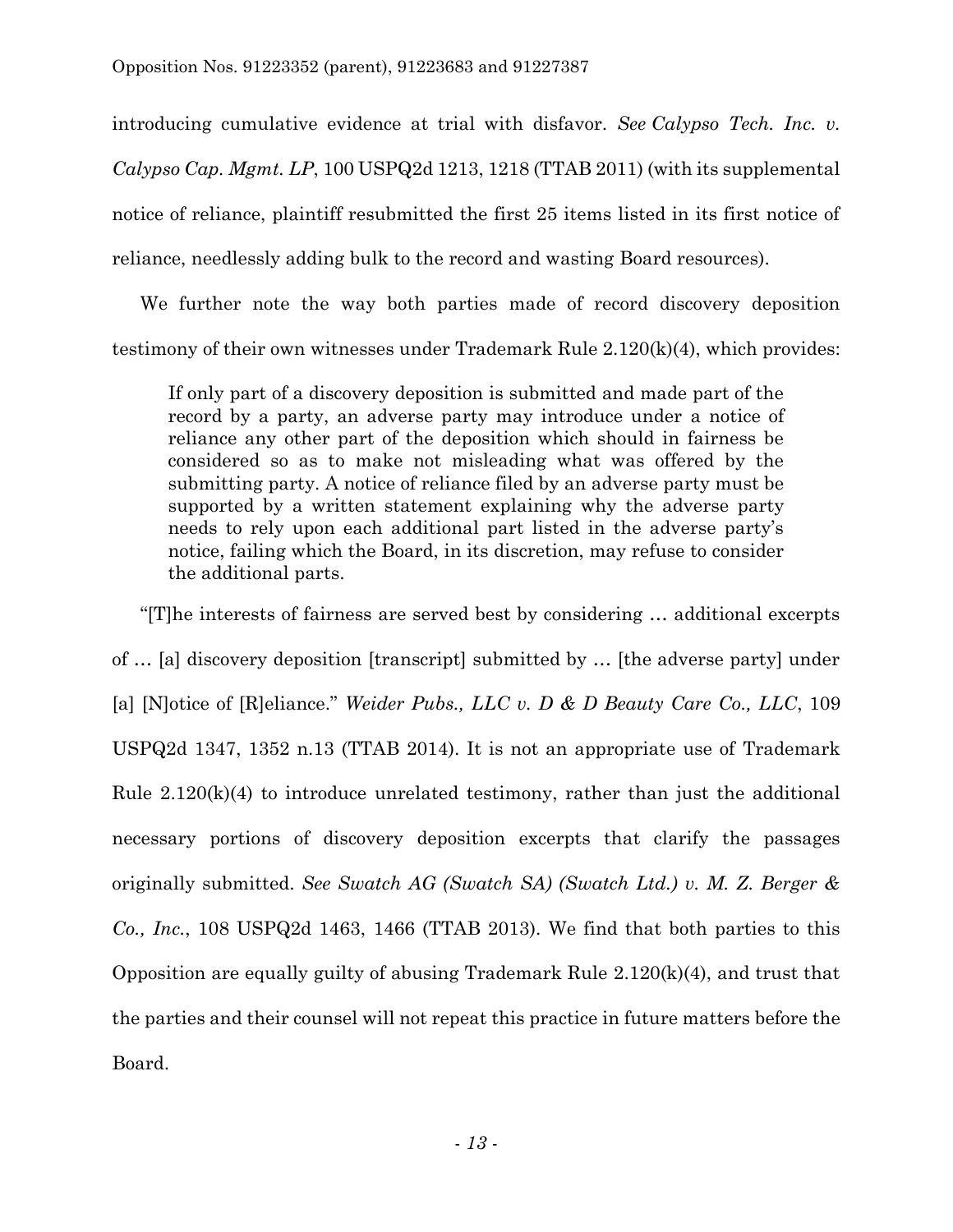Moreover, sizeable portions of each party's evidentiary materials were not pertinent to the issues involved in this rather straightforward priority and likelihood of confusion opposition proceeding, such that the Board was forced to spend needless time sifting through an inappropriately large record in search of germane proofs. *See, e.g.*, *RxD Media, LLC v. IP Application Development LLC*, 125 USPQ2d 1801, 1803 (TTAB 2018) ("Simply put, the parties introduced into the record thousands of pages of testimony and other evidence without regard to what they needed to prove, apparently in the hope that in wading through it, we might find something probative. This is not productive. 'Judges are not like pigs, hunting for truffles buried in … [the record].'"), *aff'd*, 377 F. Supp. 3d 588 (E.D. Va. 2019), *aff'd*, 986 F.3d 361, 2021 USPQ2d 81 (4th Cir. 2021).

Before leaving the subject of their evidentiary **submissions**, we also draw the parties' attention to the following passage from the Board's Manual of Procedure, discussing how evidence should be **cited** in briefs:

For each significant fact recited, the recitation of facts should include a citation to the portion of the evidentiary record where supporting evidence may be found. When referring to the record in an inter partes proceeding before the Board, parties should include a citation to the TTABVUE entry and page number (*e.g.*, 1 TTABVUE 2) to allow the reader to easily locate the cited materials

TRADEMARK TRIAL AND APPEAL BOARD MANUAL OF PROCEDURE (TBMP) § 801.03 (2022); *see also Turdin v. Trilobite, Ltd.*, 109 USPQ2d 1473, 1477 n.6 (TTAB 2014) ("Citations to the record in … [Board] opinion[s] are to the TTABVUE docket entry number and the electronic page number where the document or testimony appears.").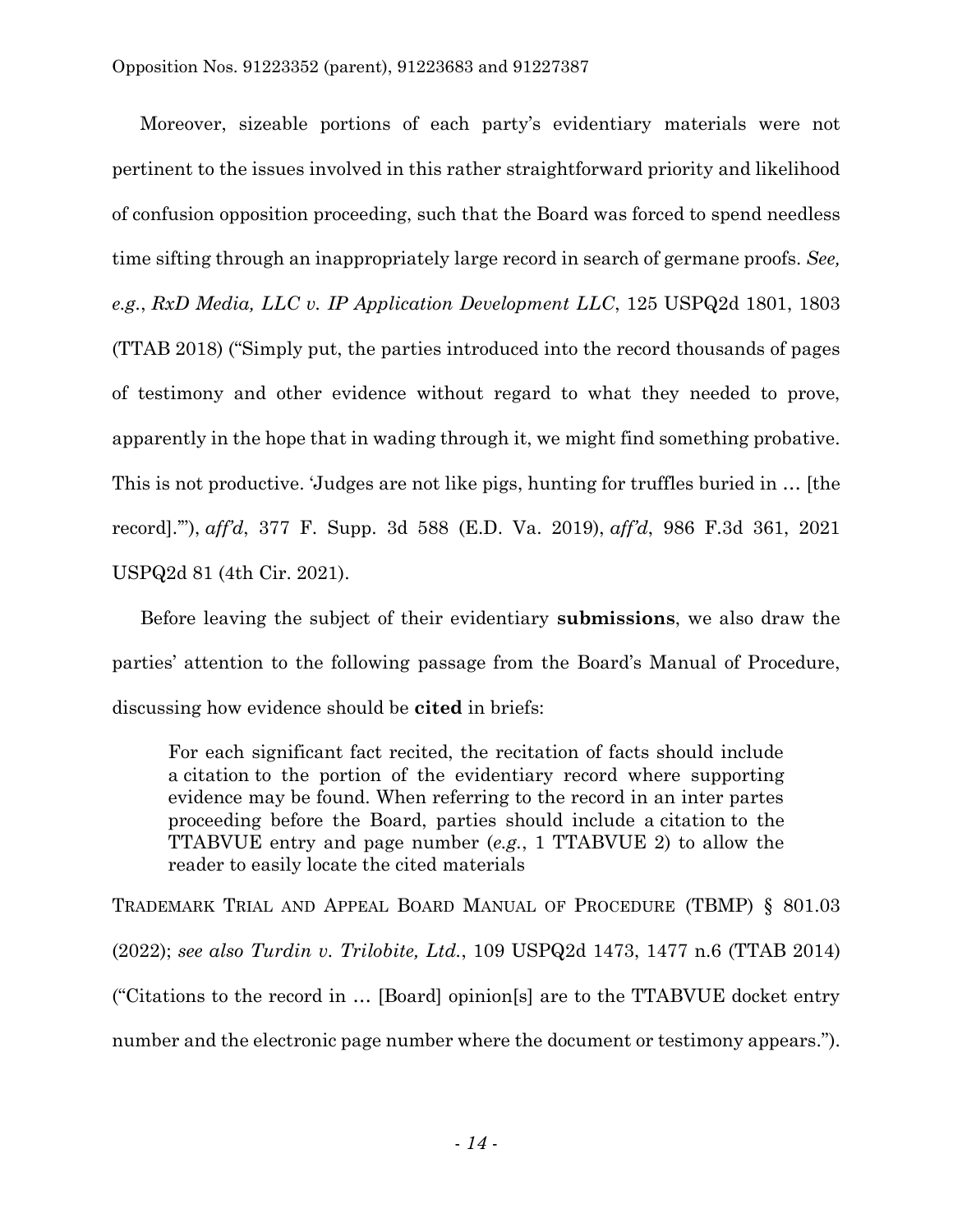Rather than use full TTABVUE citations with the docket entry and electronic page numbers, the parties used their own numbering system. For exhibits, the parties used the TTABVUE docket number but then cited to exhibits by their assigned exhibit numbers (**without** specifying the TTABVUE page numbers). For testimony submitted by deposition transcripts, the parties used the page and line numbers provided by the court reporters rather than the TTABVUE citations with the docket entry and electronic page numbers. This made it extremely cumbersome to provide evidentiary references for use in this opinion; lengthening the time for review of the record, drafting of the decision and ultimately for issuance of this opinion.

### **III. The Parties**

Opposer's predecessor in interest was formed in 1989 as a partnership of its two founders, originally focusing on fresh produce, dried fruits and nuts in bulk and in consumer packs as its product lines.<sup>15</sup> The MADE IN NATURE brand and business thereafter passed through several transfers of ownership until being acquired by Opposer in 2003.<sup>16</sup> Over the years, the products offered under the MADE IN NATURE mark have expanded, to where now Opposer offers organic dried fruit, organic toasted coconut chips, organic dried vegetables, organic dried fruits and nuts, organic unbaked energy balls, chocolate covered fruit, fresh fruit and organic cacao fudge. 17

<sup>15</sup> Brent Decl, 79 TTABVUE 3, 243-255, ¶ 3, Exh 26.

 $16$  *Id.* at 3,  $\boxed{0}$  5.

<sup>17</sup> *Id.* at 5-6, 143-47, ¶ 8, Exh 12; Opposer's Int Ans No 1, A NOR2, 93 TTABVUE 17, 44, 70, 97, 124-27.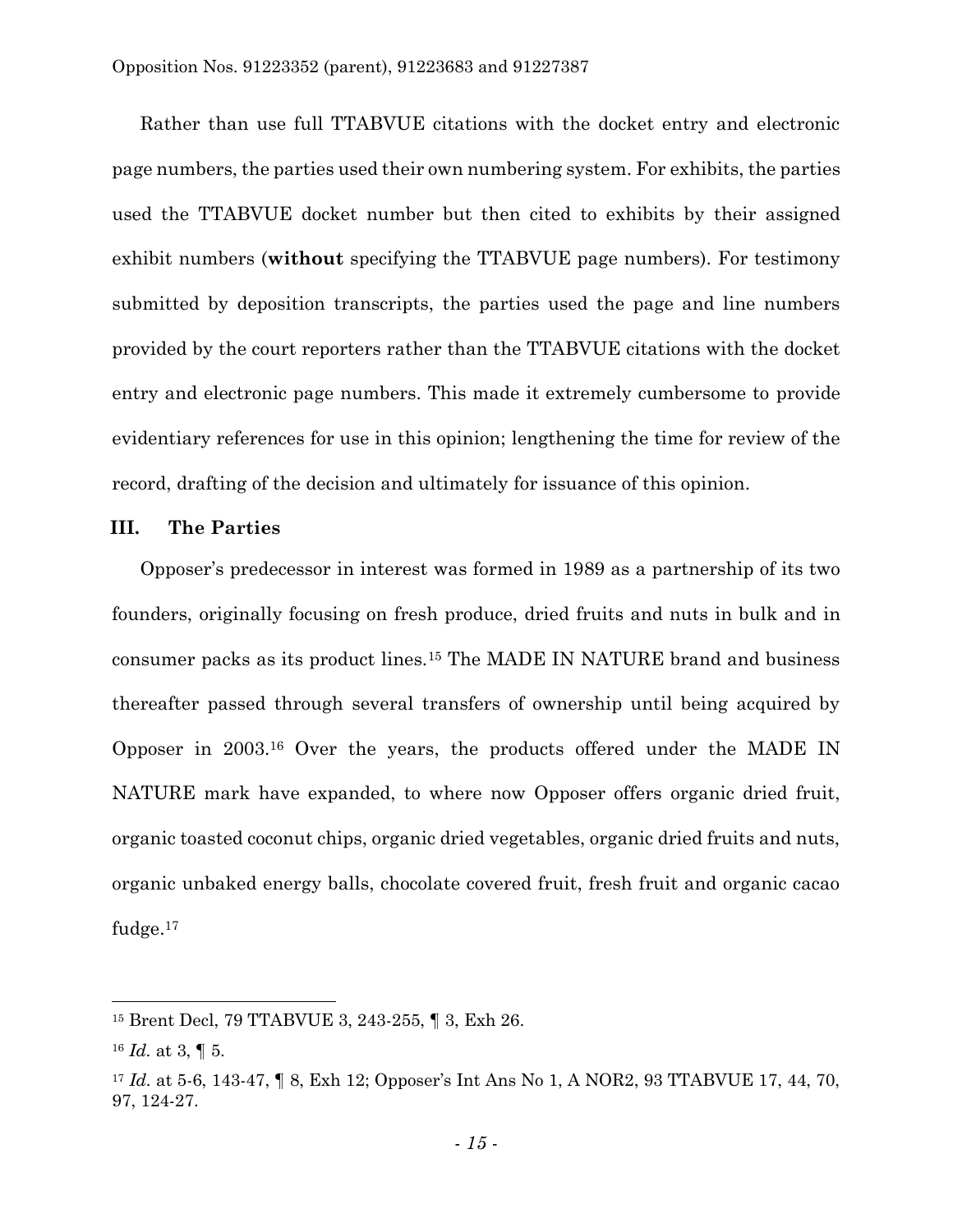Applicant was founded in 1971, aiming to improve health and wellness by focusing on the basics of good nutrition and essential nutrients, supplements, vitamins and minerals.<sup>18</sup> Applicant has been developing, manufacturing and selling vitamins, minerals and supplements under the NATURE MADE brand for over 40 years.<sup>19</sup> The goods that Applicant has sold in connection with the NATURE MADE mark over the past five years supplement one's diet or nutrition with vitamins, minerals, oils, and other essential nutrients and compounds. 20

## **IV. Entitlement to a Statutory Cause of Action**

A plaintiff's entitlement to invoke a statutory cause of action for opposition or cancellation is a necessary element in every inter partes case. *Corcamore, LLC v. SFM, LLC*, 978 F.3d 1298, 2020 USPQ2d 11277, at \*6-7 (Fed. Cir. 2020), *cert. denied*, 141 S. Ct. 2671 (2021). To establish entitlement to a statutory cause of action under Trademark Act Section 13, 15 U.S.C., § 1063, a plaintiff must demonstrate "an interest falling within the zone of interests protected by the statute and … proximate causation." *Corcamore*, 2020 USPQ2d 11277, at \*4 (citing *Lexmark Int'l, Inc. v. Static Control Components, Inc.*, 572 U.S. 118, 109 USPQ2d 2061, 2067-70 (2014)).<sup>21</sup> Stated

 $\overline{a}$ 

<sup>18</sup> Applicant's corporate website, A Amended NOR2, 98 TTABVUE 121-125, 135.

<sup>19</sup> Applicant's Nature Made website, *Id.* at 65-68; Applicant's Int Ans No 14, O NOR, 75 TTABVUE 43, 63, 83.

<sup>20</sup> Applicant's Int Ans No 6, O NOR, 75 TTABVUE 40, 60 80.

<sup>&</sup>lt;sup>21</sup> Our decisions have previously analyzed the requirements of Trademark Act Sections 13 and 14, 15 U.S.C. §§ 1063-64, under the rubric of "standing." We now refer to this inquiry as entitlement to a statutory cause of action. Despite the change in nomenclature, our prior decisions and those of the Federal Circuit interpreting Trademark Act Sections 13 and 14 remain applicable. *Spanishtown Enters., Inc. v. Transcend Res., Inc.*, 2020 USPQ2d 11388, at \*2 (TTAB 2020).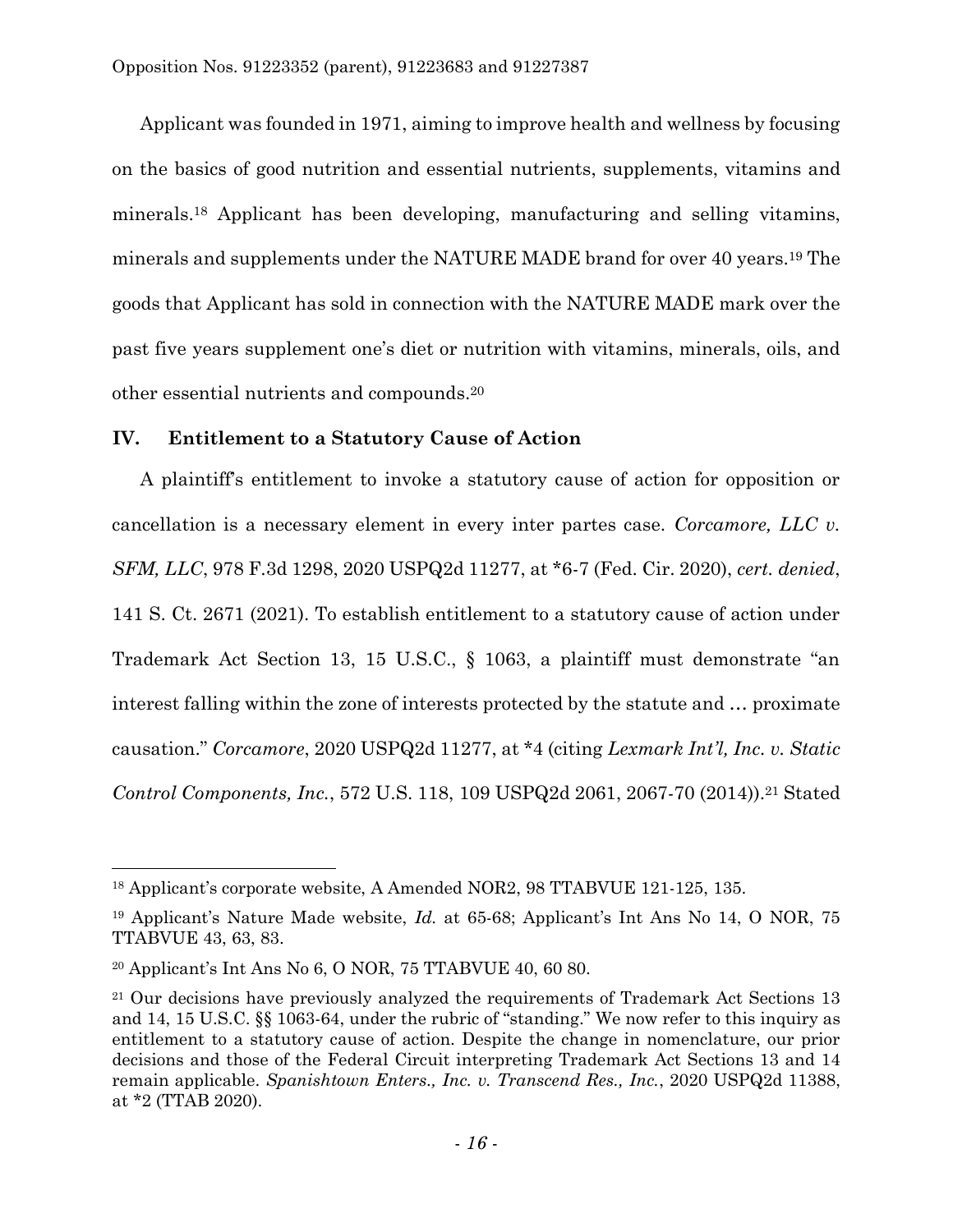another way, a plaintiff is entitled to bring a statutory cause of action by demonstrating a real interest in the proceeding and a reasonable belief of damage. *Australian Therapeutic Supplies Pty. Ltd. v. Naked TM, LLC*, 965 F.3d 1370, 2020 USPQ2d 10837, at \*3 (Fed. Cir. 2020), *cert. denied*, 142 S. Ct. 82 (2021); *see also Empresa Cubana Del Tabaco v. Gen. Cigar Co.*, 753 F.3d 1270, 111 USPQ2d 1058, 1062 (Fed. Cir. 2014).

There is "no meaningful, substantive difference between the analytical frameworks expressed in *Lexmark* and *Empresa Cubana*." *Corcamore*, 2020 USPQ2d 11277, at \*4. Thus, "a party that demonstrates a real interest in [oppos]ing a trademark under [Trademark Act Section 13, 15 U.S.C.] § 106[3] has demonstrated an interest falling within the zone of interests protected by [the Trademark Act] .… Similarly, a party that demonstrates a reasonable belief of damage by the registration of a trademark demonstrates proximate causation within the context of § 106[3]." *See Corcamore*, 2020 USPQ2d 11277 at \*7.

Opposer made of record plain copies of its cited registrations, accompanied by the USPTO's Trademark Status & Document Retrieval ("TSDR") registration records, for its pleaded MADE IN NATURE marks. <sup>22</sup> Opposer thus has established its interest in marks similar to the mark sought for registration by Applicant, and thus Opposer's entitlement to bring a colorable claim under Trademark Act Section 2(d). *Cunningham*, 55 USPQ2d at 1844.

<sup>22</sup> O NOR, 75 TTABVUE 96-235, Exhs 4-16; largely duplicated at Brent Decl, 79 TTABVUE 26-142, Exhs 1-11. This is only one example of the duplicative evidence filed by both parties in this proceeding.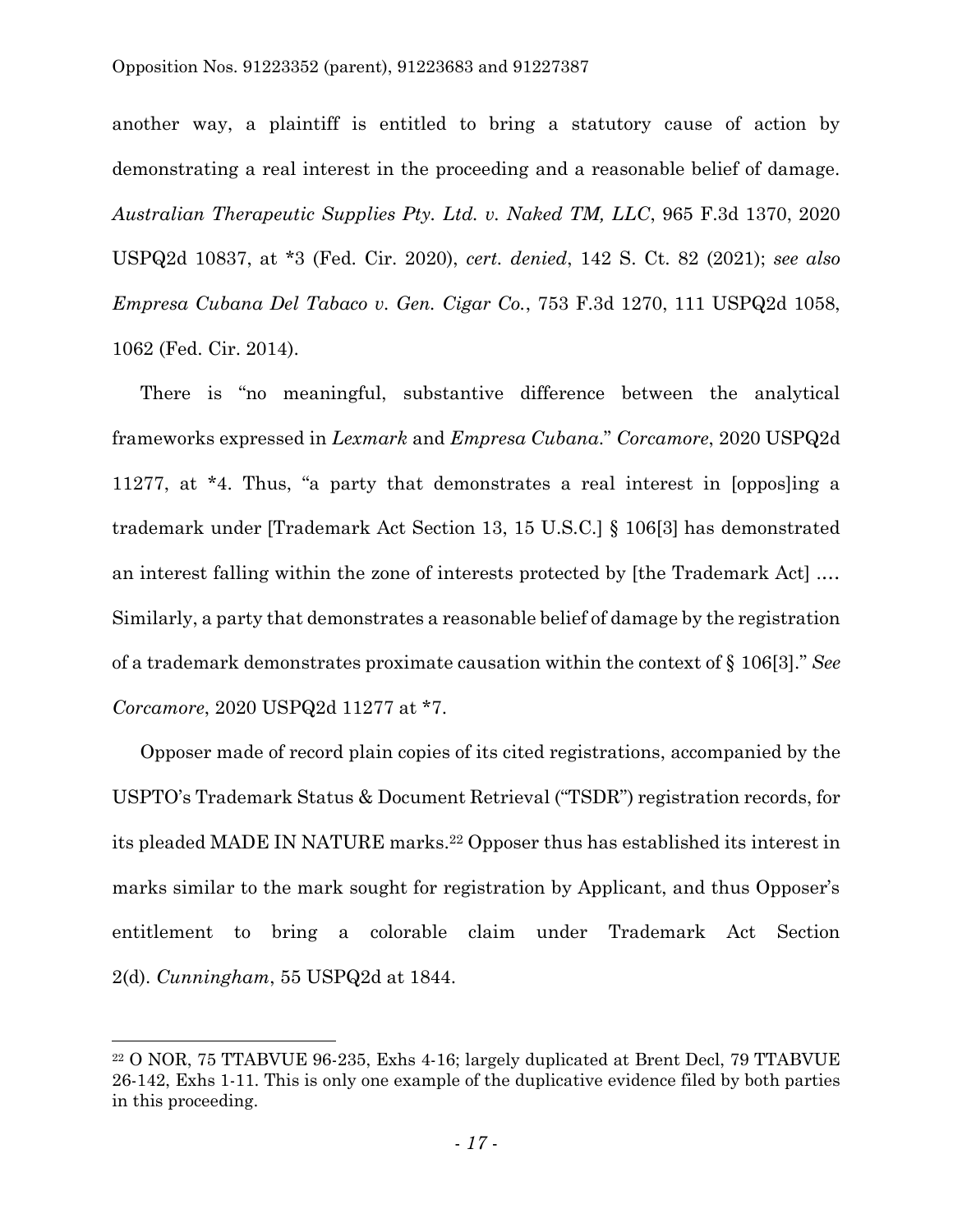# **V. Priority**

Because Opposer relies on its asserted MADE IN NATURE registrations that have been made of record, and Applicant has not challenged these registrations by way of any cancellation counterclaim(s), Opposer's priority therefore is not at issue with respect to the goods identified in its registrations. *King Candy Co. v. Eunice* 

*King's Kitchen, Inc.*, 496 F.2d 1400, 182 USPQ 108, 110 (CCPA 1974).

Applicant, however, argues the following:

Opposer's overreaching conclusion that its pleaded registrations indisputably establishes it has priority in this proceeding is inaccurate. Opposer's registrations only establish Opposer's priority to use its MADE IN NATURE mark with respect to the goods identified in those registrations—namely, organic fresh and dried fruits and vegetables.

\* \* \*

Opposer's registrations do not confer carte blanche priority to use the MADE IN NATURE mark on the applied-for goods in the subject Applications, particularly in view of the fact that Applicant is the senior user of its NATURE MADE mark overall. The record demonstrates that Applicant's date of first use in commerce of, and common law rights in, the NATURE MADE mark precedes Opposer's use of any mark by over a decade.

\* \* \*

In addition to Applicant's common law rights, Applicant owns Registration Nos. 1,963,505; 3,520,080; 5,938,203; 5,951,312 for the mark NATURE MADE (as well as additional registrations for NATURE MADE-formative marks) in connection with vitamins, dietary, and nutritional supplements, as well as nutrition-related services in some cases. (86 TTABVUE at 53-54, Exhibits 1249-1255, 1259-1260). Opposer does not and cannot challenge Applicant's Registrations, and thus Applicant's priority to use the NATURE MADE mark in connection with the goods recited in those registrations is established.<sup>23</sup>

<sup>23</sup> Applicant's Brief, 115 TTABVUE 42-43.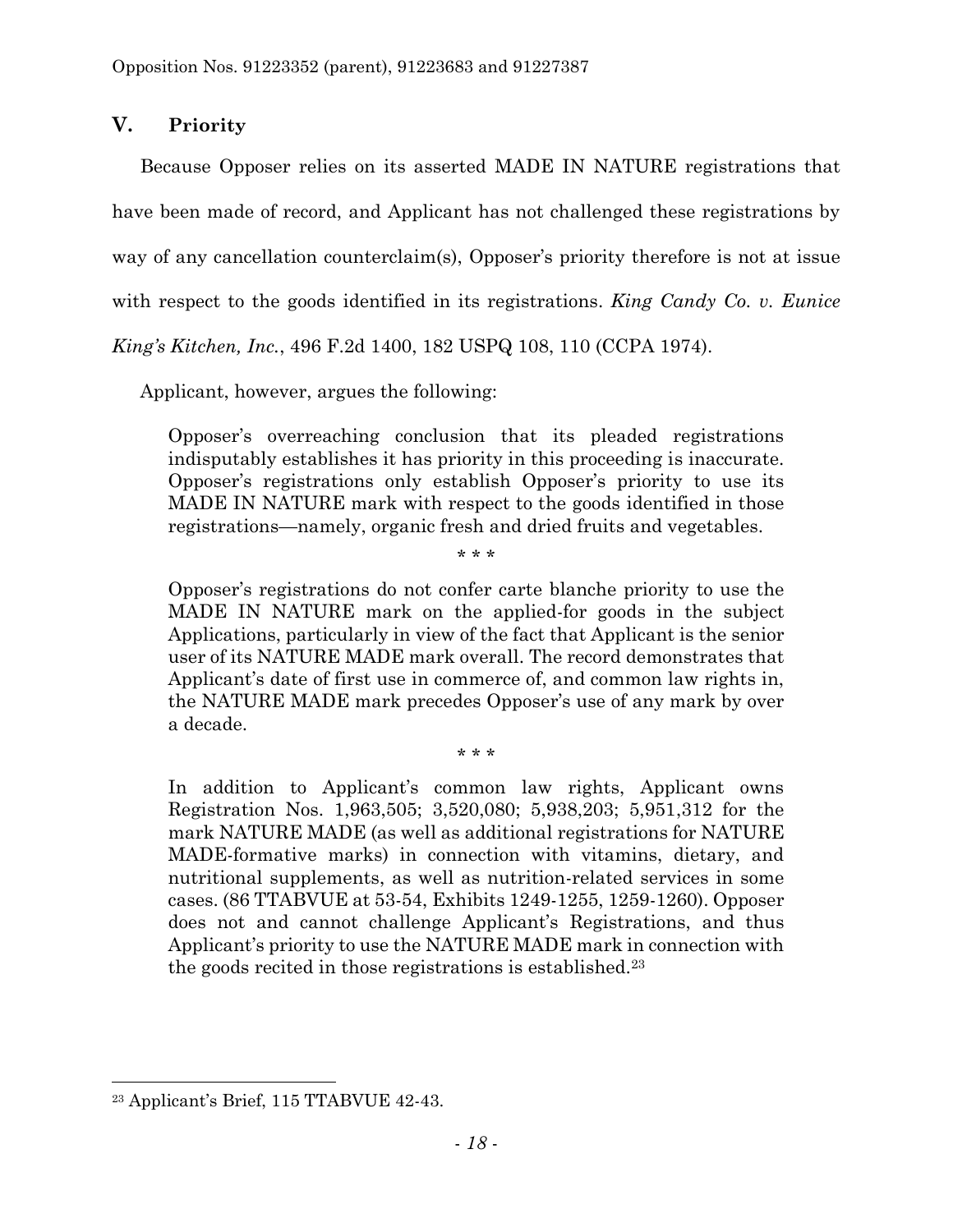Applicant's expansive arguments regarding its purported priority are misdirected. Applicant is correct that Opposer's rights in its MADE IN NATURE registrations extend solely to the goods identified in those registrations, *King Candy*, 182 USPQ at 110 – generally, fresh fruit, dried fruits and vegetables and chocolate covered fruit. That is the scope of Opposer's rights as afforded by its asserted registrations.

As to Applicant's claim that it has common law priority over Opposer's registered MADE IN NATURE marks, this argument is irrelevant. In a likelihood of confusion proceeding where the opposer relies on registrations, the applicant can claim priority only if it files a counterclaim or separately petitions to cancel the opposer's registrations, *Ultratan Suntanning Ctrs. Inc. v. Ultra Tan Int'l AB*, 49 USPQ2d 1313, 1315 (TTAB 1998), *aff'd without op.*, 230 F.3d 1373 (Fed. Cir. 1999), neither of which Applicant has done here.

## **VI. Likelihood of Confusion**

Trademark Act Section 2(d) prohibits the registration of a mark that:

[c]onsists of or comprises a mark which so resembles a mark registered in the Patent and Trademark Office, or a mark or trade name previously used in the United States by another and not abandoned, as to be likely, when used on or in connection with the goods of the applicant, to cause confusion, or to cause mistake, or to deceive.

Our analysis is based on all of the probative evidence of record. *In re E.I. du Pont de Nemours & Co.*, 476 F.2d 1357, 177 USPQ 563, 567 (CCPA 1973) ("*DuPont*" – noting the factors to be considered). In making our determination, we consider each *DuPont* factor for which there is evidence and argument. *See In re Guild Mortg. Co.,*  912 F.3d 1376, 129 USPQ2d 1160, 1162-63 (Fed. Cir. 2019). Varying weights may be assigned to each *DuPont* factor depending on the evidence presented. *See Citigroup*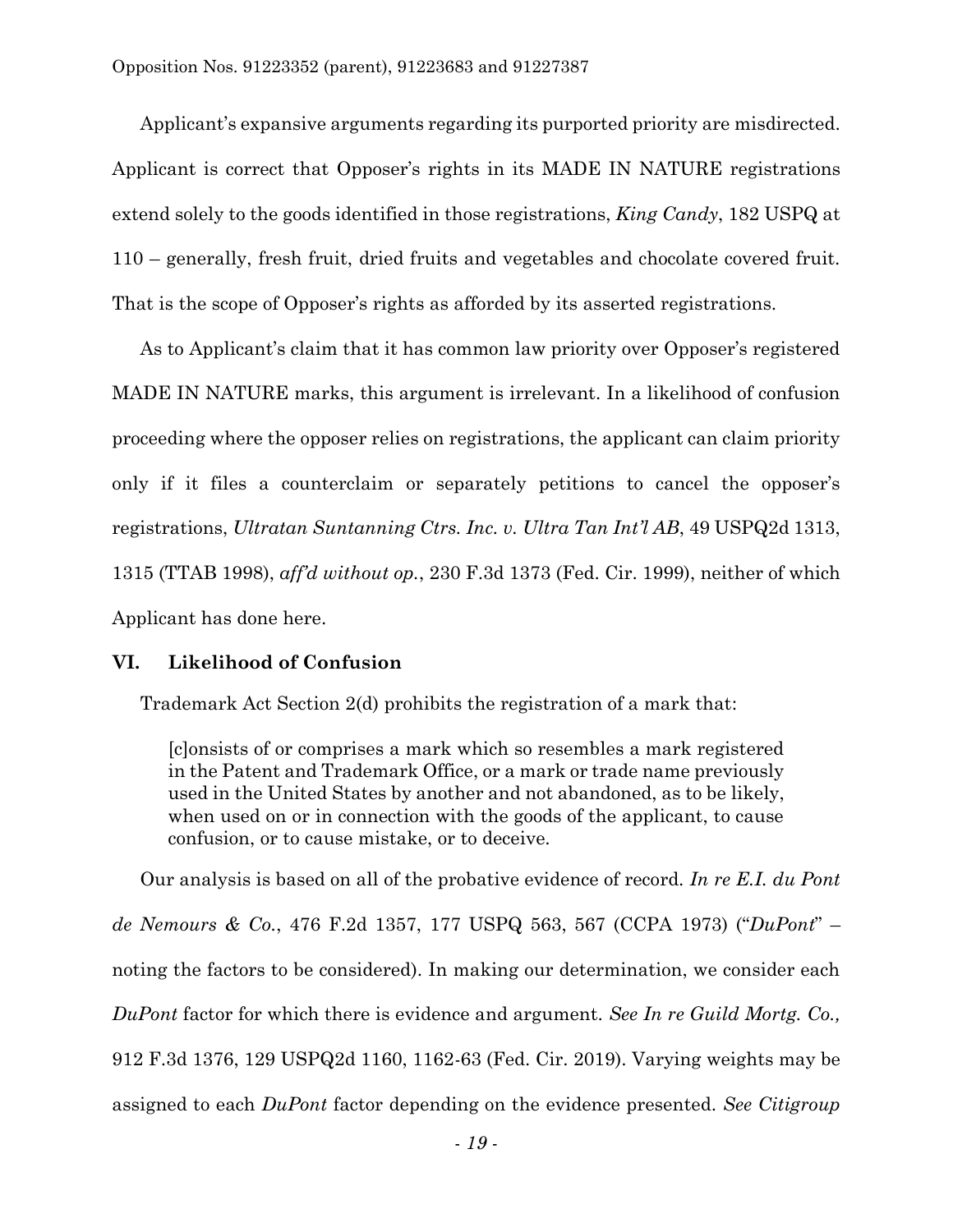*Inc. v. Cap. City Bank Grp., Inc*., 637 F.3d 1344, 98 USPQ2d 1253, 1261 (Fed. Cir. 2011); *In re Shell Oil Co.*, 992 F.2d 1204, 26 USPQ2d 1687, 1688 (Fed. Cir. 1993) ("[T]he various evidentiary factors may play more or less weighty roles in any particular determination.").

In applying the *DuPont* factors, we bear in mind the fundamental purposes underlying Trademark Act Section 2(d), which are to prevent confusion as to source and to protect trademark owners from damage caused by the registration of similar marks for related goods or services that are likely to cause confusion. *Park 'N Fly, Inc. v. Dollar Park & Fly, Inc.*, 469 U.S. 189, 224 USPQ 327, 331 (1985); *Qualitex Co. v. Jacobson Prods. Co.*, 514 U.S. 159, 34 USPQ2d 1161, 1163 (1995); *DuPont*, 177 USPQ at 566.

In any likelihood of confusion analysis, two key considerations are the similarities between the marks and the similarities between the goods or services. *See Federated Foods, Inc. v. Fort Howard Paper Co*., 544 F.2d 1098, 192 USPQ 24, 29 (CCPA 1976) ("The fundamental inquiry mandated by  $\S$  2(d) goes to the cumulative effect of differences in the essential characteristics of the goods and differences in the marks."). We discuss below these factors, and the other *DuPont* factors for which there is evidence and argument.

### **A. Strength of Opposer's Marks**

Before we evaluate the similarity or dissimilarity of the parties' marks, we first consider the strength of Opposer's asserted marks. The fifth *DuPont* factor enables Opposer to prove that its pleaded marks are entitled to an expanded scope of protection by adducing evidence of "[t]he fame of the prior mark (sales, advertising,

- *20* -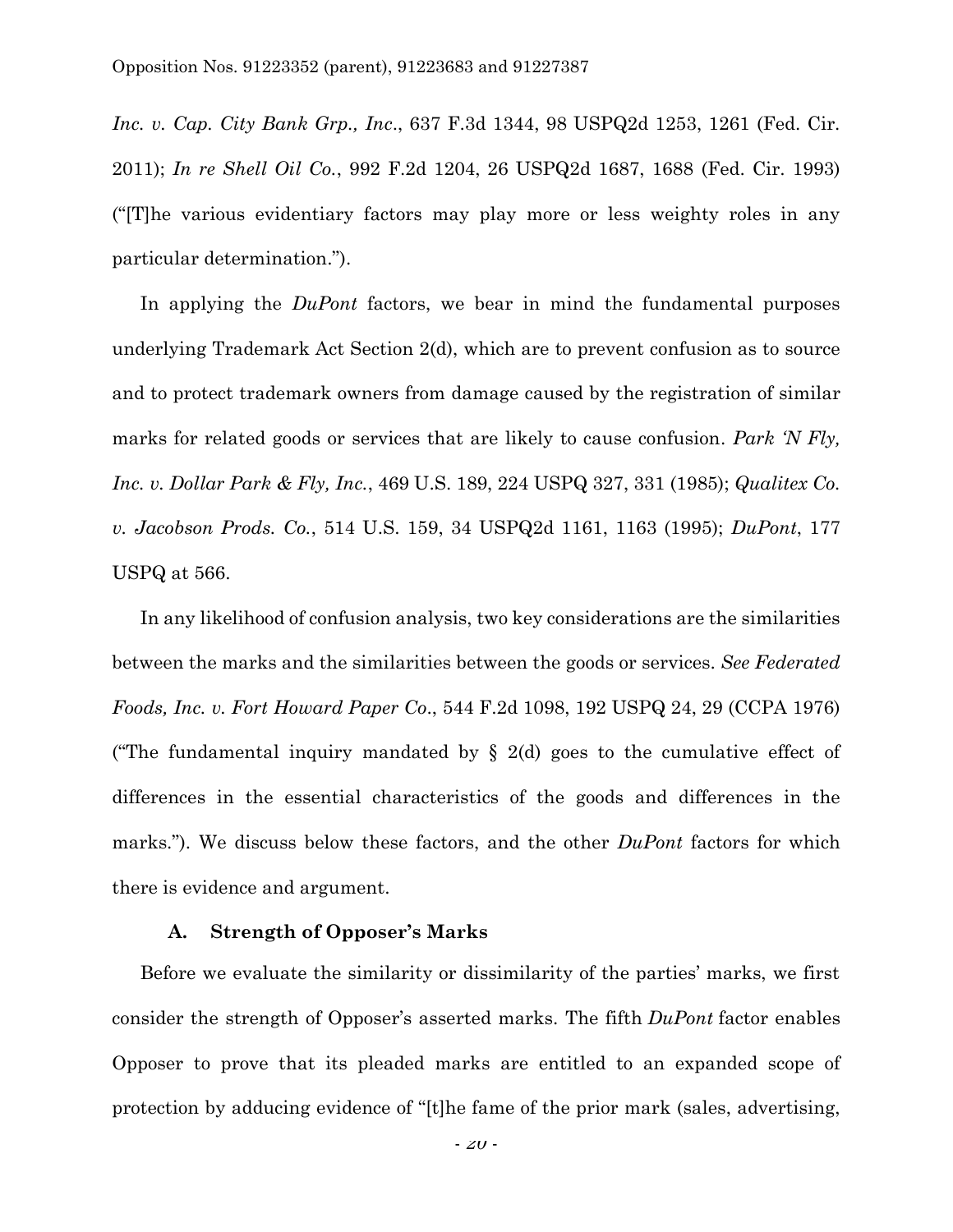length of use);" the sixth *DuPont* factor allows Applicant to contract that scope of protection by adducing evidence of "[t]he number and nature of similar marks in use on similar goods." *DuPont*, 177 USPQ at 567, *cited in Sock It To Me, Inc. v. Aiping Fan*, 2020 USPQ2d 10611, at \*8 (TTAB 2020).

The strength of Opposer's marks affects the scope of protection to which they are entitled. Thus, we consider Opposer's marks' conceptual strength, based on the nature of the marks themselves, and their commercial strength, based on marketplace recognition of the marks. *See In re Chippendales USA, Inc.*, 622 F.3d 1346, 96 USPQ2d 1681, 1686 (Fed. Cir. 2010) ("A mark's strength is measured both by its conceptual strength (distinctiveness) and its marketplace strength …."). The commercial strength of the mark also is affected by the number and nature of third-party uses of similar marks for similar goods. *DuPont*, 177 USPQ at 567.

#### **1. Conceptual Strength**

As Opposer's MADE IN NATURE marks are registered on the Principal Register without a claim of acquired distinctiveness under Trademark Act Section 2(f), 15 U.S.C. § 1052(f), they are presumed to be inherently distinctive for the goods and services recited in those registrations. *Tea Bd. of India v. Republic of Tea, Inc.*, 80 USPQ2d 1881, 1889 (TTAB 2006). Challenging the inherent strength of Opposer's marks, Applicant states that "Opposer's MADE IN NATURE Marks, as used in connection with Opposer's registered goods, is as conceptually weak as a brand can be and still qualify for trademark protection." <sup>24</sup> In support of this argument,

<sup>24</sup> Applicant's Brief, 115 TTABVUE 35.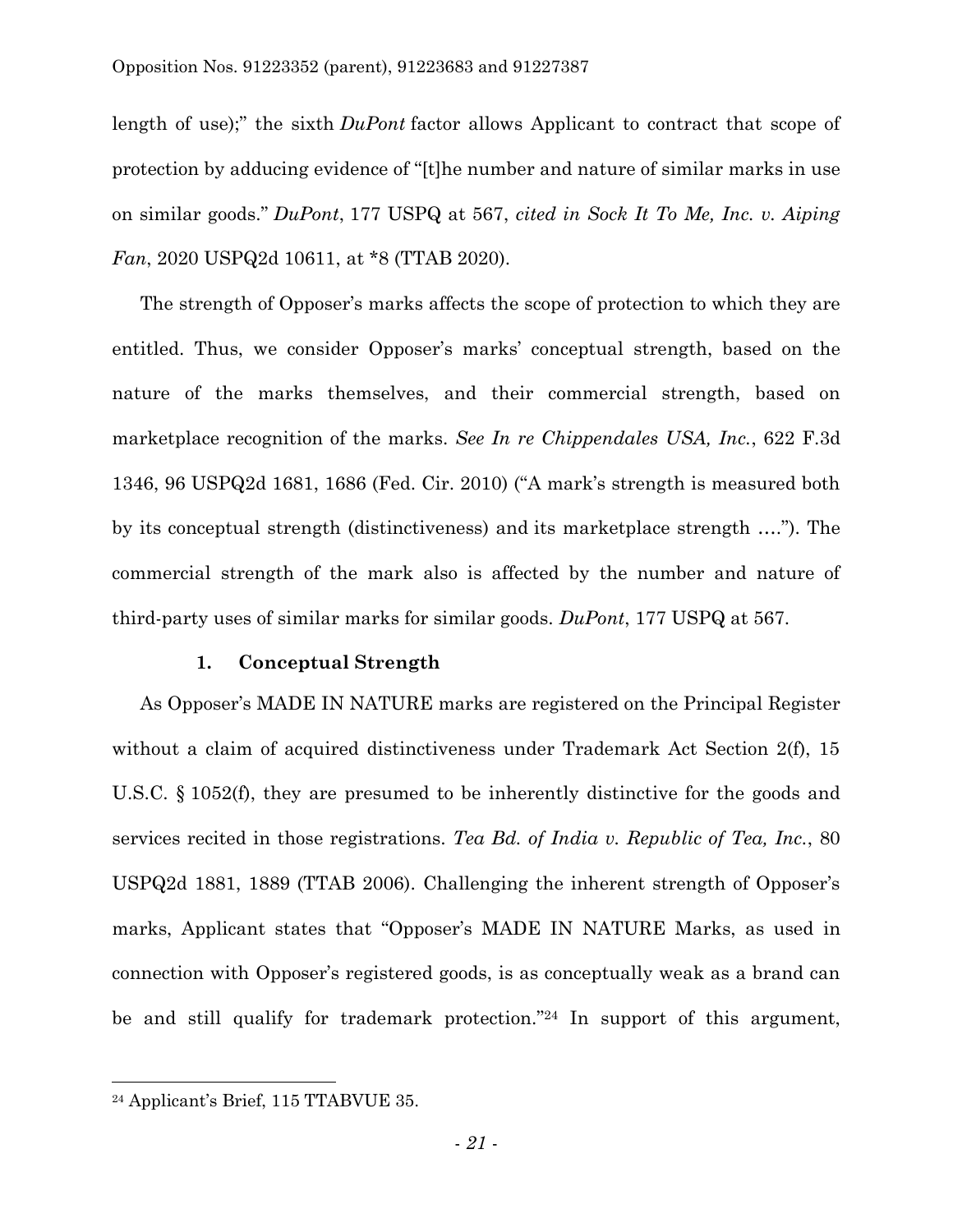Applicant quotes the following passage from the Fed. R. Civ. P. 30(b)(6) discovery

deposition of Opposer's representative, Douglas Brent:<sup>25</sup>

Q. … What would you say are the distinctive characteristics of the text mark "Made In Nature?"

- A. Me?
- Q. Yes.

A. I think that it's obviously descriptive. I mean the products that are inside these bags are not made in a lab. They're Made In Nature. And, you know, it's hard if you're Häagen-Dazs, that doesn't tell the consumer anything. But I think the "Made In Nature" is -- tells people what to expect when they look inside the bag.

Mr. Brent's further discovery deposition testimony continues on this theme:<sup>26</sup>

Q. Would you say that the Made In Nature mark creates a commercial impression?

…

A. … [I]f they turn the bag around, a bag of organic figs, and the only thing that's in it is one ingredient, organic figs, then that's reinforced. That name and that initial recognition might give a person the reason and motivation to pick the bag up is reinforced. We have to be true to that. We have to be careful not to -- and we are super careful not to compromise on that by putting in stuff that's not made in nature.

"Nature" is defined as "all the features, forces, and processes that happen or exist

independently of people…." <sup>27</sup> "Made" is the "past simple and past participle of 'make'," which in turn means "to produce something, often using a particular substance or material."<sup>28</sup> These definitions support Mr. Brent's above-quoted

<sup>25</sup> Brent Discov Depo, 90 TTABVUE 73-74.

<sup>26</sup> *Id.* at 74-75.

<sup>27</sup> CAMBRIDGE DICTIONARY (https://dictionary.cambridge.org/dictionary/english/nature, last visited April 5, 2022). The Board may take judicial notice of dictionary definitions, including online dictionaries that exist in printed format or have regular fixed editions. *See In re Cordua Rests. LP*, 110 USPQ2d 1227, 1229 n.4 (TTAB 2014) *aff'd*, 823 F.3d 594, 118 USPQ2d 1632 (Fed. Cir. 2016).

<sup>28</sup> CAMBRIDGE DICTIONARY (https://dictionary.cambridge.org/dictionary/english/made and https://dictionary.cambridge.org/dictionary/english/make, last visited April 5, 2022).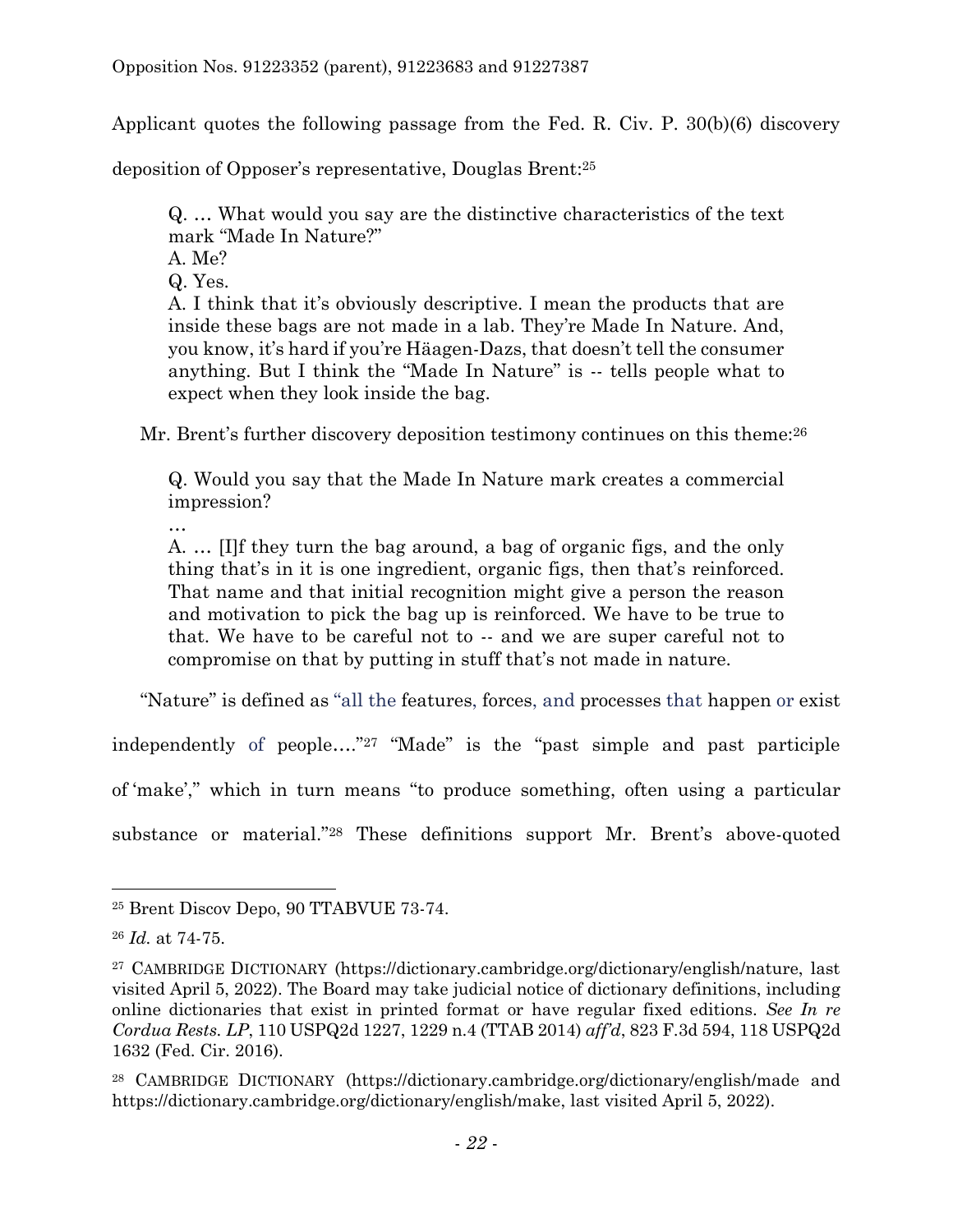comments that "Made in Nature" denotes products that are not made in a lab and that have no extra man-made ingredients. As the Fed. R. Civ. P. 30(b)(6) witness for Opposer, Mr. Brent's comment that MADE IN NATURE is "descriptive" is an admission relevant to the conceptual strength of the mark.

However, an admission made by a Rule 30(b)(6) representative is not a judicial admission, which is incapable of refutation, but only an evidentiary admission. *See, e.g.*, *Vehicle Mkt. Rsch., Inc. v. Mitchell Int'l, Inc.*, 839 F.3d 1251, 1260–61 (10th Cir. 2016) ("[T]he testimony of a Rule 30(b)(6) witness is merely an evidentiary admission, rather than a judicial admission, ... and ... [is] not give[n] ... conclusive effect."). Thus, Mr. Brent's comment is but one piece of proof in the total universe of the evidence of record relevant to the factual issue of the mark's strength, and we must consider all evidence relevant to this question. Further, we are concerned that Mr. Brent, as a lay witness, may not understand the legal meaning of descriptiveness in trademark law.

Seeking to bolster its argument that Opposer's MADE IN NATURE marks are inherently weak, Applicant maintains "[i]t is … not surprising that the food and beverage field is crowded with marks with the elements 'made' and/or 'nature.' Applicant has introduced hundreds of such registrations into the record …."<sup>29</sup> In fact, choosing quantity over quality, Applicant purports to have submitted 975 third-party registrations to support its position.<sup>30</sup> A closer examination of Applicant's third-party

<sup>29</sup> Applicant's Brief, 115 TTABVUE 35.

<sup>30</sup> A NOR1, 86 TTABVUE 2-682, 87 TTABVUE 2-1660, 88 TTABVUE 2-3372 and 89 TTABVUE 2-546. Applicant apparently was so embarrassed by the over-abundance of material submitted that it included a footnote apologizing to the Board for having done so.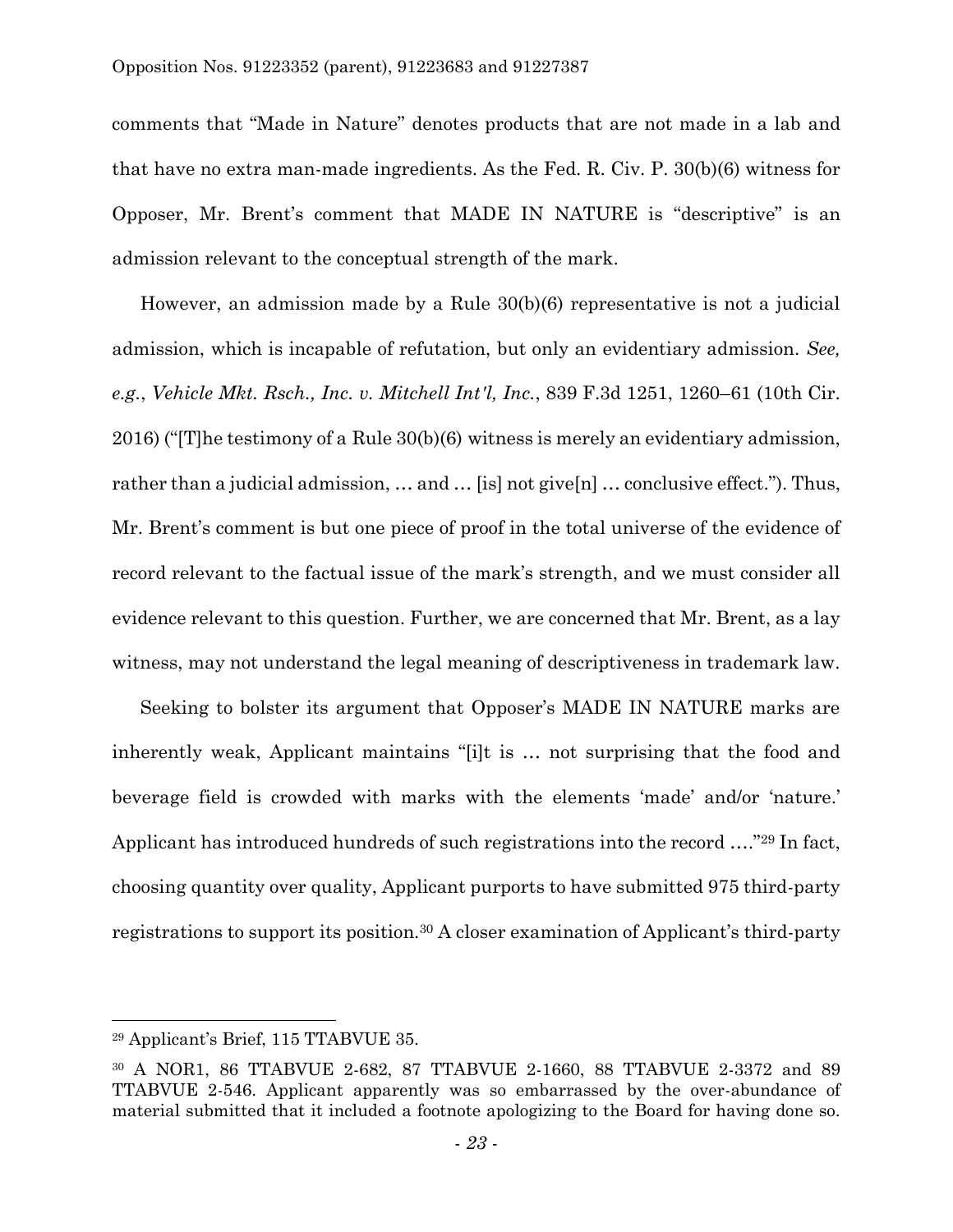registration evidence discloses that these materials are not as supportive of its position as Applicant claims.

"[T]hird-party registration evidence that does not equate to proof of third-party use may bear on conceptual weakness if a term is commonly registered for similar goods or services." *Tao Licensing, LLC v. Bender Consulting Ltd.*, 125 USPQ2d 1043, 1057 (TTAB 2017); *see also Tektronix, Inc. v. Daktronics, Inc.*, 534 F.2d 915, 189 USPQ 693, 694 (CCPA 1976) (third-party registrations "may be given some weight to show the meaning of a mark in the same way that dictionaries are used"). However, for a number of reasons, we must discount the probative value of a majority of the third-party registrations Applicant provided.

Opposer's MADE IN NATURE marks are registered for fresh fruit, dried fruits and vegetables, and chocolate covered fruit. The third-party registrations of NATURE or MADE marks that Applicant submitted for products other than Opposer's identified goods have little or no probative value in showing the conceptual weakness of the terms NATURE or MADE in Opposer's marks. *See In re i.am.symbolic, llc*, 866 F.3d 1315, 123 USPQ2d 1744, 1751 (Fed. Cir. 2017) (disregarding third-party registrations for other types of goods where the proffering party had neither proven nor explained that they were related to the goods in the cited registration). Examples: NATURE'S WAY, Reg. No. 2684030 for "poultry, meats, and fish; parts from poultry, meats, and fish; and further-processed poultry, meats, and fish" (86 TTABVUE 593-

 $\overline{a}$ 

Applicant's Brief, 115 TTABVUE 35-36, n.9. Applicant's apology is no substitute for appropriately culling its evidentiary submissions in the first instance.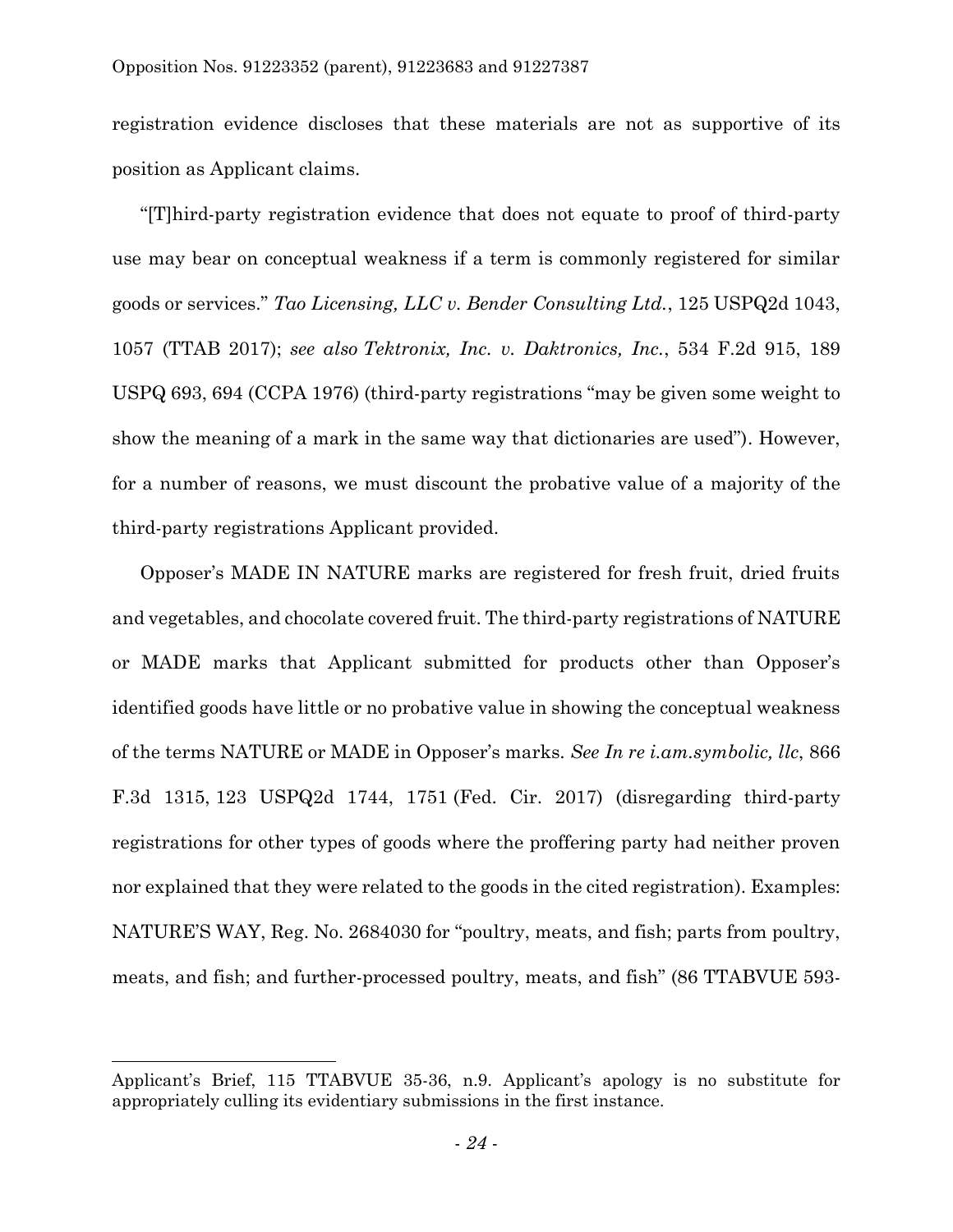600, Exh 375) and NATURE NATE'S, Reg. No. 4771354 for "honey; pancake syrup; table syrup; topping syrup" (88 TTABVUE 45-53, Exh 668).

Applicant's third-party registration evidence also includes marks containing additional elements, trademark formatives of different grammatical syntax or having a differing overall commercial impression, rendering many of them less similar to Opposer's marks than Applicant's mark. *Sabhnani*, 2021 USPQ2d 1241, at \*25; *Cf. In re Inn at St. John's*, 126 USPQ2d 1742, 1745-46 (TTAB 2018) (discounting probative value of third-party registrations "contain[ing] the nonidentical term 'Fifth'" in showing that the cited registered mark 5IVESTEAK was weak), *aff'd mem.*, 777 F. App'x 516 (Fed. Cir. 2019). We thus afford many of Applicant's thirdparty registrations low probative value. Examples: NATUREWELL, Reg. No. 3117954 (87 TTABVUE 144-149, Exh 415); THE NATURE OF WATER, Reg. No. 3229240 (87 TTABVUE 203-208, Exh 425); NATURIPE SNACKS, Reg. No. 5531219 (88 TTABVUE 1454-1459, Exh 896) and MADE IN PALESTINE, Reg. No. 5420110 (1253-1258, Exh 862).

Applicant's evidence further contains third-party registrations that are not based on use in commerce; but rather issued under Trademark Act Sections 44(e) or 66(a), 15 U.S.C. §§ 1126(e) or 1141f(a), based on the foreign trademark owners' home country registrations or as extensions of protection to the United States based on an international registration – and have been registered for less than five years. Accordingly, they lack probative value, and we have not considered them. *In re 1st USA Realty Pros. Inc.,* 84 USPQ2d 1581, 1583 (TTAB 2007) ("To the extent that the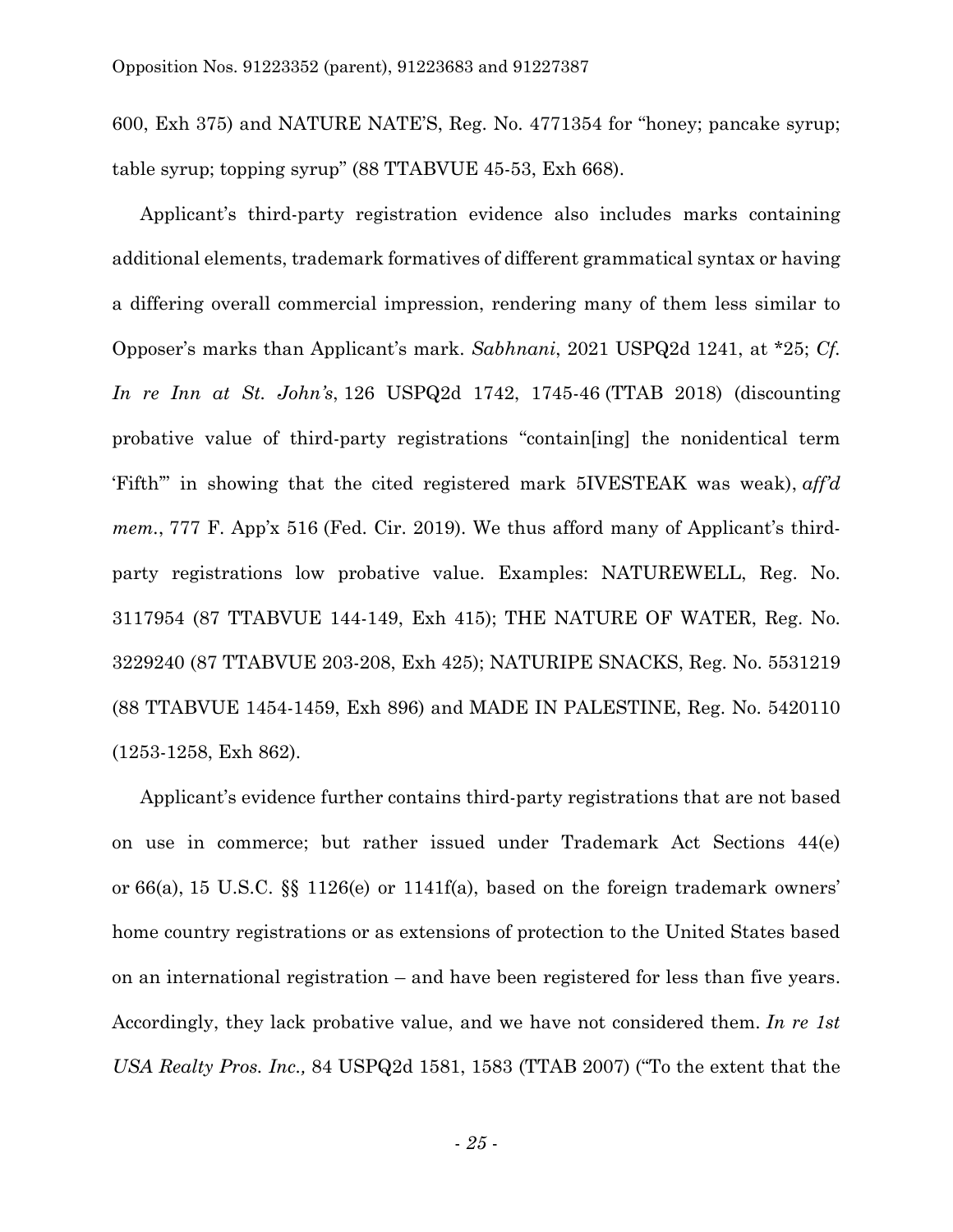registrations are based on Section 44 or Section 66 of the Trademark Act, applicant's objection is well-taken. Because these registrations are not based on use in commerce they have no probative value in showing the relatedness of the services.…"). Examples: NATURE'S PATH, Reg. No. 5969970 (88 TTABVUE 2197-2202, Exh 1021 – registered under Trademark Act Section 44(e) in 2020) and TOKYO MILK CHEESE FACTORY SINCE 2011 SWEETS OF GOOD MILK & CHEESE. ‐ MADE IN JAPAN, Reg. No. 6044706 (88 TTABVUE 2289-96, Exh 1036 – Registered under Trademark Act Section 66(a) in 2020).

Applicant's proofs that we totally disregard include a significant number of pending and abandoned trademark applications, and cancelled trademark registrations. Third-party applications are evidence only of the fact that they have been filed, *In re Toshiba Med. Sys. Corp.*, 91 USPQ2d 1266, 1270 n.8 (TTAB 2009), and have no other probative value, *Interpayment Servs. Ltd. v. Docters & Thiede*, 66 USPQ2d 1463, 1468 n.6 (TTAB 2003). Abandoned applications have "'no probative value other than as evidence that the applications [were] filed.'" *Edwards Lifesciences Corp. v. VigiLanz Corp.*, 94 USPQ2d 1399, 1403 n.4 (TTAB 2010) (quoting *In re Phillips-Van Heusen Corp.*, 63 USPQ2d 1047, 1049 n.4 (TTAB 2002)).

A cancelled or expired registration has no probative value other than to show that it once issued and it is not entitled to any of the statutory presumptions of Trademark Act Section 7(b). *See Action Temp. Servs. Inc. v. Labor Force Inc.*, 870 F.2d 1563, 10 USPQ2d 1307, 1309 (Fed. Cir. 1989) ("a cancelled registration does not provide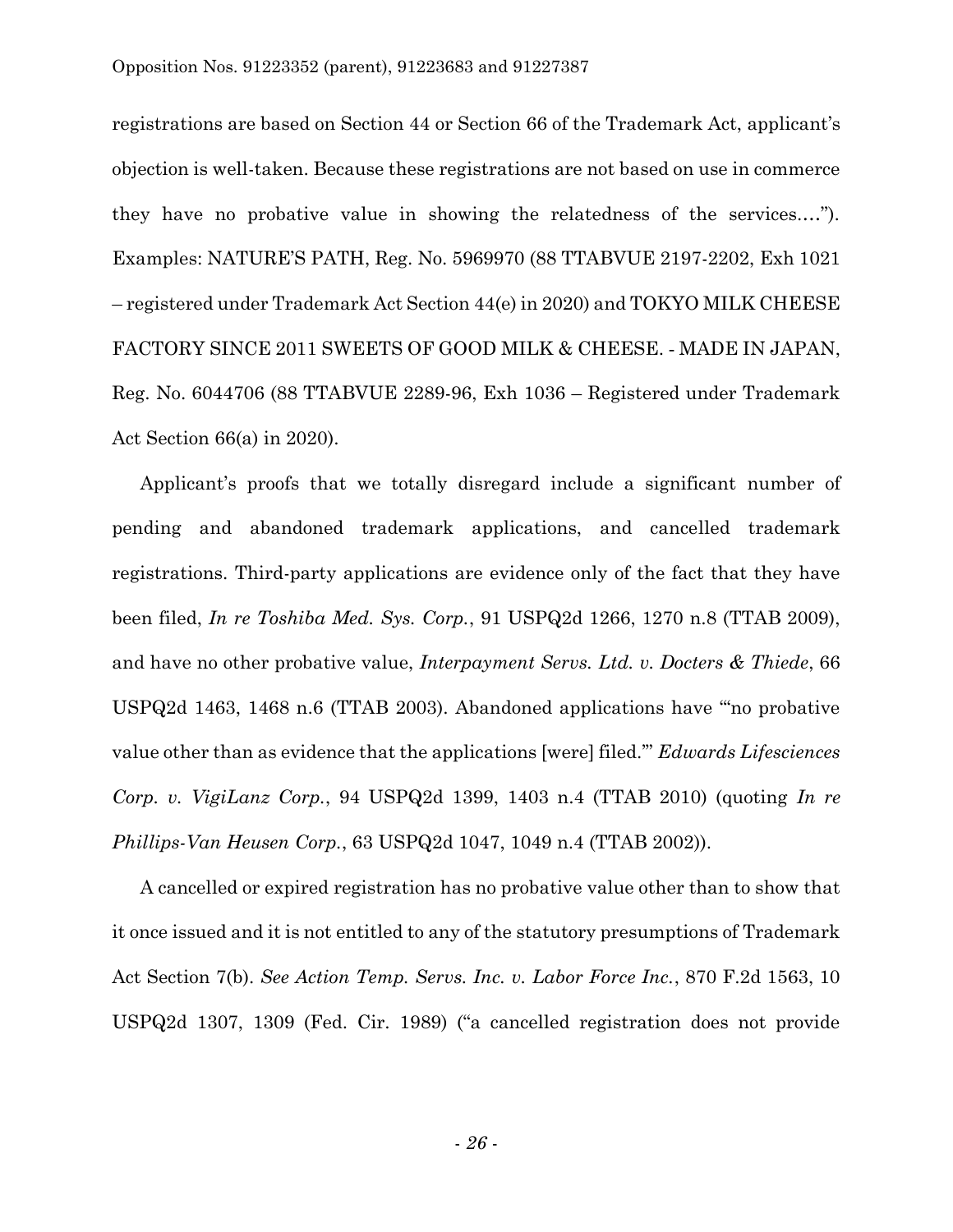constructive notice of anything."); *In Re Ginc UK Ltd.*, 90 USPQ2d 1472, 1480 (TTAB 2007); *Sunnen Prods. Co. v. Sunex Int'l Inc*., 1 USPQ2d 1744, 1747 (TTAB 1987).

Applicant also made of record Opposer's own active and cancelled registrations and active and abandoned applications, as well as Applicant's own active and cancelled registrations and active and abandoned applications.<sup>31</sup> By definition, these are not "third-party registrations."

Finally, Applicant listed a number of third-party registrations in its First Notice of Reliance that were not included as exhibits.<sup>32</sup> All that Applicant provided were the marks and their registration numbers. This mere list of registrations does not serve to introduce the registrations into evidence and thus has no probative value. *See In re Peace Love World Live, LLC*, 127 USPQ2d 1400, 1405 n.17 (TTAB 2018) ("[T]he list does not include enough information to be probative. The list includes only the serial number, registration number, mark, and status (live or dead) of the applications or registrations. Because the goods are not listed, we do not know whether the listed [applications or] registrations are relevant.").<sup>33</sup>

Stripped of the third-party registrations and applications that have no or low probative value, we are left with 90 relevant third-party registered marks that Applicant made of record which include either the term NATURE or the term MADE

<sup>31</sup> *See* A NOR1, 86 TTABVUE 314-331, Exh 331, 87 TTABVUE 330-354, Exhs 446-47, 88 TTABVUE 114-125, 139-150, 307-314, 434-445, 719-725, 753-759, 1147-1154, 2087-2092, 2173-2179, 3259-1260, Exhs 678, 681, 709, 729, 775, 781, 844, 1002, 1017, 1249-60 and 89 TTABVUE 2-546, Exhs 1261-79.

<sup>32</sup> A NOR1, 86 TTABVUE 44-45, marks listed as Exhs 1051-80.

<sup>33</sup> *See also Weider Publ'ns*, 109 USPQ2d at 1351-52 (duty of the party making submissions to the Board via ESTTA to ensure that they have been entered into the trial record).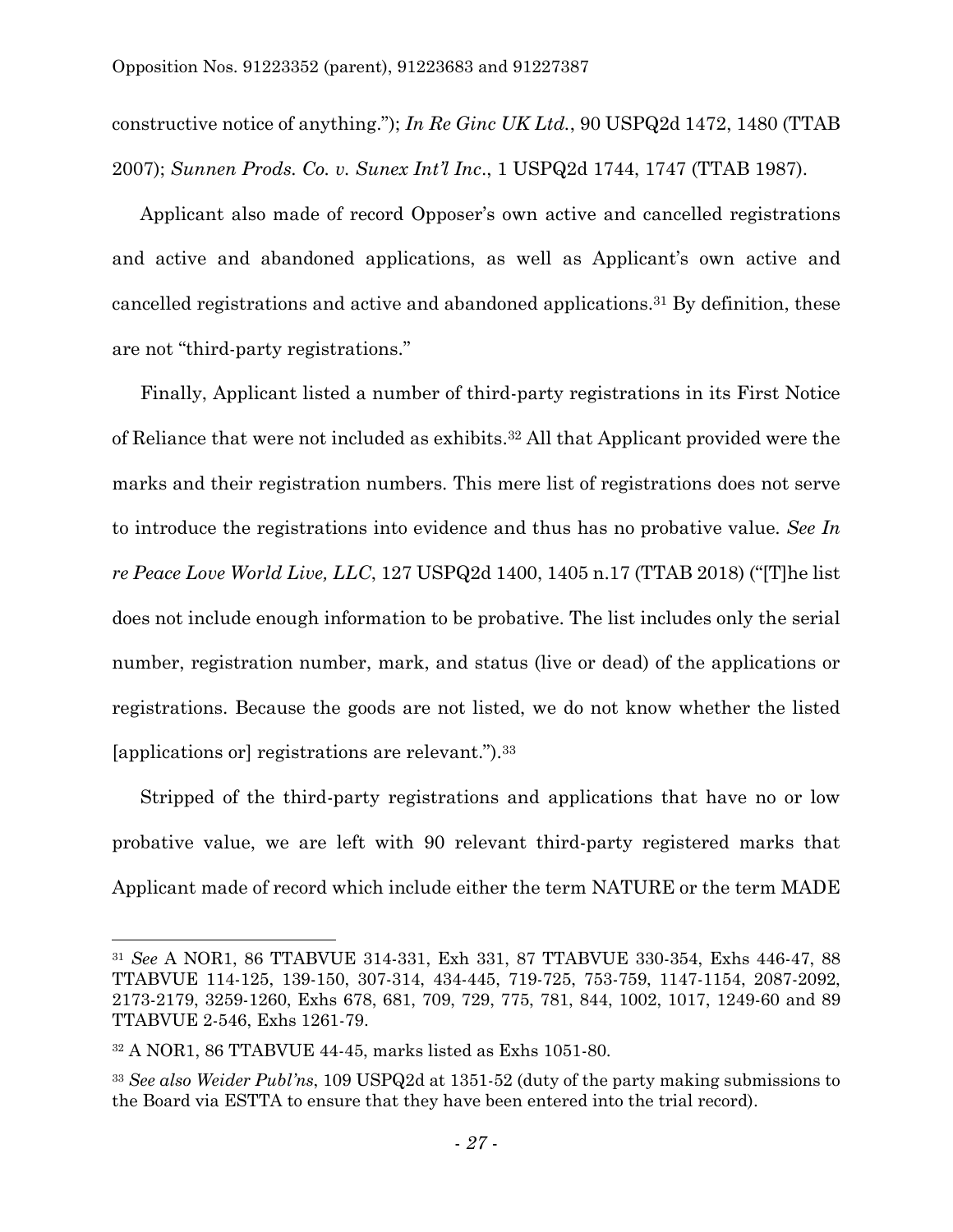l

for goods related to Opposer's fruit, vegetable or snack products – less than ten percent of Applicant's submissions. Applicant's submission of these third-party registrations only succeeded in persuading us that the terms NATURE and MADE, each term standing by itself rather than together as part of an overall mark registered in connection with relevant consumable products, are respectively weak trademark elements in connection with such goods. Showing the weakness of the individual terms in Opposer's marks does not definitively establish the weakness of those two terms used in close proximity. 34

Only eight of the third-party registrations Applicant submitted contain both the words NATURE and MADE (six with the same owner), all of which we have discounted on the basis of different commercial impressions or irrelevant goods:

| <b>Mark and Registration</b> | Goods                | Owner       | <b>Record Citation</b> |
|------------------------------|----------------------|-------------|------------------------|
| UNCLE RAY'S MADE             | Potato-based snack   | Uncle Rays. | 86 TTABVUE 469-473.    |
| FRESH FROM                   | foods, namely potato | LLC-        | Exh 353                |

<sup>34</sup> Applicant's admissible and relevant examples of NATURE marks include: NATURE'S ORCHARD, Reg. No. 1403320 (86 TTABVUE 202-11, Exh 317); NATURE'S HARVEST, Reg. No. 1834185 (86 TTABVUE 337-50, Exh 333); NATURE'S ORIGINAL, Reg. No. 2586490 (86 TTABVUE 540-43, Exh 366); NATURE'S PROMISE, Reg. No. 3091369 (87 TTABVUE 119-28, Exh No 412); BACK TO NATURE, Reg. No. 3463095 (87 TTABVUE 281-87, Exh 439); NATURE SNACKS, Reg. No. 3649268 (87 TTABVUE 436-41, Exh 461); SIMPLY NATURE, Reg. No. 4765257 (88 TTABVUE 39-44, Exh 667); BARE NATURE, Reg. No. 4923275 (88 TTABVUE 353-58, Exh 716); and ALL OF NATURE, Reg. No. 5514412 (88 TTABVUE 1407- 13, Exh 888).

Applicant's admissible and relevant examples of MADE marks include: REESE'S THE ORIGINAL MILK CHOCOLATE COATED PEANUT BUTTER CUPS "MADE IN CHOCOLATE TOWN SINCE 1923 SO THEY MUST BE GOOD," Reg. No. 4148621 (87 TTABVUE 791-99, Exh 522); MADE WITH NATURAL CALIFORNIA PISTACHIOS, Reg. No. 4610573 (87 TTABVUE 1374-80, Exh 613); HEALTH CRUNCH ARTISINAL KALE FOODS MADE IN SMALL BATCHES, Reg. No. 5098808 (88 TTABVUE 658-63, Exh 765); and FRENCHBURGERS MADE IN CHEF, Reg. No. 5179259 (88 TTABVUE 792-97, Exh 787).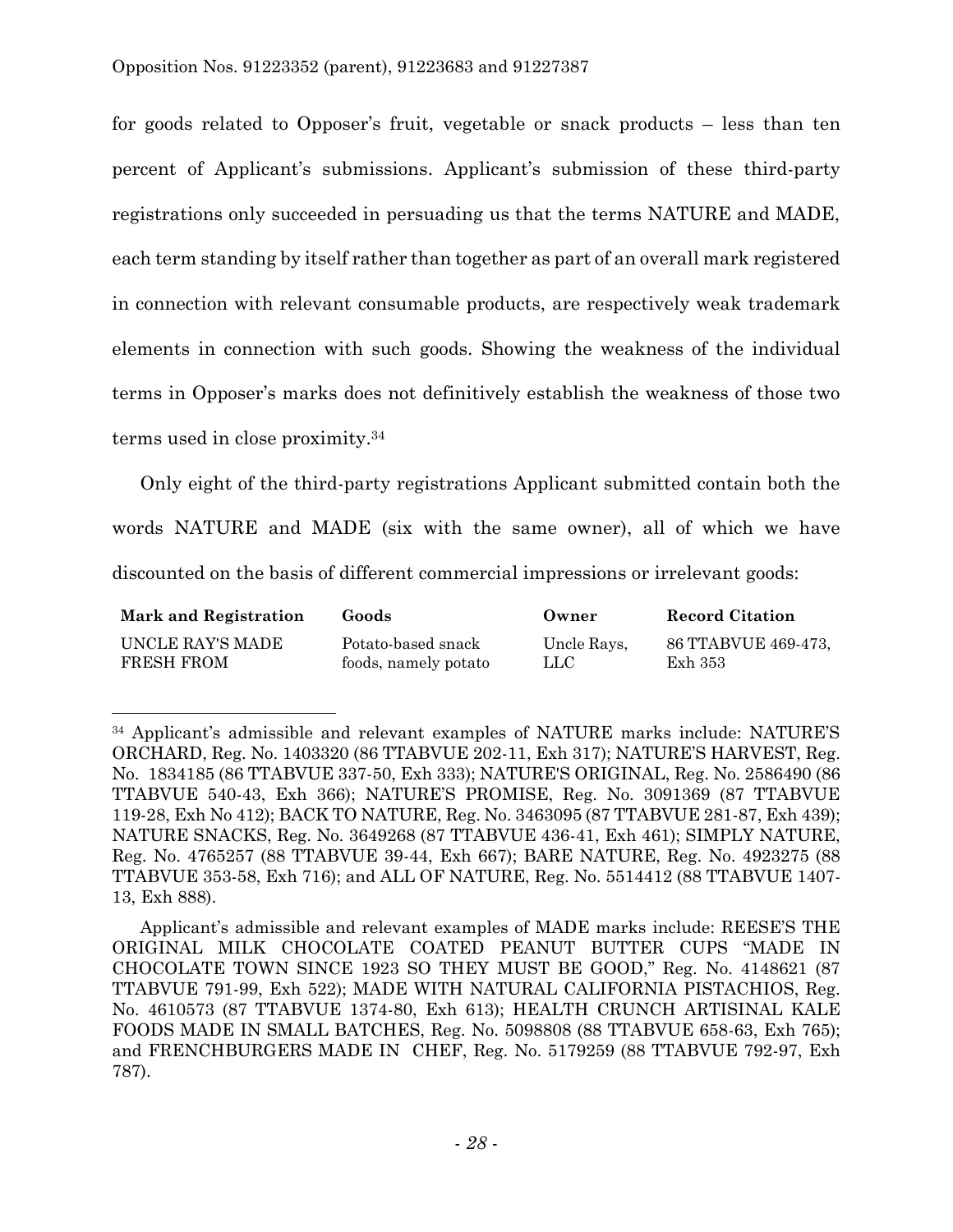| <b>Mark and Registration</b>                                                                                            | Goods                                                                                                                                                                                                     | Owner                                      | <b>Record Citation</b>               |
|-------------------------------------------------------------------------------------------------------------------------|-----------------------------------------------------------------------------------------------------------------------------------------------------------------------------------------------------------|--------------------------------------------|--------------------------------------|
| NATURE'S BEST! and<br>Design<br>Reg. No. 2382643                                                                        | chips and potato<br>crisps, Cl 29                                                                                                                                                                         |                                            |                                      |
| UNCLE RAY'S MADE<br><b>FRESH FROM</b><br>NATURE'S BEST!<br>Reg. No. 2500545                                             | Potato-based snack<br>foods, namely potato<br>chips and potato<br>crisps, Cl 29                                                                                                                           | Uncle Rays,<br><b>LLC</b>                  | 86 TTABVUE 507-511,<br>Exh 360       |
| UNCLE RAY'S MADE<br><b>FRESH FROM</b><br>NATURE'S BEST! and<br>Design<br>Reg. No. 2540553                               | Corn based snack<br>foods, namely, corn<br>chips, processed<br>popped popcorn, candy<br>coated popcorn,<br>caramel popcorn,<br>puffed corn snacks,<br>and cheese flavored<br>puffed corn snacks, Cl<br>30 | Uncle Rays,<br><b>LLC</b>                  | 86 TTABVUE 525-519,<br>Exh 363       |
| UNCLE RAY'S ALWAYS<br><b>MADE FRESH FROM</b><br>NATURE'S BEST! and<br>Design<br>Reg. No. 2545097                        | Potato-based snack<br>foods, namely potato<br>chips and potato<br>crisps, Cl 29                                                                                                                           | Uncle Rays,<br><b>LLC</b>                  | 86 TTABVUE 520-534,<br>Exh 364       |
| UNCLE RAY'S ALWAYS<br>MADE FRESH FROM<br>NATURE'S BEST! and<br>Design<br>Reg. No. 2853774                               | Tortilla chips; Nachos;<br>Pretzels, Cl 30                                                                                                                                                                | Uncle Rays,<br><b>LLC</b>                  | 86 TTABVUE 673-677,<br>Exh 389       |
| UNCLE RAY'S ALWAYS<br><b>MADE FRESH FROM</b><br><b>NATURE'S BEST!</b><br>Reg. No. 2945072                               | Cheese flavored<br>snacks, namely,<br>cheese curls; Tortilla<br>chips; Nachos;<br>Pretzels, Cl 30                                                                                                         | Uncle Rays,<br>${\rm LLC}$                 | 87 TTABVUE 39-43,<br>Exh 398         |
| MADE WITH NATURAL<br>CALIFORNIA<br>PISTACHIOS and<br>Design (all terms<br>disclaimed)<br>Reg. No. 4610573               | Processed nuts;<br>roasted nuts; seasoned<br>nuts; shelled nuts;<br>processed nut pieces;<br>flour made of nuts;<br>paste made of nuts, Cl<br>$\bf 29$                                                    | American<br>Pistachio<br>Growers           | TTABVUE 1374-<br>87<br>1380, Exh 613 |
| K & B SODAS MADE IN<br>WASHINGTON, DC<br>ORIGINAL & ALL<br>NATURAL GINGER<br><b>BREW</b> and Design<br>Reg. No. 5054539 | Soft drinks, namely,<br>sodas, Cl 32                                                                                                                                                                      | Fountain<br>Square<br>Beverage<br>Concepts | 88 TTABVUE 579-583,<br>Exh 752       |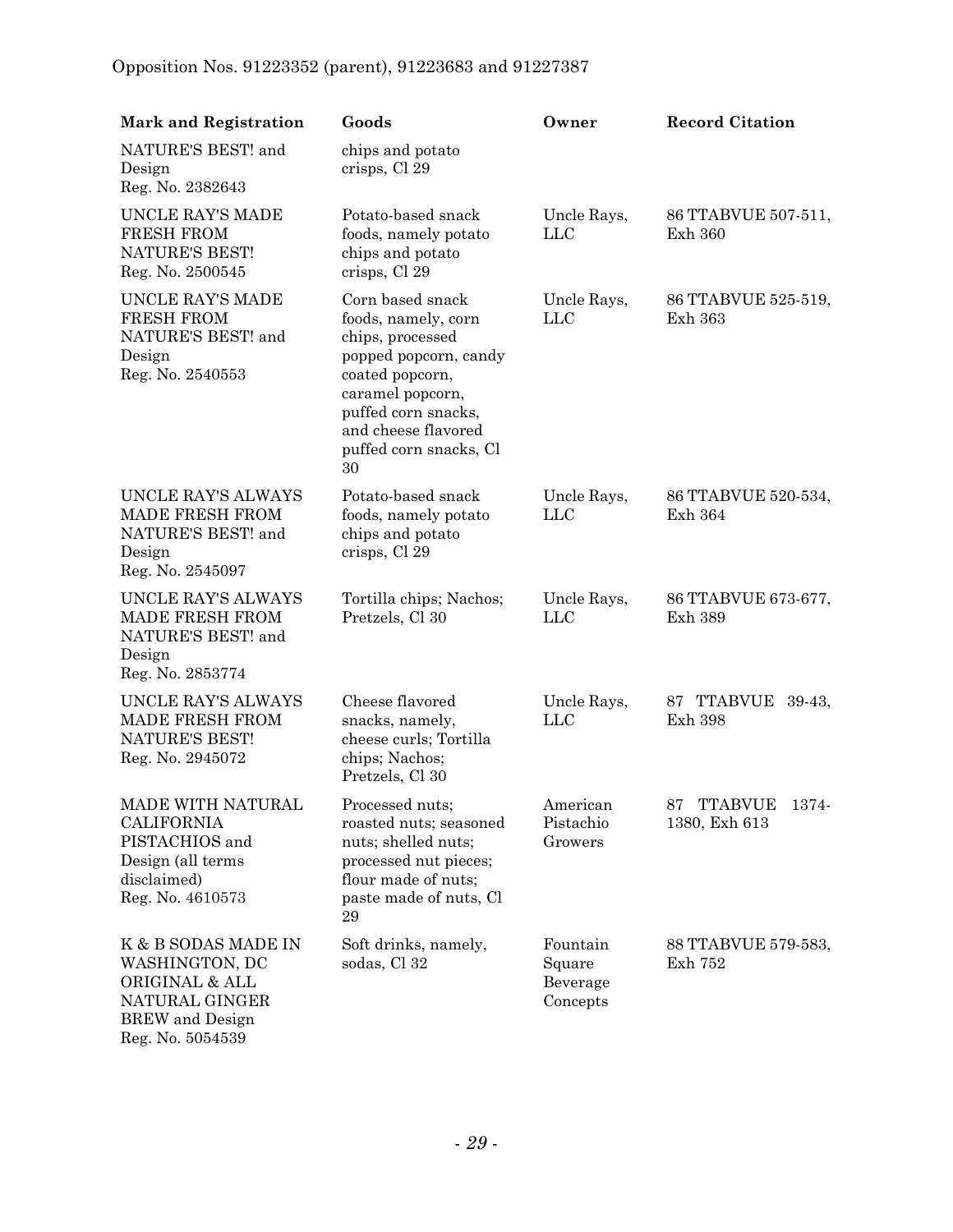In view of the dictionary and admissible third-party registrations of record, we find Opposer's MADE IN NATURE trademark to be highly suggestive. *See* the discussion below regarding the effect of this finding on our analysis of the similarity or dissimilarity of the marks.

## **2. Commercial Strength**

We now turn to Opposer's arguments and evidence that its MADE IN NATURE marks have acquired commercial strength and are famous through use and recognition in the marketplace.<sup>35</sup> Likelihood of confusion fame varies along a spectrum from very strong marks to very weak marks. *Joseph Phelps Vineyards, LLC v. Fairmont Holdings, LLC*, 857 F.3d 1323, 122 USPQ2d 1733, 1734 (Fed. Cir. 2017). A famous mark is commercially strong and has extensive public recognition and renown. *Bose Corp. v. QSC Audio Prods. Inc.*, 293 F.3d 1367, 63 USPQ2d 1303, 1305 (Fed. Cir. 2002); *Kenner Parker Toys Inc. v. Rose Art Indus. Inc.*, 963 F.2d 350, 22 USPQ2d 1453, 1456 (Fed. Cir. 1992). A mark is considered "famous" for likelihood of confusion purposes when "a significant portion of the relevant consuming public … recognizes the mark as a source indicator." *Palm Bay Imps., Inc. v. Veuve Clicquot Ponsardin Maison Fondee En 1772*, 396 F.3d 1369, 73 USPQ2d 1689, 1694 (Fed. Cir. 2005). Such a mark "'casts a long shadow which competitors must avoid.'" *Bridgestone Ams. Tire Operations LLC v. Fed. Corp.*, 673 F.3d 1330, 102 USPQ2d 1061, 1063 (Fed. Cir. 2012) (quoting *Kenner Parker Toys*, 22 USPQ2d at 1456).

<sup>35</sup> Opposer's Brief, 103 TTABVUE 25-28; Opposer's Reply Brief, 117 TTABVUE 11-15.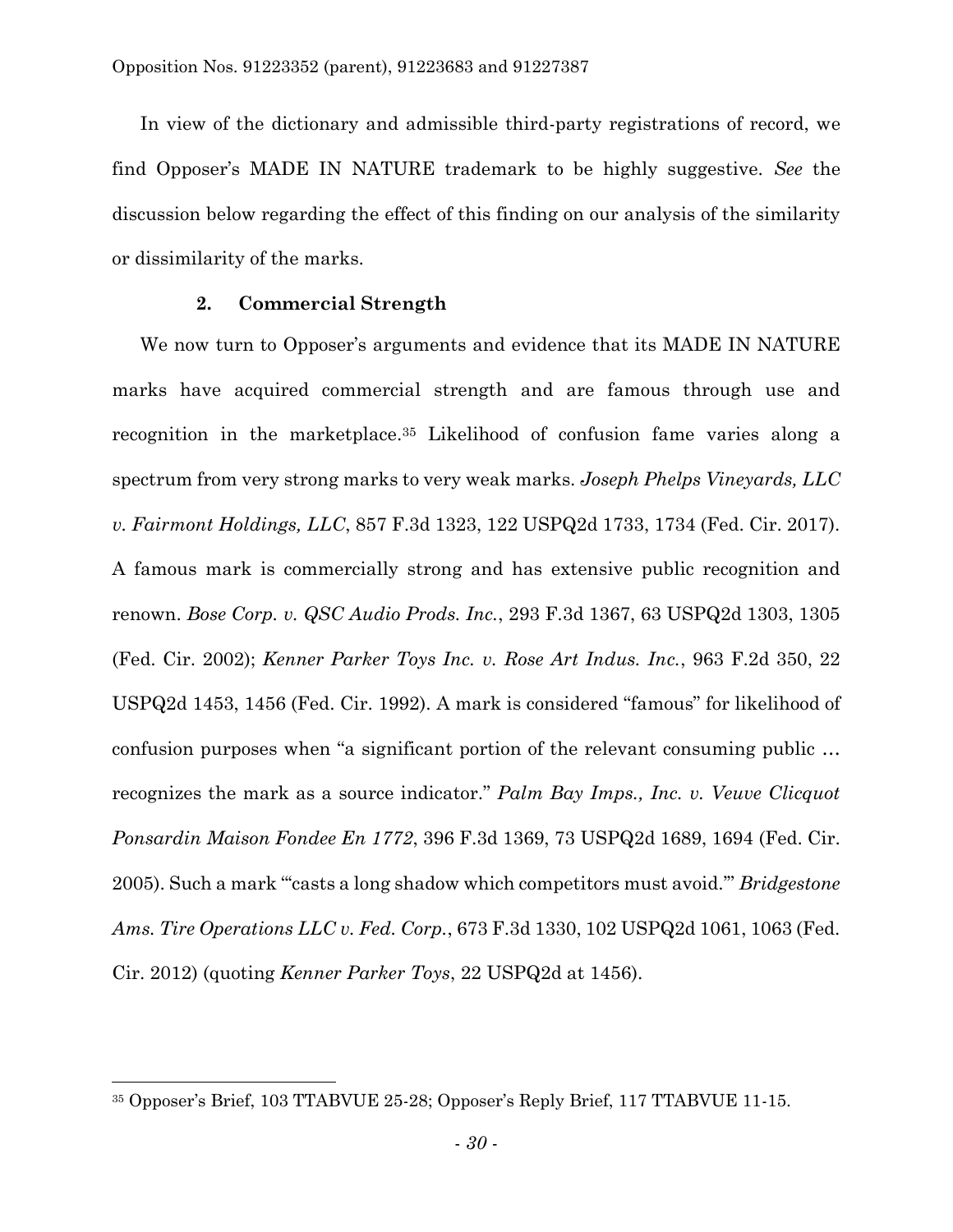Because of the extreme deference that we accord a famous mark in terms of the wide latitude of legal protection it receives, and the dominant role fame plays in the likelihood of confusion analysis, it is the duty of the party asserting that its mark is famous to clearly prove it. *Coach Servs. Inc. v. Triumph Learning LLC*, 668 F.3d 1356, 101 USPQ2d 1713, 1720 (Fed. Cir. 2012) (citing *Leading Jewelers Guild Inc. v. LJOW Holdings LLC*, 82 USPQ2d 1901, 1904 (TTAB 2007)).

Fame (for likelihood of confusion purposes) may be measured indirectly by the volume of sales and advertising expenditures in connection with the goods sold under the mark, and other factors such as length of time of use of the mark; widespread critical assessments; notice by independent sources of the goods identified by the mark; and the general reputation of the goods. *Weider Publ'ns*, 109 USPQ2d at 1354; *see also Bose,* 63 USPQ2d at 1308 (recognizing indirect evidence as appropriate proof of strength). Raw numbers alone may be misleading, however. Thus, some context in which to place raw statistics may be helpful, for example, market share or sales or advertising figures for comparable types of goods. *Bose*, 63 USPQ2d at 1309.

On the other hand, the U.S. Court of Appeals for the Federal Circuit clarified in *Omaha Steaks Int'l, Inc. v. Greater Omaha Packing Co*., 908 F.3d 1315, 128 USPQ2d 1681, 1690-91 (Fed. Cir. 2018) that market share evidence is not a *sine qua non* to place advertising and sales figures in context. Rather, sufficient contextual evidence consists of a showing of the type and extent of advertising and promotions a party uses to demonstrate that the consuming public has been regularly exposed to its marks on a nationwide scale. *Id.*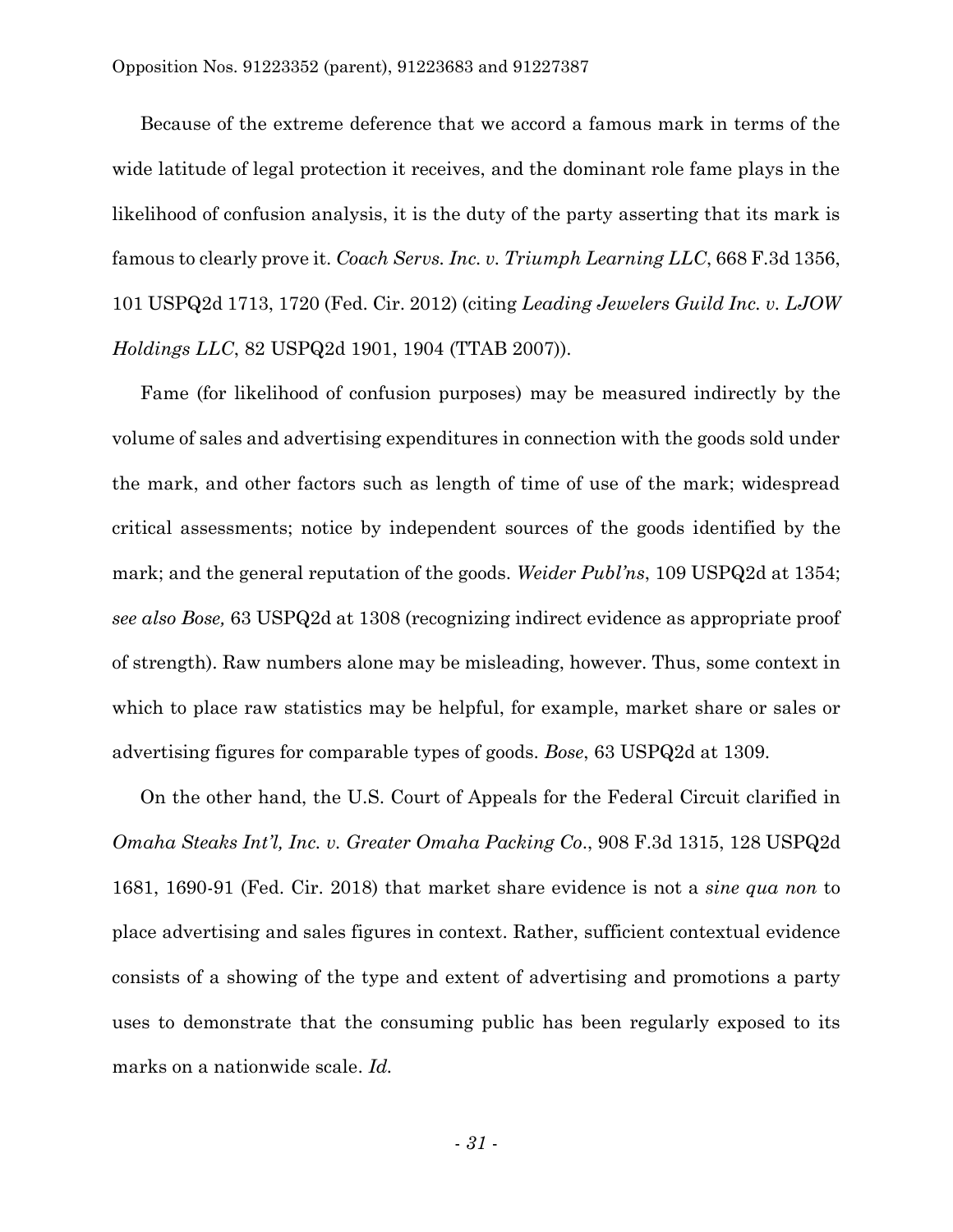The products sold under the MADE IN NATURE marks trace their origins to the organic fresh produce business started by Opposer's predecessor-in-interest in 1989.<sup>36</sup> Opposer states that MADE IN NATURE has been used as a common law mark by Opposer's "predecessors in title, in commerce at least as early as 1996 …." <sup>37</sup> Opposer's present product line advertised and sold in connection with its MADE IN NATURE marks includes organic dried fruit, organic toasted coconut chips, organic dried vegetables, organic dried fruits and nuts, organic unbaked energy balls, chocolate covered fruit, fresh fruit and organic cacao fudge. <sup>38</sup> Opposer estimates that the number of individual U.S. retail outlets selling products under the MADE IN NATURE marks currently ranges between 10,000 and 11,000.<sup>39</sup>

From 2018 to 2020, Opposer's confidential annual net revenues for MADE IN NATURE products have ranged from the mid- to high- tens of millions of dollars.<sup>40</sup> Opposer's confidential annual advertising expenditures, not including promotional markdowns, have ranged in the multiple millions of dollars.<sup>41</sup>

Opposer advertises the goods it offers under the MADE IN NATURE marks through print media, print flyers and physical signage (including bus and metro signage and billboards), videos, social media and other types of online media

<sup>36</sup> Brent Discov Depo, 90 TTABVUE 10.

<sup>37</sup> Opposer's Int. Ans. No. 16, A NOR2, 93 TTABVUE 31, 58, 84, 113-14.

<sup>38</sup> Brent Decl, 79 TTABVUE 5-6, 143-47, ¶ 8, Exh 12; Opposer's Int Ans No 1, A NOR2, 93 TTABVUE 17, 44, 70, 97, 124-27.

<sup>39</sup> Brent Decl, 79 TTABVUE 18.

<sup>40</sup> Brent Decl, 78 (Confd'l) TTABVUE 10, ¶ 20.

<sup>41</sup> *Id.* at 13, ¶ 29.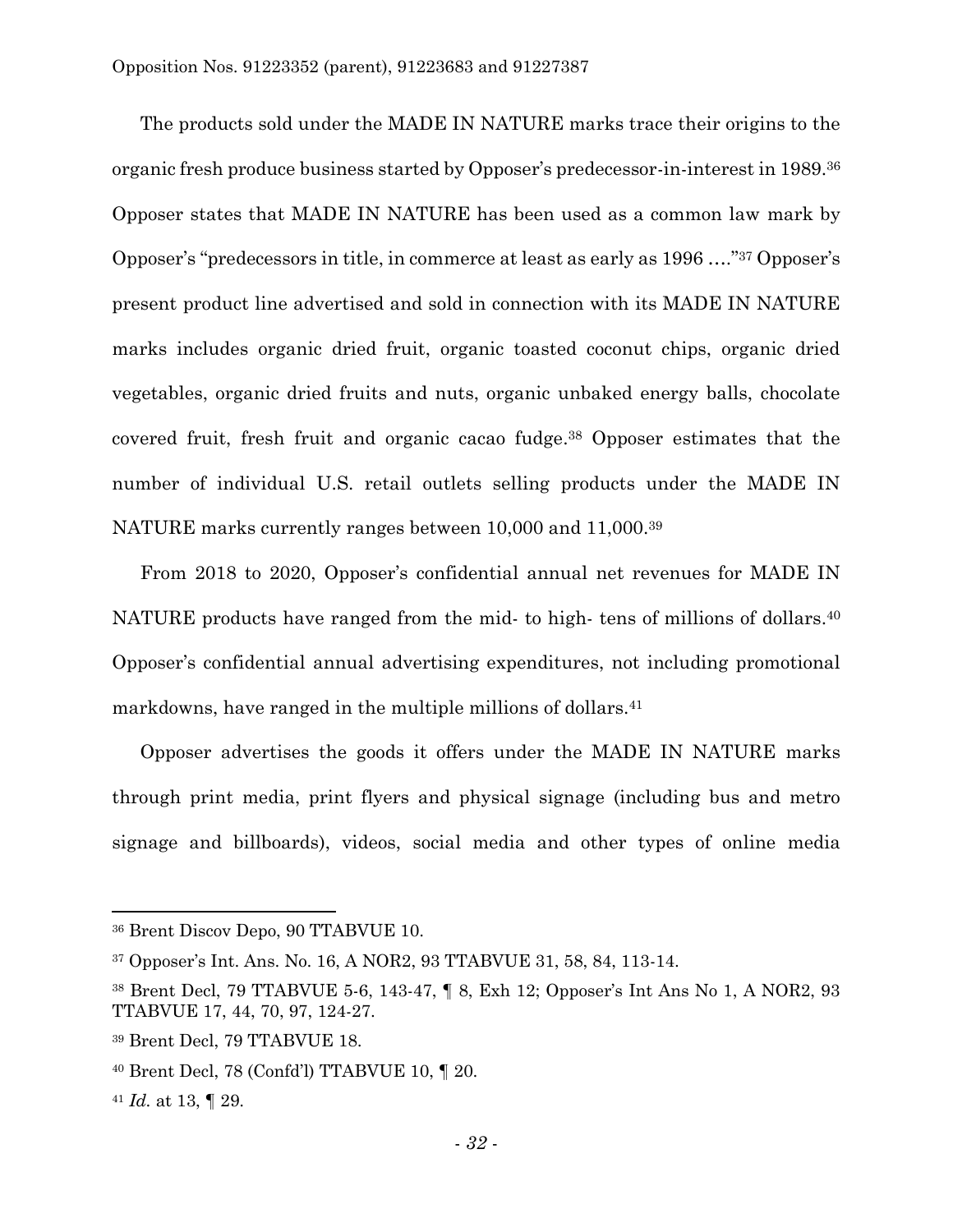(including Facebook, Instagram, Twitter and Opposer's own website), at trade shows and at farmers' markets.<sup>42</sup> We have a few observations about Opposer's advertising efforts. Opposer did not provide evidence regarding the extent or reach of these activities (e.g., the volume and geographical extent of the readership of the print media in which Opposer's advertisements and flyers have appeared, the extent and distribution of Opposer's physical signage, and the length of time over which these advertisements have been placed). Moreover, the viewership of Opposer's advertising on social media and other types of online media has been appreciable but not substantial. 43

Opposer touts the unsolicited media attention the MADE IN NATURE brand has received in various media outlets, including in specialized magazines and on national television shows, and the industry awards given to MADE IN NATURE products.<sup>44</sup> However, Opposer did not provide the volume and geographic extent of the readership of the articles and other media in which Opposer's MADE IN NATURE brand was recognized. Further, the articles provided were sporadic over the coverage period (1992-2020), and contained items that we do not consider "unsolicited media attention," such as press releases, company/product acquisitions, trade show

<sup>42</sup> Brent Decl, 79 TTABVUE 13-15, 153-170, 173-242, ¶¶ 30-35, Exhs 18, 20-25; O NOR 81 136-39, 351-414, Exhs 248-94.

<sup>43</sup> Brent Testim Decl, 78 TTABVUE 14, ¶ 31: Opposer's "Facebook page as of June 2020 has over 206,000 followers and over 207,000 people who "Like" the page. [Opposer's] … Instagram account has over 22,000 followers, and [Opposer's] … Twitter account has over 2,000 followers, as of June 2020."

<sup>44</sup> Brent Decl, 79 TTABVUE 15-39, 243-348, 497-506, ¶¶ 36-39, Exhs. 26, 31; O NOR, 81 TTABVUE 49-135, 152-157, 170-187, 189-207, Exhs 232-63).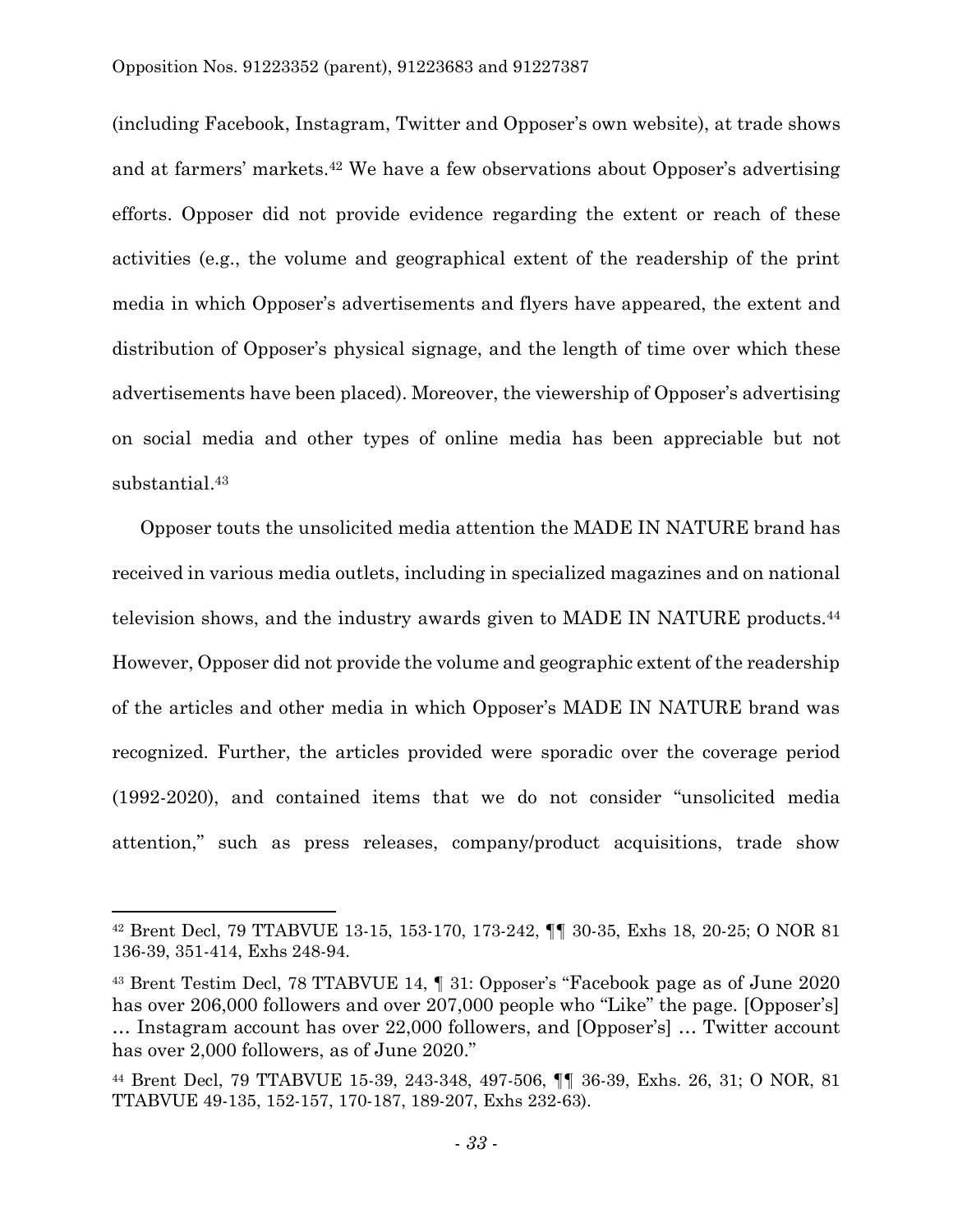attendance and employee hires. In this category, we do credit the articles Opposer made of record consisting of industry reports and some product reviews. In his Declaration, Mr. Brent did not discuss the significance of the industry awards the MADE IN NATURE brand has received as having an impact upon consumer recognition.

Opposer also did not provide viewership statistics (e.g., Nielsen ratings) for the television shows in which MADE IN NATURE products have appeared; however, given the general availability and popularity of these network television shows, we credit Opposer's comment that they reached "millions of viewers" (e.g., *The Today Show, Good Morning America* and *The Tonight Show with Jimmy Fallon*). 45

Applicant argues that Opposer's MADE IN NATURE marks are not famous and that we should discount Opposer's evidence of commercial strength.<sup>46</sup> However, Applicant did not submit any evidence of relevant third-party marks or trade names **used** in connection with products that are identical or similar to, or competitive with, Opposer's identified goods. Additionally, Applicant criticizes Opposer's "fame" evidence on the following bases: (1) Opposer did not provide sufficient context for its sales figures and promotional expenses (such as market share), (2) Opposer's sales and advertising figures were inflated by "creative accounting," and were insufficiently

 $\overline{a}$ 

<sup>45</sup> Brent Decl, 79 TTABVUE 15-16 ¶ 37.

<sup>46</sup> Applicant's Brief, 115 TTABVUE 32-35.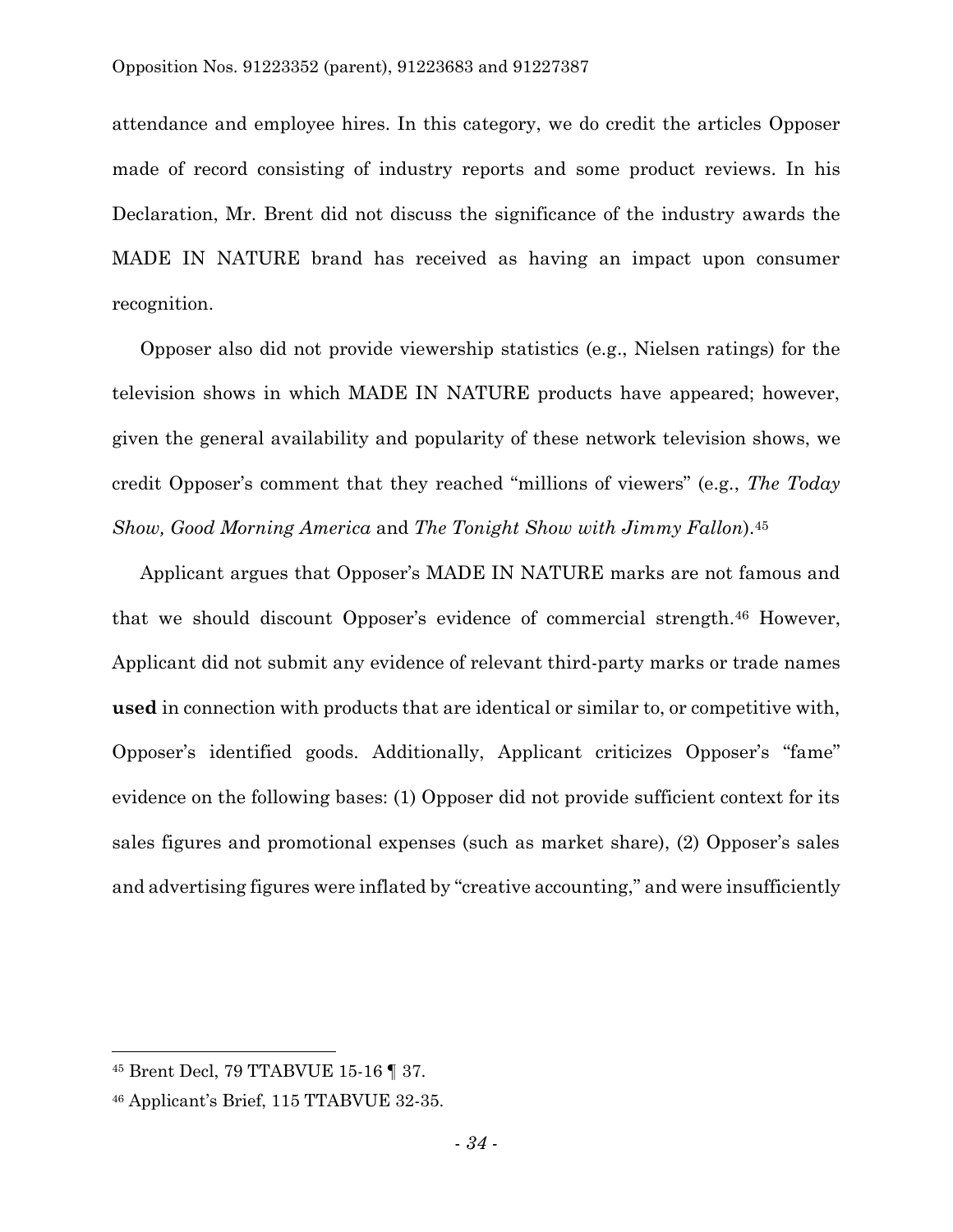detailed, (3) Opposer's figures do not establish a sufficient amount of sales or advertising to achieve fame in the marketplace. 47

Opposer responds to Applicant's criticisms as follows: (1) Applicant confuses the "fame" standard for dilution (an either/or proposition) versus likelihood of confusion purposes (on a spectrum), citing *Joseph Phelps Vineyards*, 122 USPQ2d at 1734, (2) Applicant mischaracterizes the law regarding the requisite "context" necessary to substantiate sales and advertising figures, citing *Bose Corp.*, 63 USPQ2d at 1305, and *Omaha Steaks*, 128 USPQ2d at 1690-91, and in any event Opposer provided sufficient context by way of media coverage, social media reach, and awards received, (3) the accounting by which Opposer provided its sales and advertising figures was sufficiently justified and accurate, and (4) the quality and quantity of evidence Opposer provided establishes a level of fame at the higher end of the spectrum.<sup>48</sup>

## **3. Summary as to the Strength of Opposer's Marks**

Having considered the record in its entirety and the arguments of the parties, we find that, conceptually, Opposer's MADE IN NATURE marks are highly suggestive, because they bring to mind a quality of the goods for which the marks are registered – all natural without added man-made ingredients. *See Am. Lebanese Syrian Assoc. Charities, Inc. v. Child Health Rsch. Inst.*, 101 USPQ2d 1022, 1029 (TTAB 2011) ("Cure4Kids" when used in connection with "medical and scientific research in the field of children's health" and "fund raising in support of funding research into cures

 $\overline{a}$ 

<sup>47</sup> Applicant's Brief, 115 TTABVUE 32-35.

<sup>48</sup> Opposer's Rebuttal Brief, 117 TTABVUE 11-12.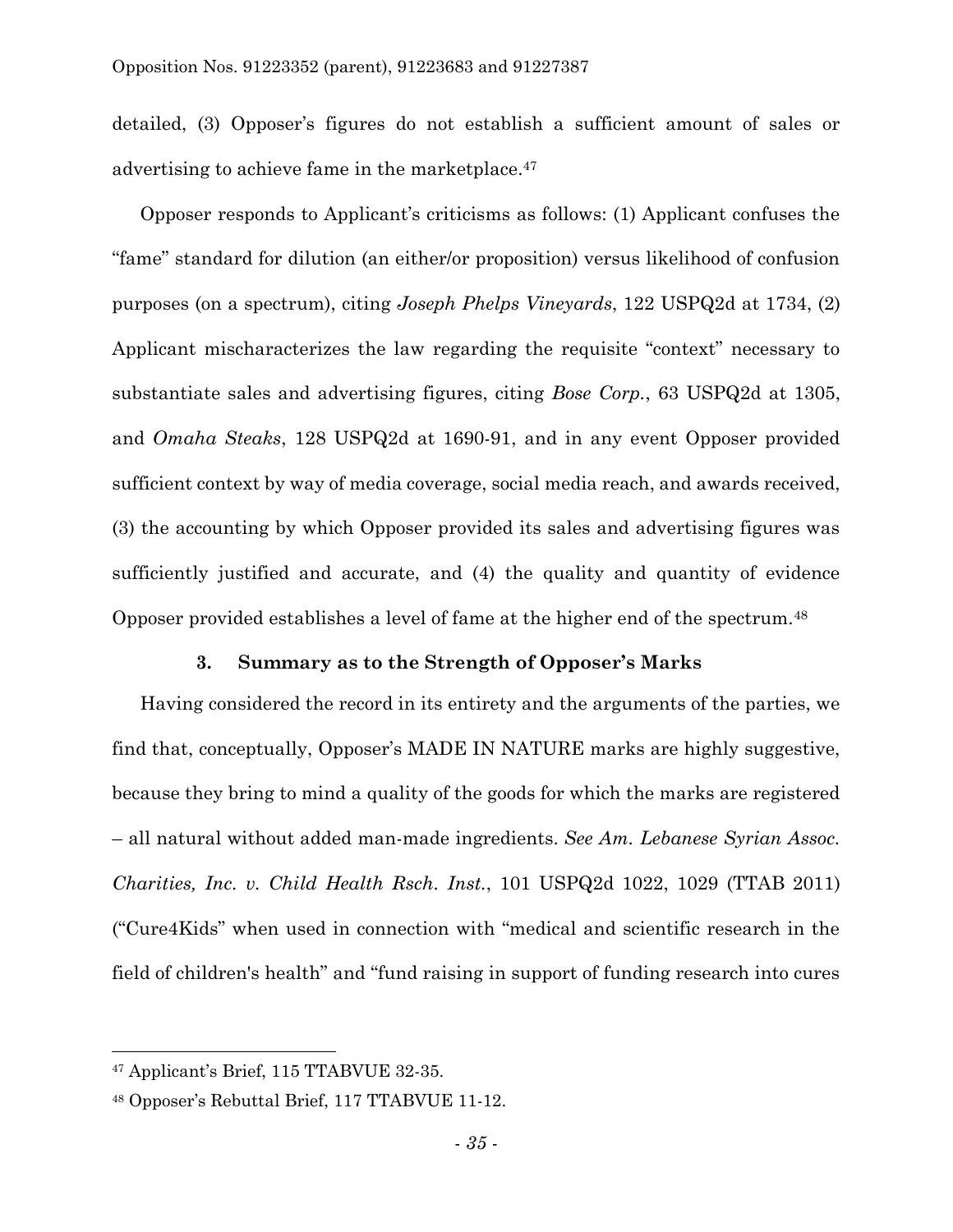for childhood diseases" is highly suggestive because it describes the purpose of the fund raising and medical research (*i.e.,* to cure children)).

Despite their suggestiveness, because Opposer's marks are registered and are not subject to any counterclaims for cancellation, the marks are entitled to the presumptions accorded by Trademark Act Section 7(b), 15 U.S.C. § 1057(b) (i.e*.*, prima facie evidence of the validity of the registered marks and of the registration of the marks, of the ownership of the marks, and of the owner's exclusive right to use the registered marks in commerce on or in connection with the goods specified in the registrations). Thus, Opposer's marks cannot be treated as merely descriptive; at worst the wording in Opposer's marks may be viewed as highly suggestive. Further, even if Opposer's marks are inherently weak, that is not fatal to a finding of likelihood of confusion because even weak marks are entitled to protection against confusion. *King Candy*, 182 USPQ at 109; *Am. Lebanese Syrian Assoc. Charities*, 101 USPQ2d at 1029.

Moreover, Applicant has not demonstrated that Opposer's marks are commercially weak. The third-party registrations Applicant introduced, "with no evidence of the extent of the use of the marks in commerce, do not diminish the commercial strength of [Opposer's] mark[s]. … The existence of these registrations is not evidence of what happens in the market place or that customers are familiar with them ....'" *Sock It To Me*, 2020 USPQ2d 10611, at \*9 *quoting AMF Inc. v. Am. Leisure Prods., Inc.*, 474 F.2d 1403 , 177 USPQ 268, 269 (CCPA 1973). "Applicant's citation of third-party registrations as evidence of marketplace weakness 'is unavailing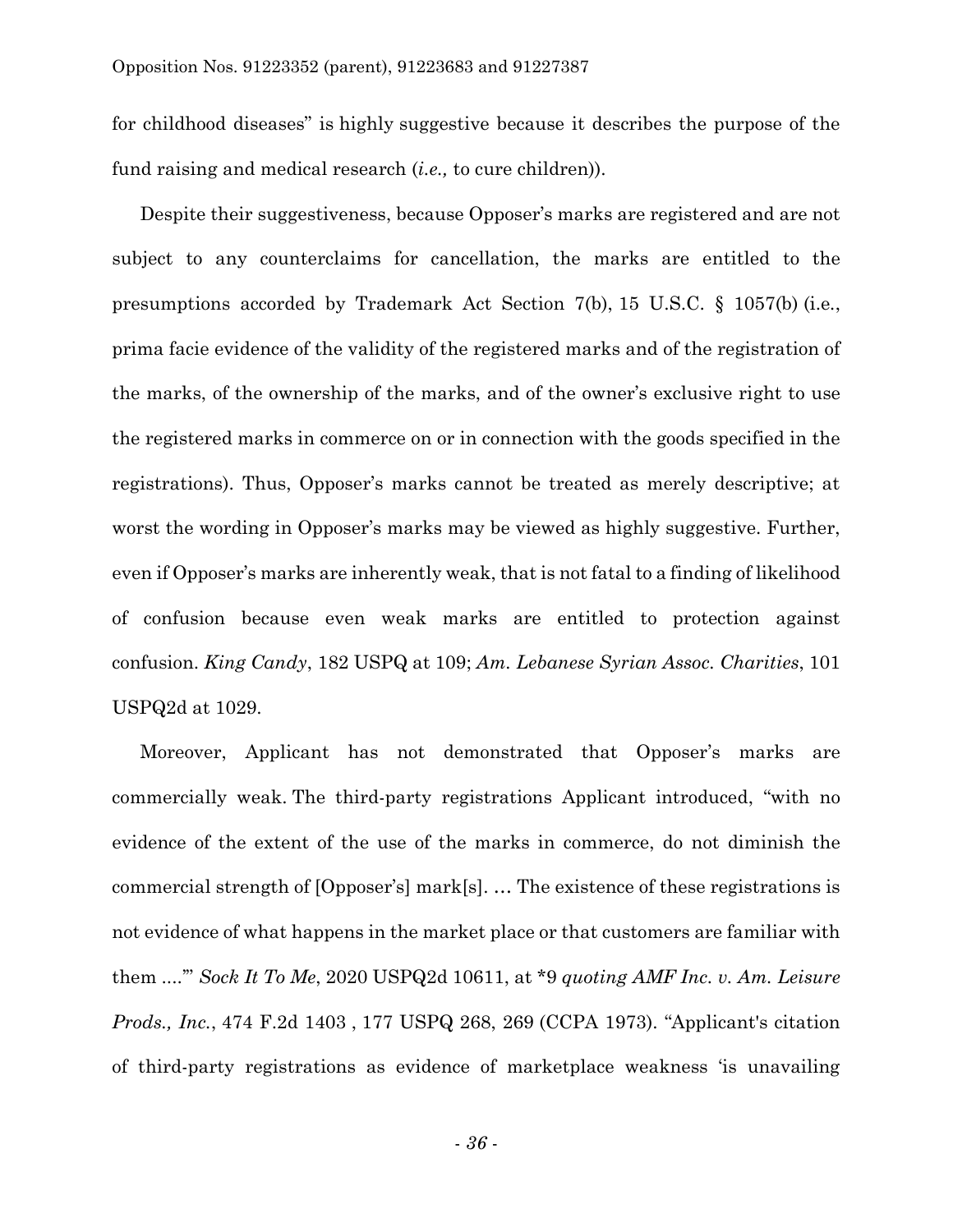because third-party registrations standing alone, are not evidence that the registered marks are in use on a commercial scale, let alone that consumers have become so accustomed to seeing them in the marketplace that they have learned to distinguish among them by minor differences.'" *In re Embiid*, 2021 USPQ2d 577, at \*34 (TTAB 2021) (quoting *In re Morinaga Nyugyo K.K.*, 120 USPQ2d 1738, 1745 (TTAB 2016) (also citing *AMF*)).

In sum, the quality and quantity of evidence Opposer provided regarding the commercial strength of its MADE IN NATURE marks, while showing that the marks have acquired marketplace recognition in connection with the products for which they are registered, does not demonstrate that Opposer's marks are famous. "[A] mark's renown within a specific product market is the proper standard [for proving the commercial strength of a mark,]" *Palm Bay Imps.*, 73 USPQ2d at 1694, and "warrants reasonable [and appropriate] weight, among the totality of the circumstances." *Joseph Phelps*, 122 USPQ2d at 1735. Rather, given the limitations we discussed above regarding Opposer's evidence, we find Opposer's marks are of moderate commercial strength for those goods.

# **B. The Similarity or Dissimilarity of the Parties' Marks**

We now consider the similarity or dissimilarity of the parties' marks in their entireties as to appearance, sound, connotation and commercial impression. *See Palm Bay Imps.,* at 73 USPQ2d at 1691 (quoting *DuPont*, 177 USPQ at 567). "Similarity in any one of these elements may be sufficient to find the marks confusingly similar." *In re Inn at St. John's, LLC*, 126 USPQ2d at 1746 (quoting *In re Davia*, 110 USPQ2d 1810, 1812 (TTAB 2014)).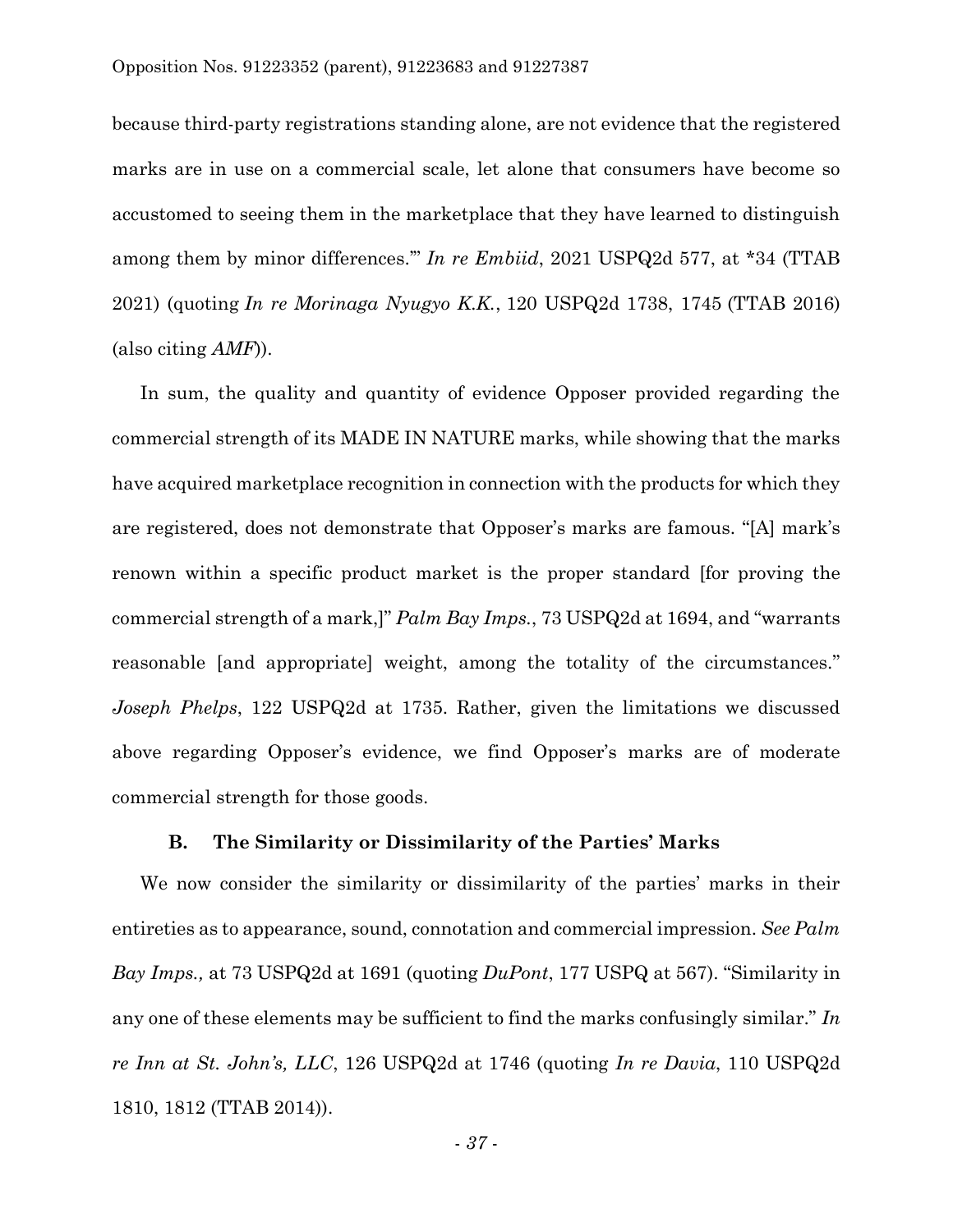"The proper test is not a side-by-side comparison of the marks, but instead whether the marks are sufficiently similar in terms of their commercial impression such that persons who encounter the marks would be likely to assume a connection between the parties." *In re i.am.symbolic*, 123 USPQ2d at 1748 (quoting *Coach Servs.*, 101 USPQ2d at 1721 (internal quotation marks omitted)). The focus is on the recollection of the average purchaser – here a potential purchaser of food and beverage products<sup>49</sup> – who normally retains a general rather than a specific impression of trademarks. *In re Assoc. of the U.S. Army*, 85 USPQ2d 1264, 1268 (TTAB 2007); *Sealed Air Corp. v. Scott Paper Co*., 190 USPQ 106, 108 (TTAB 1975); *see also In re St. Helena Hosp*., 774 F.3d 747, 113 USPQ2d 1082, 1085 (Fed. Cir. 2014) ("marks must be considered in light of the fallibility of memory and not on the basis of side-by-side comparison") (cleaned up; citation omitted).

So long as we "analyze[] the marks as a whole[, i]t is not improper for the Board to determine that, 'for rational reasons,' … [we] give 'more or less weight ... to a particular feature of the mark[s]' provided that … [our] ultimate conclusion regarding … likelihood of confusion 'rests on [a] consideration of the marks in their entireties.'" *Quiktrip W., Inc. v. Weigel Stores, Inc.*, 984 F.3d 1031, 2021 USPQ2d 35, \*2-3 (Fed. Cir. 2021) *quoting Packard Press, Inc. v. Hewlett-Packard Co.*, 227 F.3d

<sup>49</sup> When considering Applicant's arguments regarding the weakness of Opposer's marks, we are necessarily focused on the identifications of goods in Opposer's registrations; whereas, when considering likelihood of confusion our focus must be broader, because Applicant's identifications are broader in scope.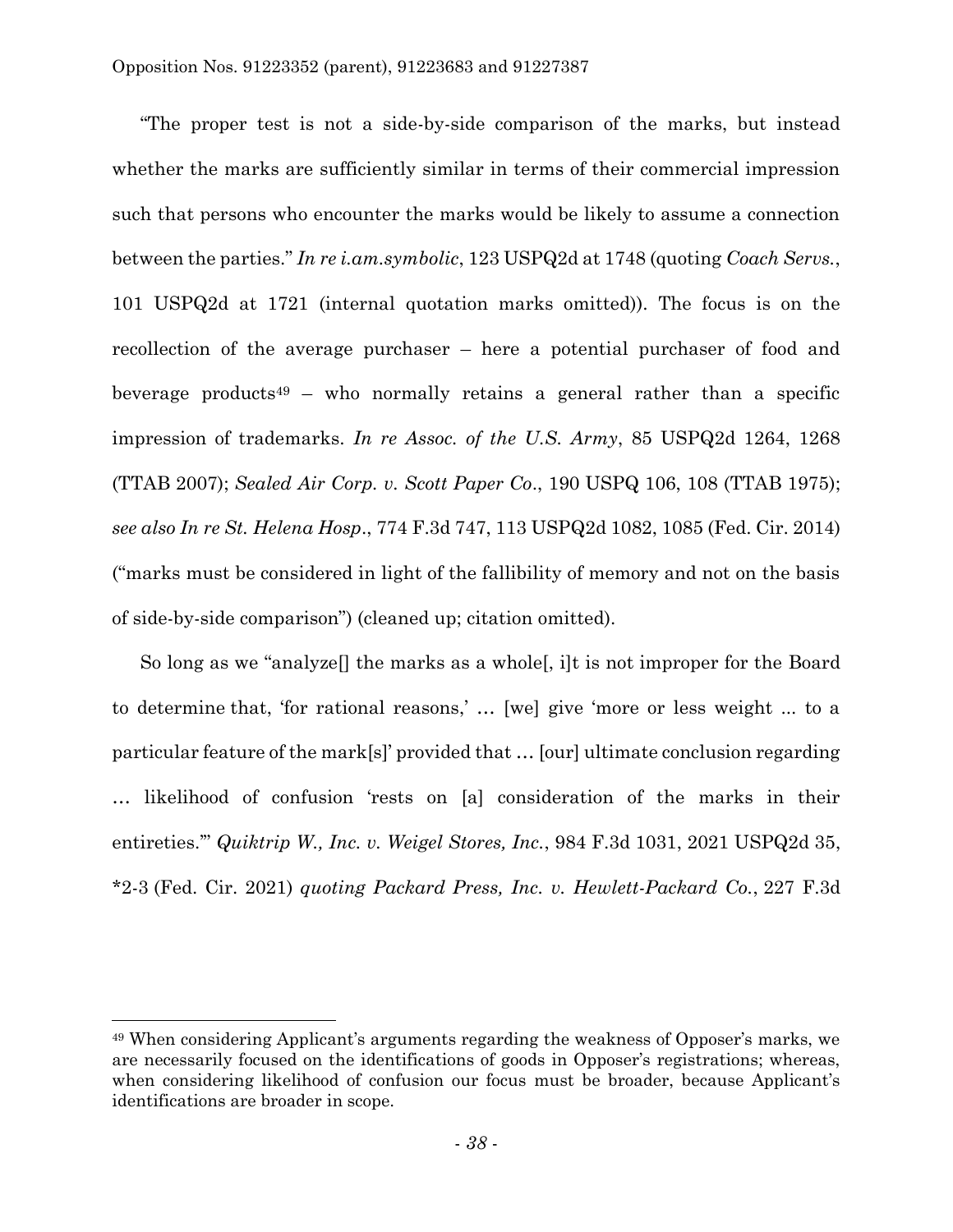1352, 1357 (Fed. Cir. 2000) and *In re Nat'l Data Corp.*, 753 F.2d 1056, 1058 (Fed. Cir. 1985).

We begin by recognizing the obvious: Opposer's MADE IN NATURE marks and Applicant's NATURE MADE mark share the terms "MADE" and "NATURE," simply in reverse or transposed order.<sup>50</sup> Marks that include "reverse combinations" of the same words or elements or a "transposition" of the most important words comprising the marks have been found to be similar. *See Bank of Am. Nat'l Trust and Sav. Ass'n v. Am. Nat'l Bank of St. Joseph*, 201 USPQ 842, 845 (TTAB 1978) ("the words 'BANKAMERICA' and 'BANK OF AMERICA', on the one hand, and 'AMERIBANC', on the other, convey the same meaning and create substantially similar commercial impressions").

Where transposed marks convey similar commercial impressions, likelihood of confusion is ordinarily found. *See Carlisle Chem. Works, Inc. v. Hardman & Holden*, 434 F.2d 1403, 168 USPQ 110, 112 (CCPA 1970) (reversing dismissal of oppositions to registration of COZIRC based on use of ZIRCO for related goods, finding that the marks "are substantially similar, the difference being in a reversal of syllables which are essentially the same"); *Royal Crown Cola Co. v. Bakers Franchise Corp.*, 150 USPQ 698, 700 (TTAB 1966), *aff'd*, 404 F.2d 985, 160 USPQ 192 (CCPA 1969) ("[T]he applicant's compound mark includes the same words which make up opposer's mark, that is to say 'RITE DIET' is merely 'DIET-RITE' transposed. The marks of the

<sup>50</sup> As Opposer's Mr. Brent testified: the marks "share the two words, 'made' and 'nature,' just  $\lceil$ in] reversed order, and dropping ...  $\lceil$ the] preposition – 'in.'" Brent Testim CX Depo, 104 TTABVUE 54.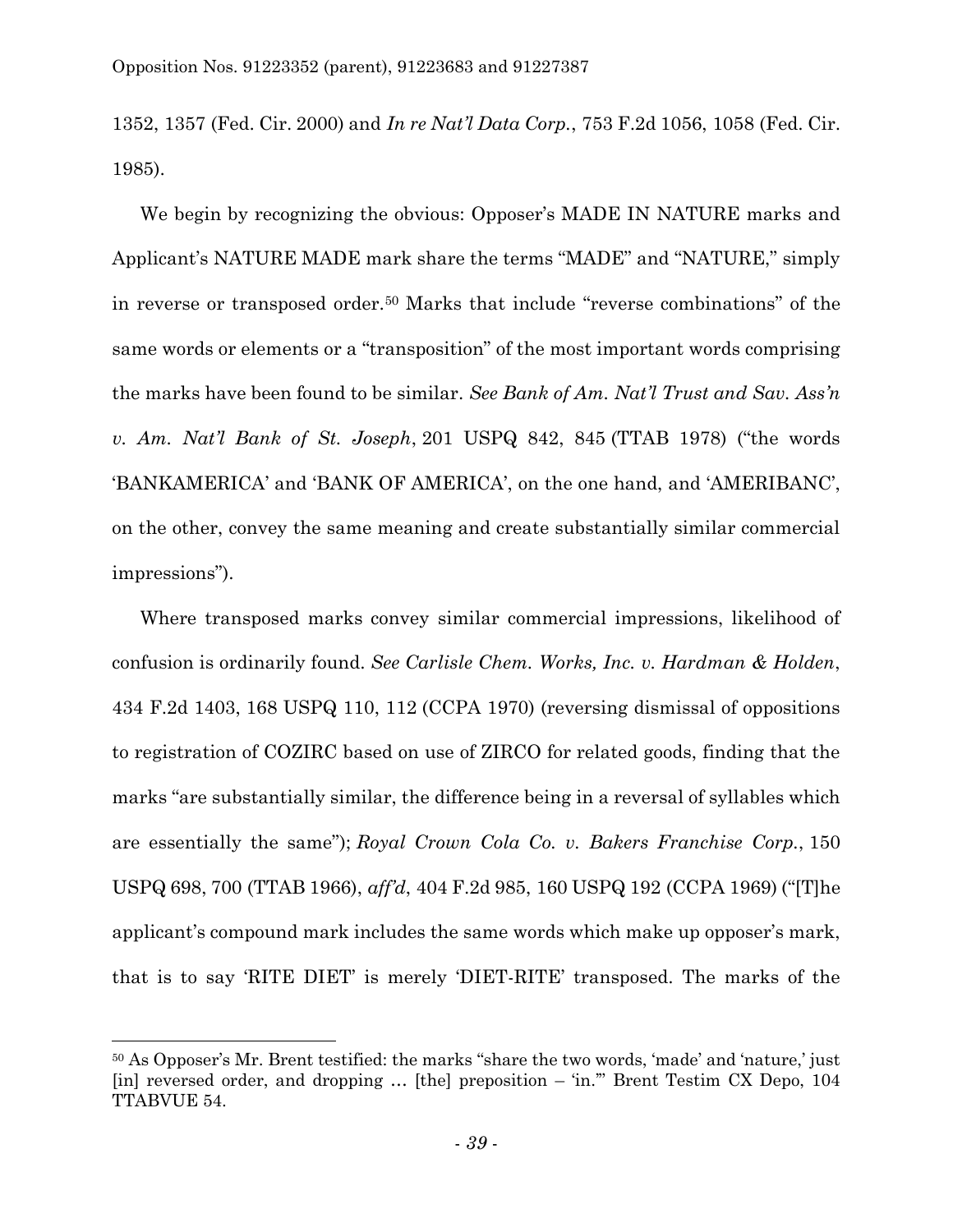parties create substantially the same commercial impressions ...."); *In re Nationwide Indus. Inc.*, 6 USPQ2d 1882, 1884 (TTAB 1988) (RUST BUSTER vs. BUST RUST: "we agree with the Examining Attorney that the marks create substantially similar commercial impressions"); *Plus Prods. v. Physicians Formula Cosmetics, Inc.*, 198 USPQ 111, 114 (TTAB 1978) ("Use of identical terms in inverse order [FORMULA PLUS and PLUS FORMULA] as we have in the present case is likely to cause confusion in trade when used on such closely related cosmetic products"); *Fisher Sci. Co. v. Ipco Hosp. Supply Corp.*, 165 USPQ 471, 472-73 (TTAB 1970) (sustaining opposition to MIX O THERM based on THERMIX used for identical goods, stating "they are in their essentials merely reverse combinations of the same words, and such being the case, would more than likely convey substantially the same commercial impressions").

We further find that the presence of the term "IN" within Opposer's MADE IN NATURE marks does not distinguish them from Applicant's NATURE MADE mark for likelihood of confusion purposes. "[T]he presence of an additional term in the mark does not necessarily eliminate the likelihood of confusion if some terms are identical." *In re Mighty Leaf Tea*, 601 F.3d 1342, 94 USPQ2d 1257, 1260-61 (Fed. Cir. 2010) (finding ML in standard characters confusingly similar to ML MARK LEES in stylized form). *See also Stone Lion Cap. Partners, LP v. Lion Cap. LLP*, 746 F.3d 1317, 110 USPQ2d 1157, 1162 (Fed. Cir. 2014) (finding STONE LION CAPITAL confusingly similar to LION and LION CAPITAL); *In re Denisi*, 225 USPQ 624, 624 (TTAB 1985) ("[I]f the dominant portion of both marks is the same, then confusion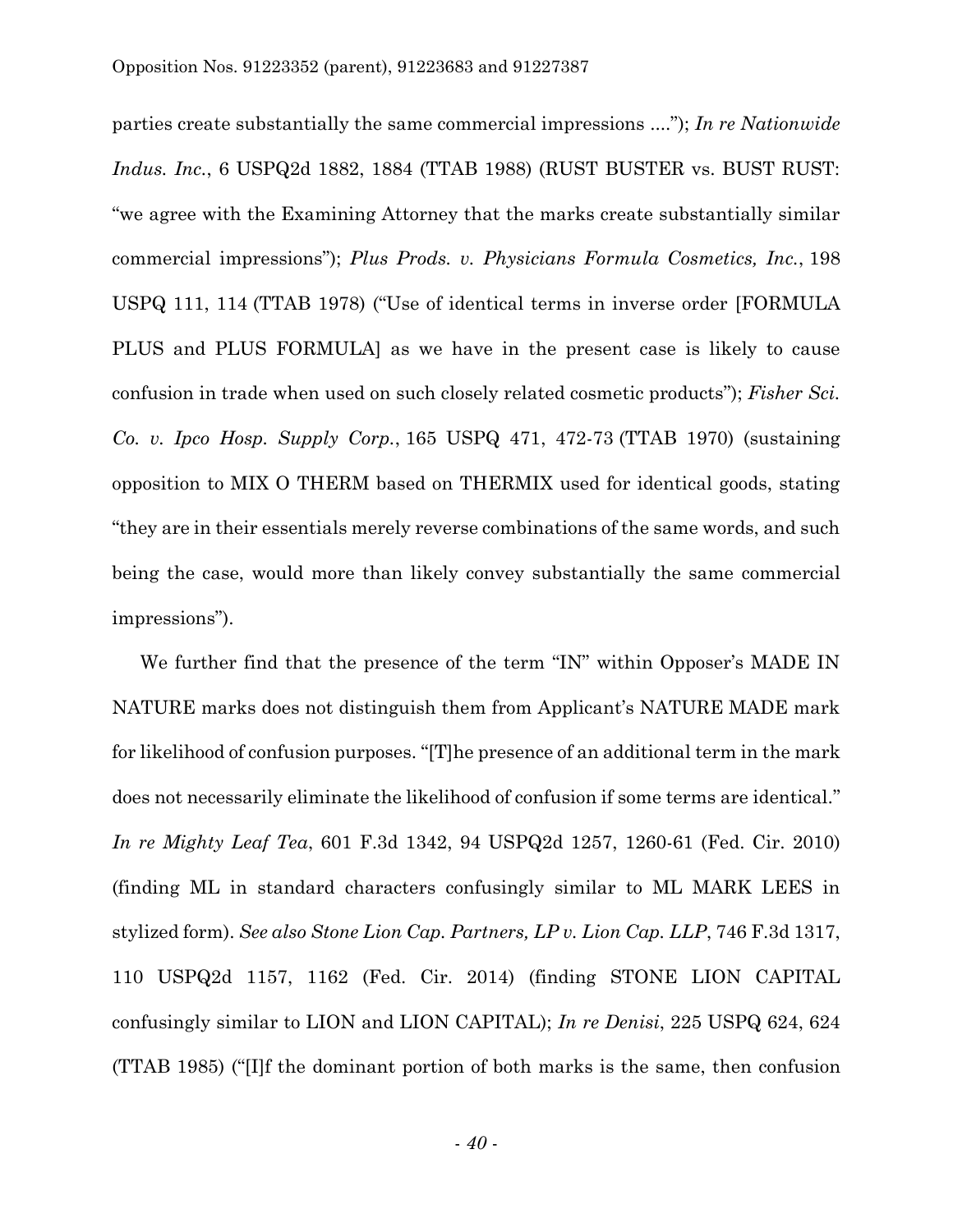may be likely notwithstanding peripheral differences."). In this case, the peripheral difference of the presence or absence of the term "IN" fails to distinguish the parties' marks.

We further find that the presence of the descriptive, disclaimed term "ORGANIC" in some of Opposer's marks does not differentiate the parties' marks.<sup>51</sup> *Cunningham*, 55 USPQ2d at 1846 ("Regarding descriptive terms, this court has noted that the 'descriptive component of a mark may be given little weight in reaching a conclusion on the likelihood of confusion.'") *quoting In re Nat'l Data*, 224 USPQ at 752).

We moreover find insignificant the stylization and design elements in Opposer's asserted ORGANIC MADE IN NATURE word-and-design marks:<sup>52</sup> (1) the term ORGANIC in a script font, (2) the presence of the stylized term ORGANIC shown sideways within a black, vertical rectangle on the left-hand side, (3) the stacked presentation and stylized font of the terms MADE IN NATURE, and (4) the term "IN" shown sideways within the marks do not set apart their overall commercial impression from Applicant's NATURE MADE mark in the minds of consumers. To the extent elements in the mark could be considered design elements, "[i]n marks 'consisting of words and a design, the words are normally accorded greater weight because they are likely to make a greater impression upon purchasers, to be remembered by them, and to be used by them to request the goods.'" *Sabhnani,* 2021

<sup>&</sup>lt;sup>51</sup> The disclaimed term "ORGANIC" is present in each of Opposer's asserted marks in Reg. Nos. 3528252, 3528251, 3537789, 4813368, 4898945, 5137879, 3540942 and 5961771.

<sup>&</sup>lt;sup>52</sup> The noted design elements are present in each of Opposer's asserted marks in Reg. Nos. 3528252, 3528251, 4813368, 4898945, 5137879 and 5961771.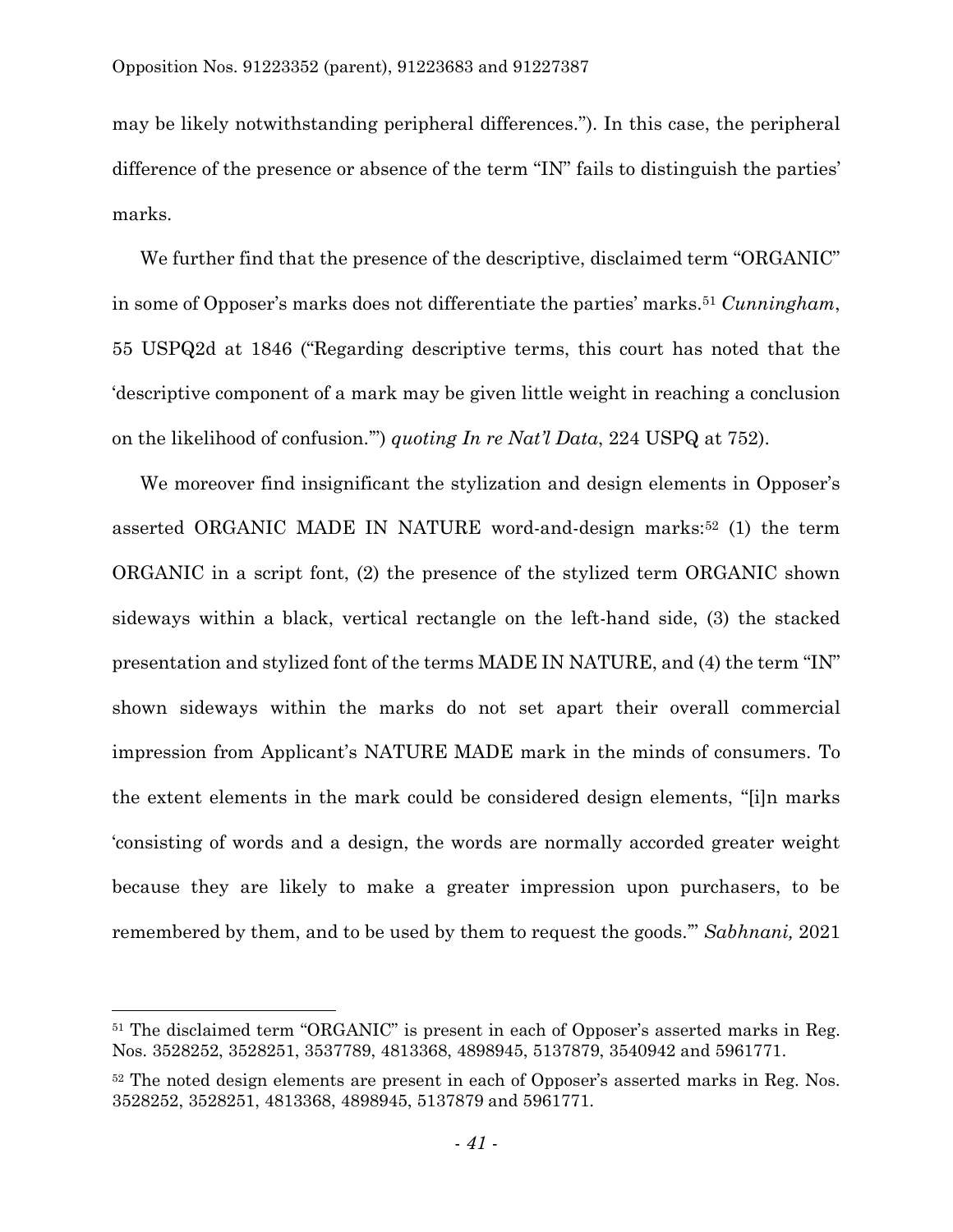USPQ2d 1241, at \*31 *quoting In re Aquitaine Wine USA, LLC*, 126 USPQ2d 1181**,**  1184 (TTAB 2018); *see also*, *In re Viterra Inc.*, 671 F.3d 1358, 101 USPQ2d 1905, 1911 (Fed. Cir. 2012) ("[T]he verbal portion of a word and design mark likely will be the dominant portion. … [T]he verbal portion of the mark is the one most likely to indicate the origin of the goods to which it is affixed.") (cleaned up, internal citation omitted); *Giant Food, Inc. v. Nation's Foodservice, Inc.,* 710 F.2d 1565, 1571 (Fed. Cir. 1983). ("[T]he dominant portion of both parties' word-and-design marks sounds the same when spoken. … In this situation, any differences in the design of the marks would not serve to avoid confusion.").

Further, Applicant's NATURE MADE word mark is presented in standard characters in each of the opposed Applications, which "may be presented in any font style, size or color, including the same font, size and color as the literal portions of [Opposer's] mark[s]," *Sabhnani*, 2021 USPQ2d 1241, at \*34 (quoting *In re Aquitaine Wine*, 126 USPQ2d at 1186), and in "the same stylization actually used or intended to be used by [Opposer], or one that minimizes the differences or emphasizes the similarities between the marks." *Id.* at \*34-35 (quoting *Anheuser-Busch, Inc. v. Innvopak Sys. Pty Ltd.*, 115 USPQ2d 1816, 1823 (TTAB 2015)).

Opposer's Mr. Brent testified that:

Although the [parties'] marks [NATURE MADE and MADE IN NATURE] use the words in a different order, both marks use the same words in a phrase that means created by or from "nature" and focus on the same characteristic of their respective goods, *i.e.* that they are (or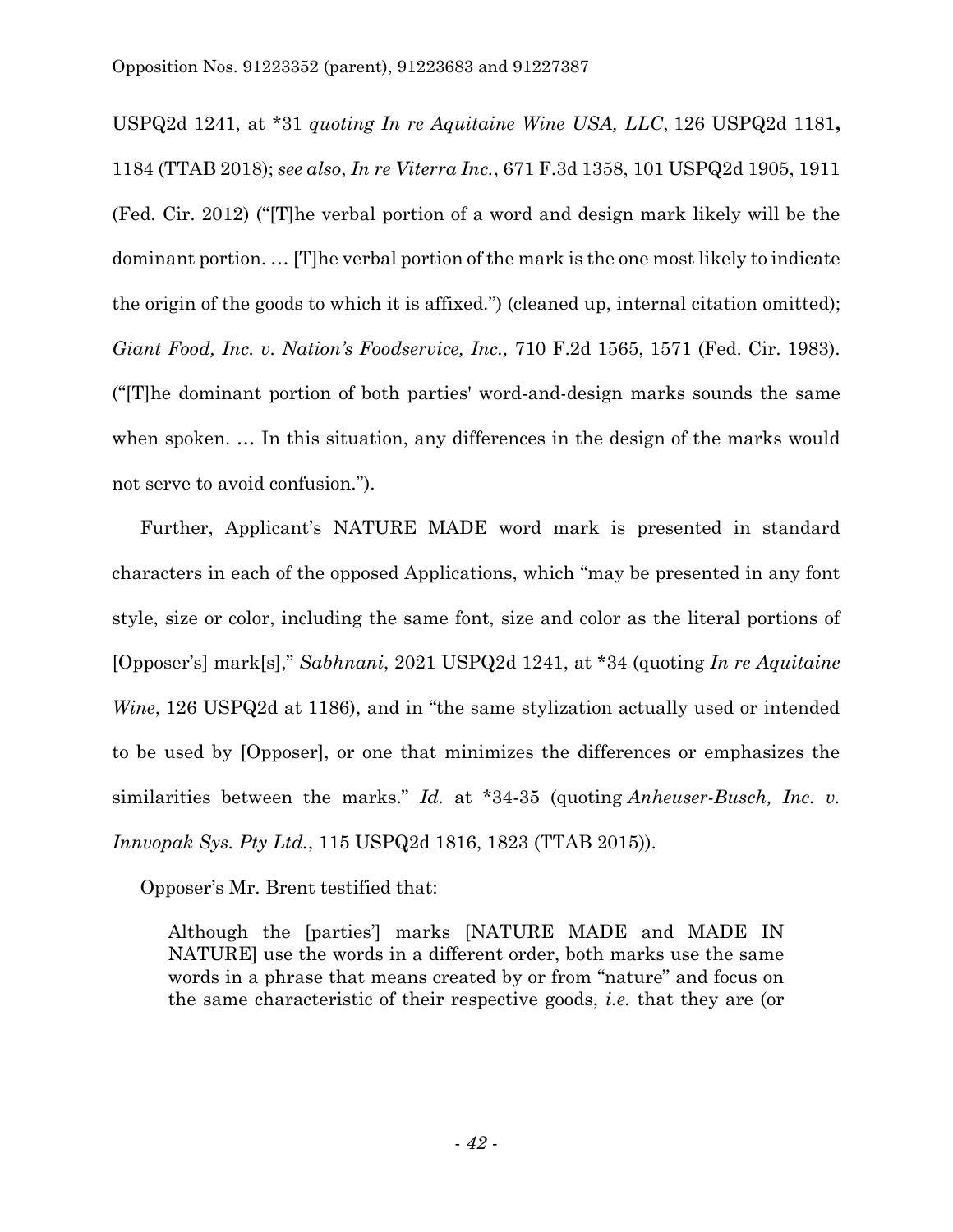have been) created naturally. This common meaning presents a similar commercial impression between the marks.<sup>53</sup>

We agree, and apparently so does Applicant's Ms. Hoffman:<sup>54</sup>

Q. … For purposes of this discussion and looking at the words themselves, does the phrase "Nature Made" have a different meaning than the phrase "Made in Nature"?

A. I'm sure they could be viewed as similar.

As to the first *DuPont* factor, we find the marks are similar in appearance, sound, meaning and commercial impression. In fact, we find the parties' marks to be highly similar. This factor supports a likelihood of confusion.

# **C. The Similarity or Dissimilarity of the Parties' Goods**

We now turn to the comparison of the goods at issue, the second *DuPont* factor. In making our determination regarding the similarity of the goods, we must look to the goods as identified in Applicant's applications and Opposer's registrations. *See Stone Lion*, 110 USPQ2d at 1162 (quoting *Octocom Sys., Inc. v. Hous. Comput. Servs. Inc.*, 918 F.2d 937, 16 USPQ2d 1783, 1787 (Fed. Cir. 1990) ("[T]he question of registrability of an applicant's mark must be decided on the basis of the identification of goods set forth in the application regardless of what the record may reveal as to the particular nature of an applicant's goods, the particular channels of trade or the class of purchasers to which the sales of goods are directed.")); *see also Paula Payne Prods. Co. v. Johnson Publ'g Co*., 473 F.2d 901, 177 USPQ 76, 77 (CCPA 1973) ("Trademark

 $\overline{a}$ <sup>53</sup> Brent Decl, 79 TTABVUE 20, ¶ 44.

<sup>54</sup> Hoffman Discov Depo, 77 TTABVUE 569-70.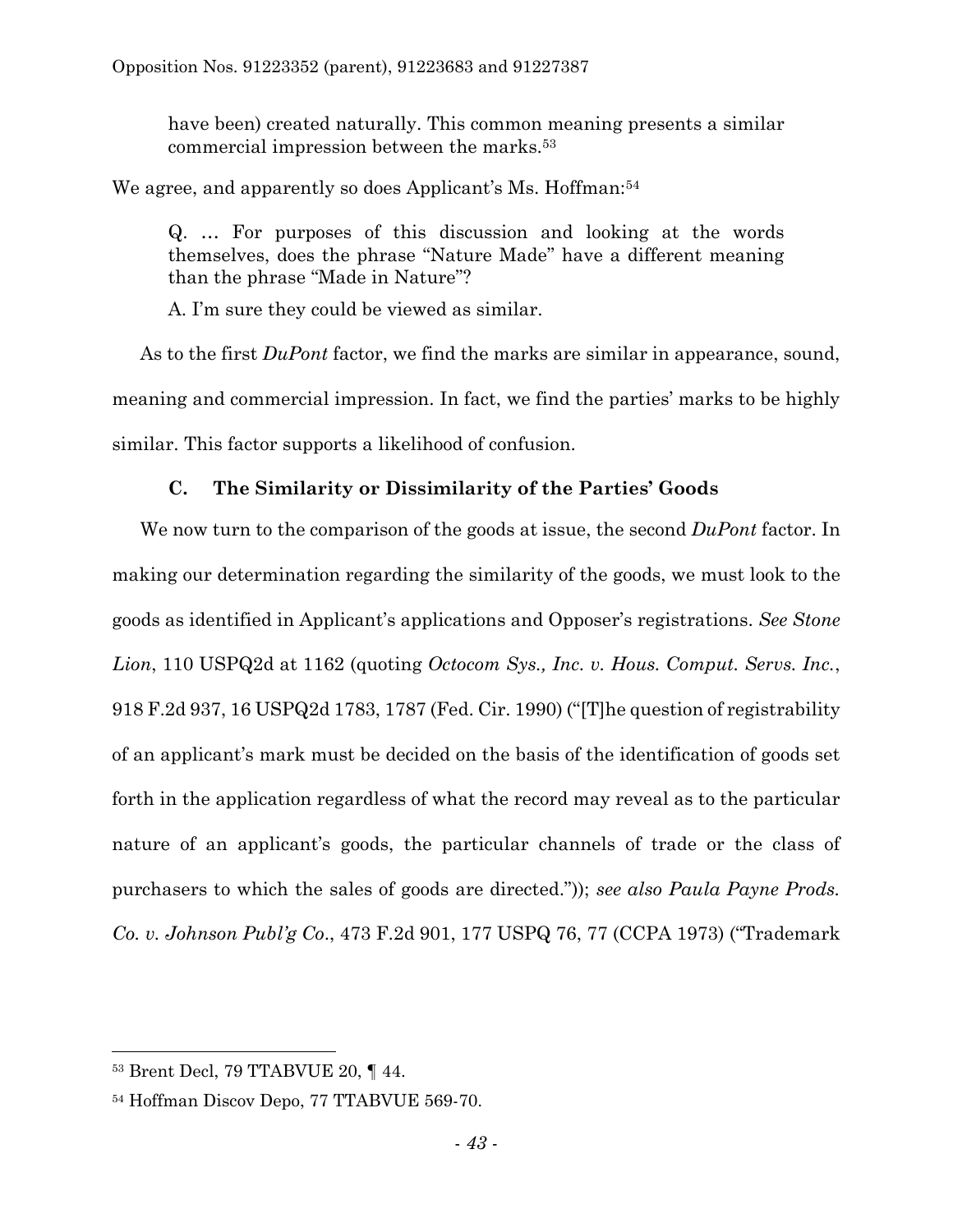cases involving the issue of likelihood of confusion must be decided on the basis of the respective descriptions of goods").

Further, "'the greater the degree of similarity in the marks, the lesser the degree of similarity that is required of the products … on which they are being used in order to support a holding of likelihood of confusion.'" *L'Oreal S.A. v. Marcon*, 102 USPQ2d 1434, 1440 (TTAB 2012) (quoting *In re Concordia Int'l Forwarding Corp.*, 222 USPQ 352, 356 (TTAB 1983)). "It is sufficient that the respective goods are related in some manner, and/or that the conditions and activities surrounding the marketing of the goods are such that they would or could be encountered by the same persons under circumstances that could, because of the similarity of the marks, give rise to the mistaken belief that they originate from the same producer." *In re Jump Designs LLC*, 80 USPQ2d 1370, 1374 (TTAB 2006).

Applicant asserts that "Opposer has not met its burden of demonstrating that consumers would consider the parties' respective goods, under … [their] respective marks, to emanate from the same source." <sup>55</sup> We disagree.

Some of the goods identified in Class 29 and Class 30 of Application Serial Nos. 85862772 and 85862774 are identical to, or (at the very least) are encompassed by, the goods identified in Opposer's MADE IN NATURE registrations.<sup>56</sup> It is sufficient

<sup>55</sup> Applicant's Brief, 115 TTABVUE 27.

<sup>56</sup> As to Application Serial No. 85862772, the identical or overlapping goods are "fruit-based meal replacement bars; vegetable-based food bars; … dried fruits, … dried fruit-based snacks; … dried vegetables; … vegetable-based snack foods; [and] fruit-based snack foods" covered by Opposer's Reg. Nos. 4804536, 4813368, 4898945, 4964827, 5137879 and 5156469. As to Application Serial No. 85862774, the identical or overlapping goods are "grain-based food bars also containing fruits, dried fruits … vegetables … and/or chocolate; [and] chocolate …"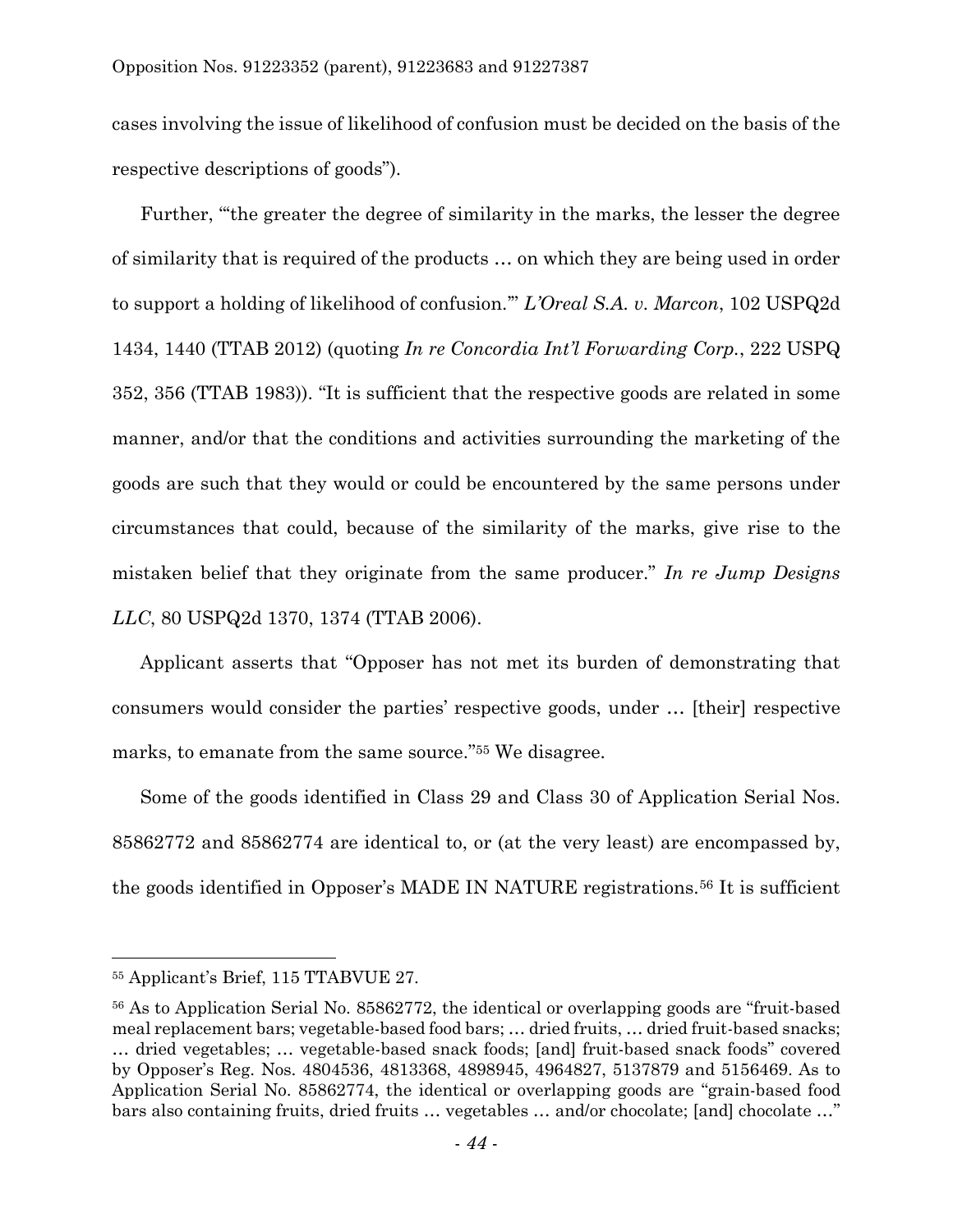for a finding of likelihood of confusion as to a particular class if relatedness is established for any item of identified goods within that class. *Tuxedo Monopoly, Inc. v. Gen. Mills Fun Grp*., 648 F.2d 1335, 209 USPQ 986, 988 (CCPA 1981). Relatedness can be found based on the descriptions in the application and registration without resort to additional evidence. *Hewlett-Packard Co. v. Packard Press, Inc.*, 281 F.3d 1261, 62 USPQ2d 1001, 1004 (Fed. Cir. 2002) ("While additional evidence, such as whether a single company sells the goods … of both parties, if presented, is relevant to a relatedness analysis …, the important evidence already before [the Board comprises the identifications of goods in] the … application and [cited] registrations.").

Opposer has gone a number of steps further, by providing relatedness evidence as between Opposer's identified goods and Applicant's identified goods in all three of its opposed Applications. Opposer made of record 61 third-party registrations that identify Opposer's types of goods and at least one or several of Applicant's types of products in the identifications of goods.<sup>57</sup> "[U]se-based, third-party registrations, although not evidence that the marks shown therein are in use or that the public is familiar with them, nonetheless have probative value to the extent that they serve to suggest that the goods listed therein are of a kind which may emanate from a single source under a single mark." *Joel Gott Wines LLC v. Rehoboth Von Gott Inc.*, 107

covered by Opposer's Reg. Nos. 4804536, 4813368, 4898945, 4964827, 5137879, 5156469, 5921214 and 5961771.

<sup>57</sup> O NOR, 75 TTABVUE 362-797, Exhs 29-90. We do not understand why Opposer duplicated much of this evidence at Brent Decl, 80 TTABVUE 3-197, Exh 28.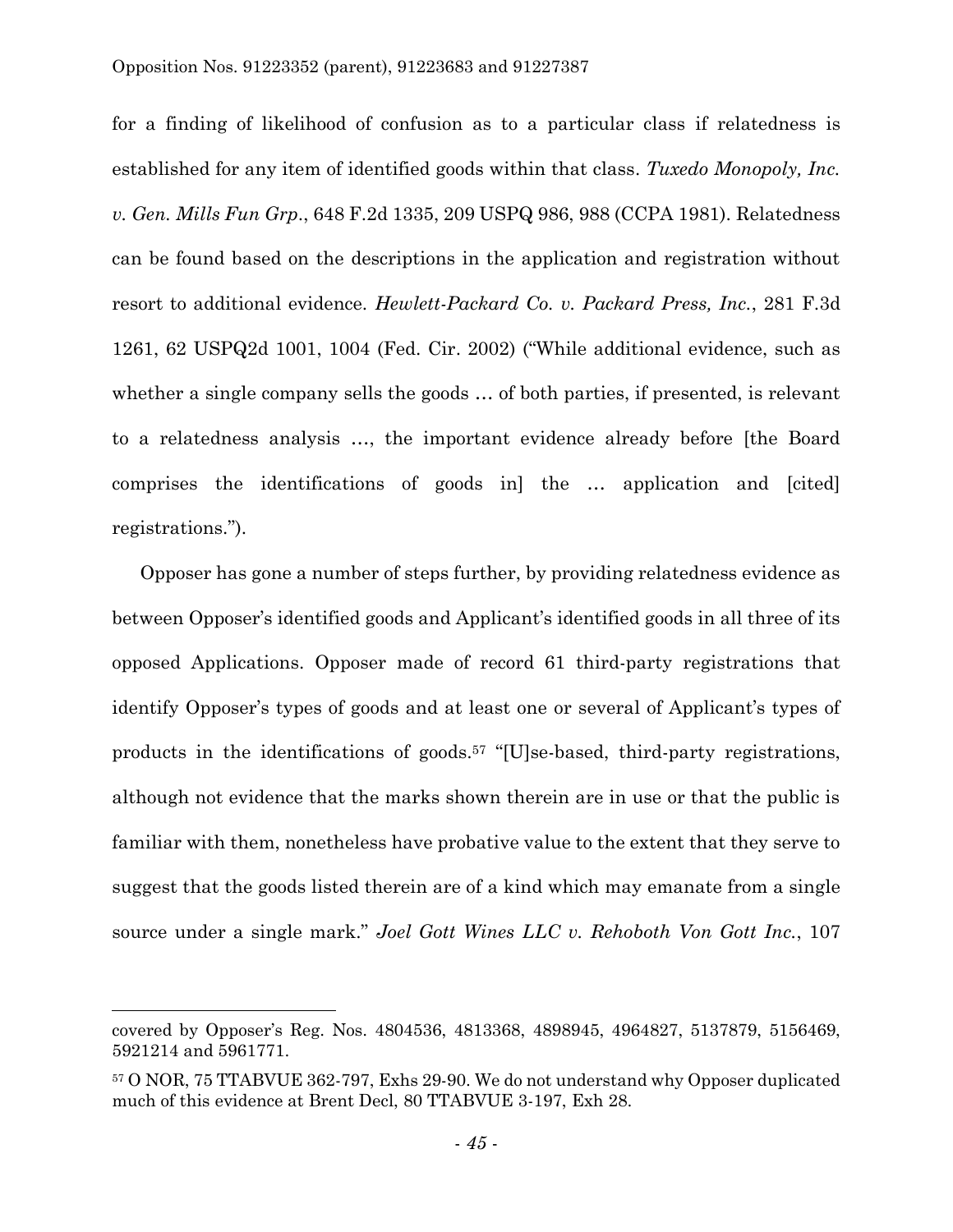USPQ2d 1424, 1432 (TTAB 2013). *See also In re Albert Trostel & Sons Co.*, 29 USPQ2d 1783, 1785-86 (TTAB 1993); *In re Mucky Duck Mustard Co.*, 6 USPQ2d 1467, 1470 n.6 (TTAB 1988).

However, as we did with Applicant's third-party registration evidence, we must discount as being of low or no probative value a number of third-party registrations that Opposer submitted which: (1) were issued under Trademark Act Sections 44(e) or 66(a) (and have been active for less than five years), (2) do not show both Opposer's and Applicant's types of goods under the same mark, or (3) recite goods irrelevant to this Opposition. Stripped of the third-party registrations that have no or low probative value, we are left with 31 relevant third-party registered marks that Opposer made of record.<sup>58</sup>

Opposer also made of record 138 third-party websites in which Opposer's types of goods and at least one or several of Applicant's types of goods are promoted for sale. Opposer accompanies this evidence with charts summarizing and directing us to the specific goods shown on each website. <sup>59</sup> Evidence that "a single company sells the

<sup>58</sup> Specifically, third-party registrations reciting one or more of Opposer's types of goods (fruits, dried fruits and vegetables (including snack foods and mixes), and chocolate-covered fruit) and Applicant's type of beverage products identified in Application Serial No. 85862776 include Registration Nos. 4384943, 5408759, 5381723, 5705384, 5758095, 5125937, 5712862, 5612878, 4869235, 5744909, 5765692, 5749869, 4952426, 5097978, 5381419, 5783380 and 5590792. *See* O NOR, 75 TTABVUE 362-68, 396-419, 437-43, 445-51, 464-70, 483-90, 531-37, 551-55, 574-601, 642-49, 678-85, 686-91 and 719-24, Exhs 29, 33-35, 38, 39, 42, 45, 52, 55, 58, 59, 61, 66, 71, 72 and 77.

<sup>59</sup> O NOR 75 TTABVUE 798-994, Exhs 91-40; 76 TTABVUE 3-389, Exhs 141-222; 81 TTABVUE 3-48, Exhs 223-231. Again, we do not understand why Opposer duplicated much of this evidence at Brent Decl, 80 TTABVUE 198-350, Exh 29, but we did find helpful the charts Opposer included accompanying the duplicative website evidence.

Specifically, summary charts with supporting website evidence showing Opposer's types of products identified in its asserted registrations and Applicant's food products identified in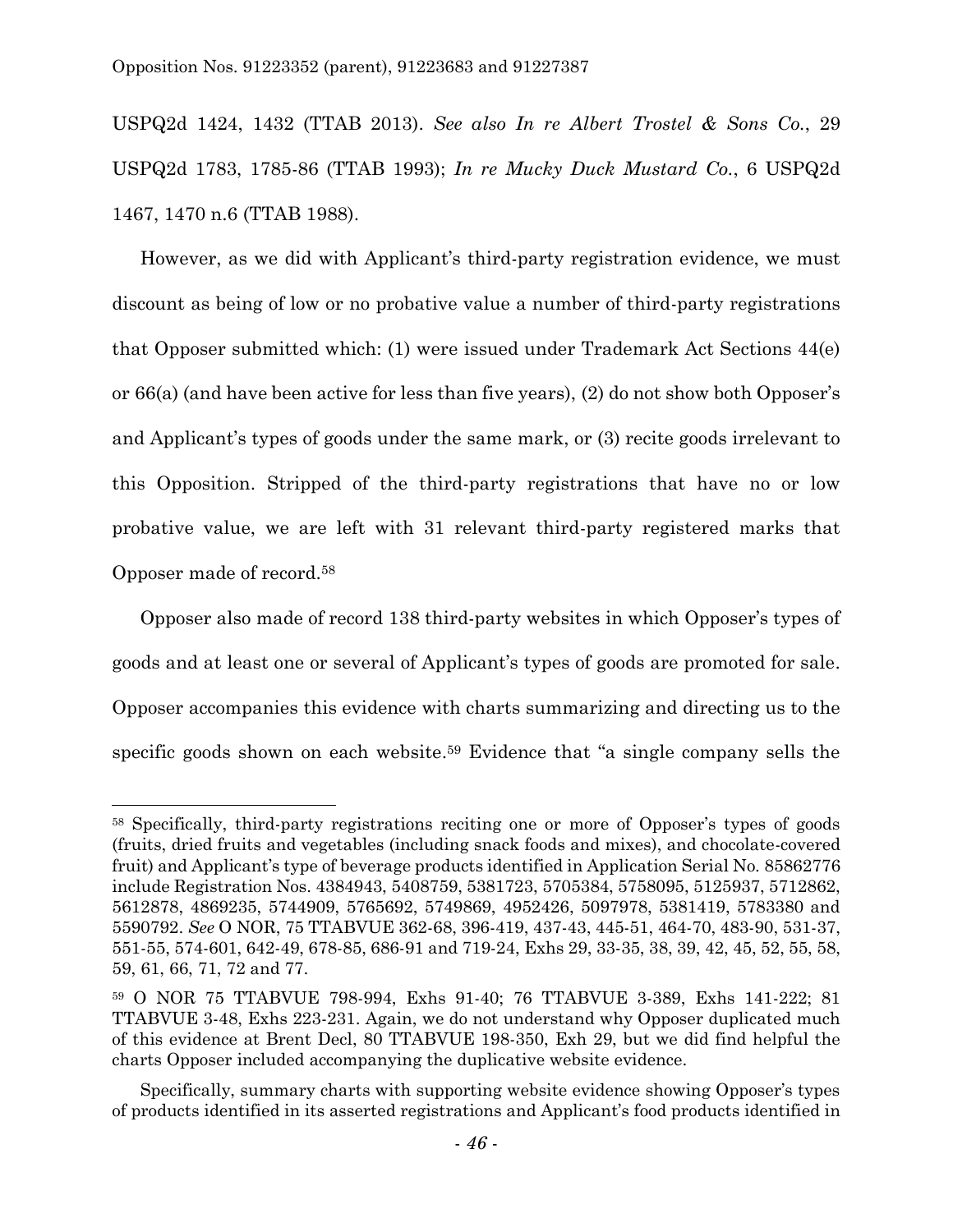goods and services of both parties, if presented, is relevant to the relatedness analysis." *Hewlett-Packard v. Packard Press*, 62 USPQ2d at 1004, *quoted in In re Integrated Embedded*, 120 USPQ2d 1504, 1514-15 (TTAB 2016). For Applicant's and Registrant's identified goods to be related, it is not necessary that they **always**  emanate from the same source under the same mark. The fact that they are offered together by various third parties is evidence that "the respective products are related in some manner and/or ... the circumstances surrounding their marketing are such that they could give rise to the mistaken belief that they emanate from the same source." *Coach Servs.*, 101 USPQ2d at 1722. Opposer's third-party use relatedness evidence meets this standard.

Opposer's evidence of product relatedness goes still further, consisting of testimony from both parties. Opposer's products offered under the MADE IN NATURE Marks are available for sale at various national, regional and local retail outlets across the United States. Opposer's distribution and sales channels for these products include: club stores (e.g., Costco and BJ's Wholesale); grocery stores (traditional grocery store supermarkets such as Kroger, Wegmans, Publix and Safeway); mass merchandise stores (e.g., Walmart and Target); convenience stores

Application Serial No. 85862772 may be found at Brent Decl, 80 TTABVUE 199-250; Specifically, summary charts with supporting website evidence showing Opposer's types of products identified in its asserted registrations and Applicant's food products identified in Application Serial No. 85862774 may be found at Brent Decl, 80 TTABVUE 251-304; Specifically, summary charts with supporting website evidence showing Opposer's types of products identified in its asserted registrations and Applicant's beverage products identified in Application Serial No. 85862776 may be found at Brent Decl, 80 TTABVUE 198-340; Opposer also provided a summary chart of the URLs where these websites may be found at Brent Decl, 80 TTABVUE 341-50.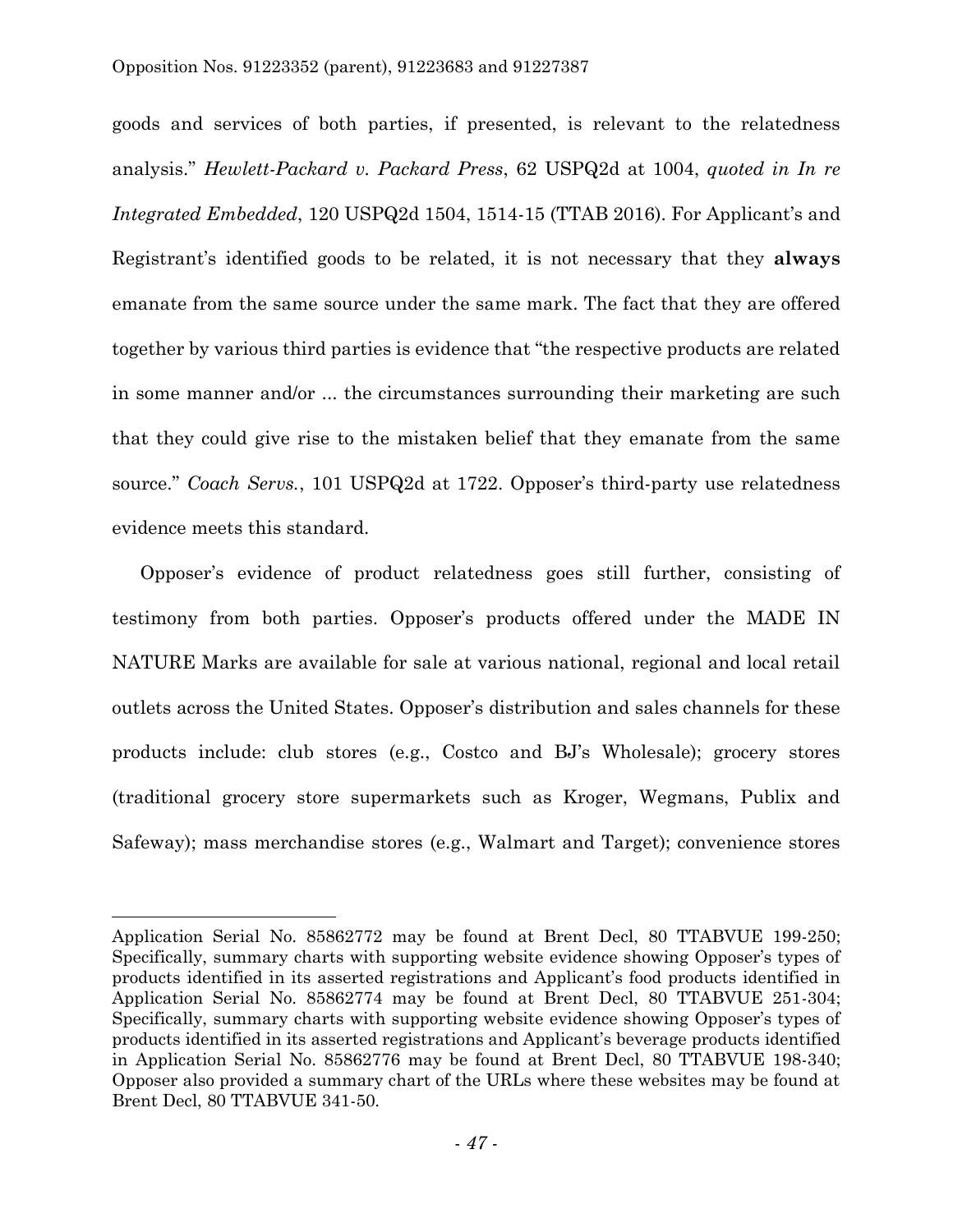(e.g., 7-Eleven and like stores); natural product stores (e.g., Whole Foods and Sprouts); corporate campus locations (e.g., the campuses of Google and Apple); drug stores (e.g., CVS and Rite-Aid); e-commerce sites (including Opposer's own website, the Amazon storefront, and the independent websites such as iHerb.com, Walmart.com, Costco.com, etc.); and independent distributors (who in turn sell the products to independent food retailers and to larger food chains).<sup>60</sup> Opposer's Mr. Brent testified that his company's MADE IN NATURE products are offered for sale in the following store sections or aisles: fresh produce, baking, better-for-you snacking, dried fruit, check-out, in a brand-block (of all MADE IN NATURE products wherever in the store the retailer decides to put them), and specialty foods (where chocolates might be sold). 61

Applicant's Ms. Hoffman and Mr. Cohen testified that Applicant's NATURE MADE products sought for registration in the three opposed Applications would be promoted for sale through the same types of advertising media or could be sold in the same types of stores, at the same websites, and in some of the same locations within the brick-and-mortar retail sales locations as are Opposer's MADE IN NATURE identified products. <sup>62</sup> Evidence that the parties' products are promoted for sale through the same modes of advertising or sold in close proximity in the same sections

 $\overline{a}$ 

<sup>60</sup> Brent Decl, 79 TTABVUE 7-8, ¶¶ 13-17; 78 (Confd'l) TTABVUE 9-10, 26-60, ¶ 18, Exhs. 13-15.

<sup>61</sup> Brent Decl, 79 TTABVUE 6, ¶ 9; Brent Testim CX Depo, 104 TTABVUE 16-20.

<sup>62</sup> Hoffman Discov Depo, 77 TTABVUE 11-17, 21-22, 37-38, 42 and 90 TTABVUE 195-201; Hoffman Testim Depo, 113 TTABVUE 17-20; Cohen Discov Depo 77 TTABVUE 581-82, 584-91, 594-99 and 92 TTABVUE 21-24, 29-35, 38-41.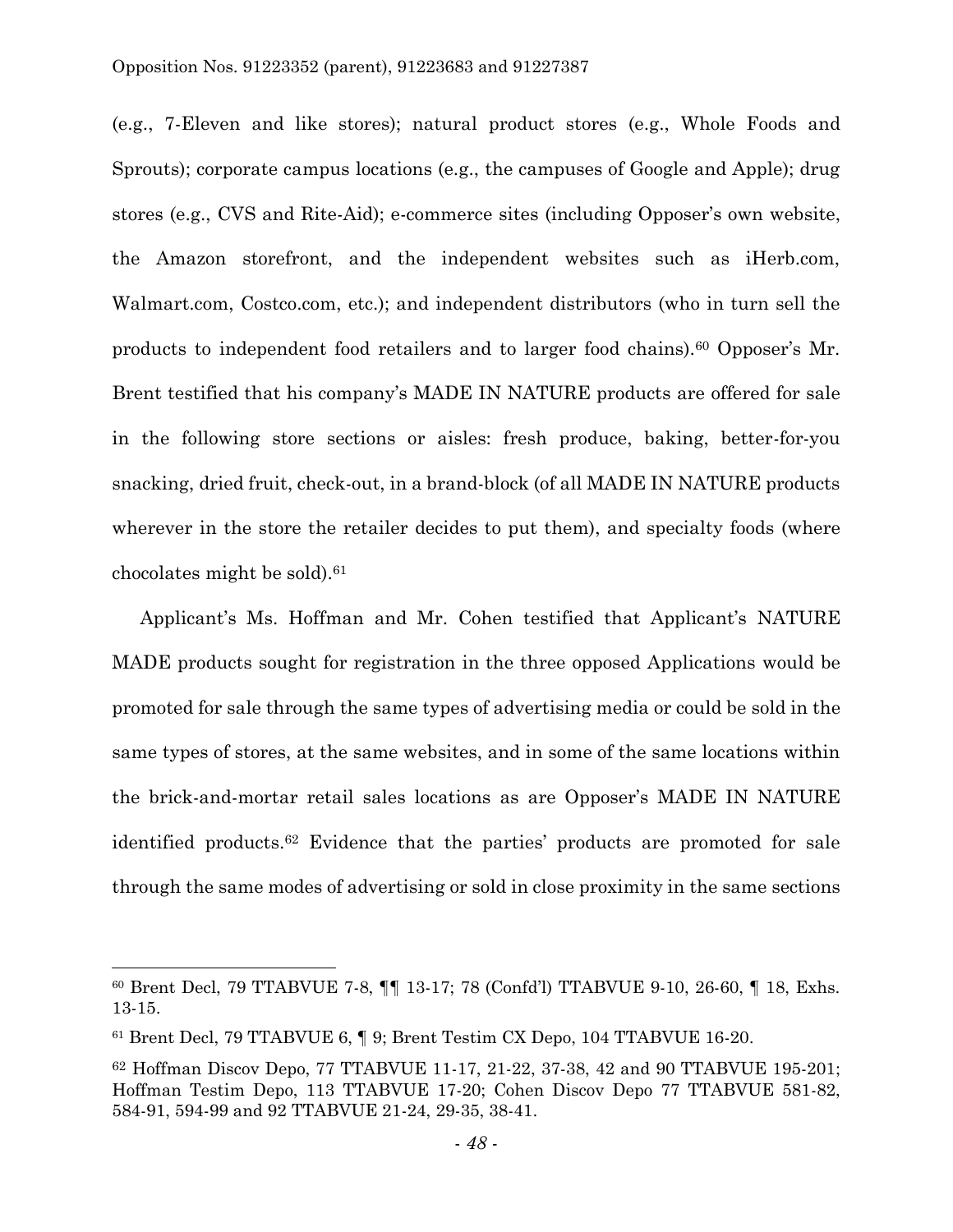or aisles of the same stores, is further proof that the goods are related. *Hunt Foods & Indus., Inc. v. Gerson Stewart Corp.*, 367 F.2d 431, 151 USPQ 350, 53 (CCPA 1966) (Reversing the Board's dismissal of the Section 2(d) opposition: "[T]he respective products often appear side by side in stores and frequently appear in the same advertisements of stores.").

We find the parties' respective goods are identical in part (as to Application Serial Nos. 85862774 and 85862772), and otherwise similar and related (as to all three Applications). The second *DuPont* factor supports a likelihood of confusion.

## **D. Similarity or Dissimilarity of the Parties' Trade Channels, Classes of Consumers, Purchasing Conditions and Consumer Sophistication**

The third *DuPont* factor assesses the similarity or dissimilarity of the parties' established, likely-to-continue trade channels. *DuPont*, 177 USPQ at 567. Under the fourth *DuPont* factor, we consider "[t]he conditions under which and buyers to whom sales are made, *i.e.*, 'impulse' vs. careful, sophisticated purchasing." *Id*. We note there are no trade channel or class-of-consumer restrictions in any of Opposer's Registrations or Applicant's opposed Applications.

As we observed above, the goods identified in Opposer's Registrations and the goods in Application Serial Nos. 85862774 and 85862772 are identical in part. "[A]bsent restrictions in the application and registration, [identical] goods … are presumed to travel in the same channels of trade to the same class of purchasers.". *In re Viterra Inc.*, 101 USPQ2d at 1908; *Double Coin Holdings, Ltd. v. Tru Dev.*, 2019 USPQ2d 377409, at \*6 (TTAB 2019) (same).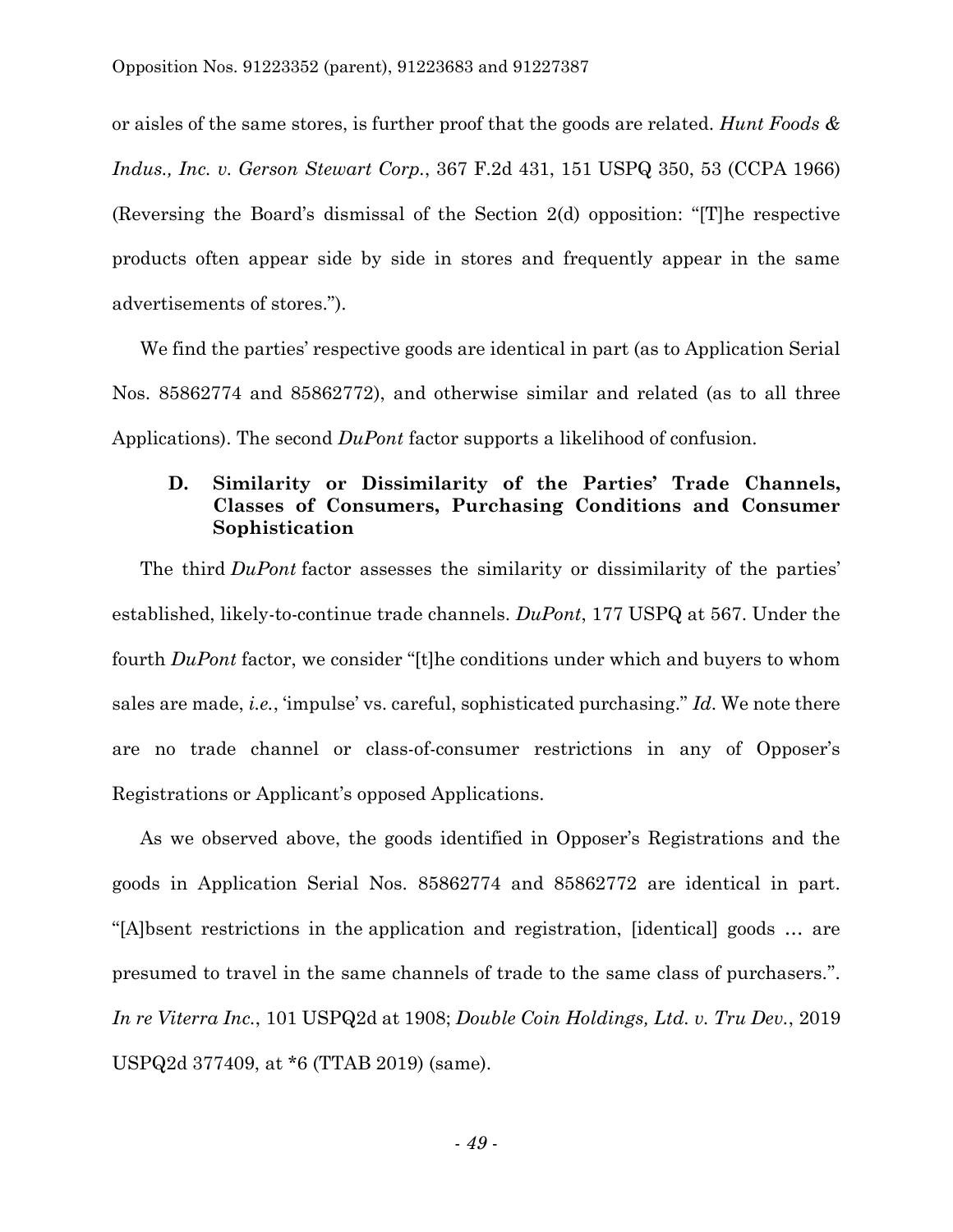The goods in Application Serial No. 85862776 are not identical in any respect to Opposer's identified goods. However, because there are no limitations as to channels of trade or target purchasers in Opposer's Registrations or this Application, it is presumed that the respective goods would move in all channels of trade normal for the parties' products, and that they are available to all usual purchasers for these goods. *See Citigroup v. Cap. City Bank*, 98 USPQ2d at 1261; *CBS Inc. v. Morrow*, 708 F.2d 1579, 218 USPQ 198, 199 (Fed. Cir. 1983); *Paula Payne Prods.*, 177 USPQ at 77.

As noted from the evidence and testimony discussed above, there is proof in the record that the trade channels for the goods identified by the parties in their respective registrations and applications overlap, and that these products are directed to the same classes of consumers – potential purchasers of food and beverage products, that is, members of the general public. We find the parties' trade channels and classes of purchasers are presumed to be identical or otherwise overlap.

Applicant further argues that purchasers of the parties' goods are careful and sophisticated, reducing the likelihood that confusion will occur. <sup>63</sup> Opposer argues that the parties' goods are low cost items purchased on impulse without considerable care, increasing the likelihood that confusion will occur. 64

Because Registrant's identifications of goods in its asserted registrations, and Applicant's identifications of goods in all three of its Applications, do not include any restrictions or limitations as to channels of trade or classes of consumers, the

 $\overline{a}$ 

<sup>63</sup> Applicant's Brief, 115 TTABVUE 30-32

<sup>64</sup> Opposer's Brief, 103 TTABVUE 37-38; Opposer's Reply Brief, 117 TTABVUE 19-22.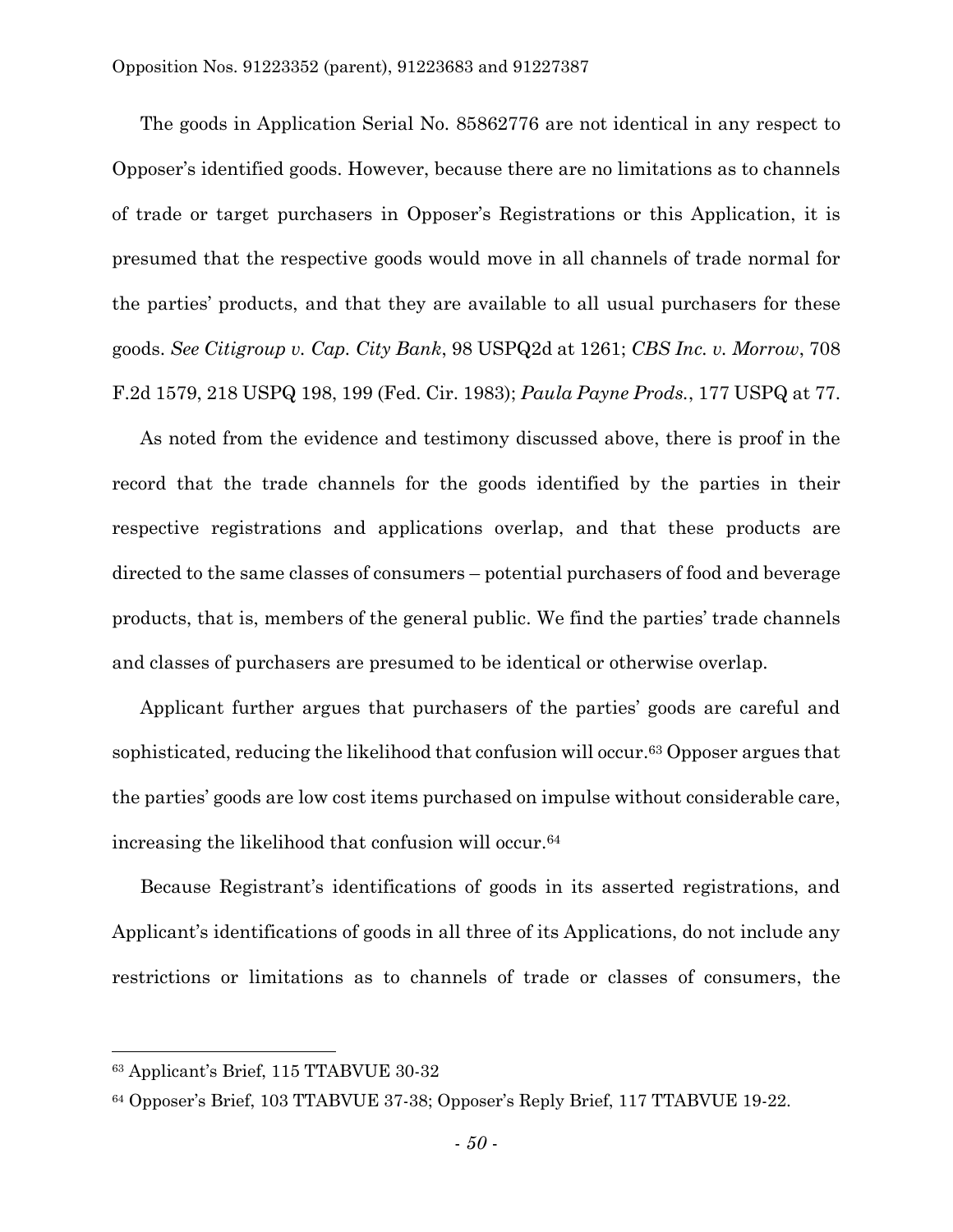prospective purchasers for the parties' identified products include a variety of consumers, including consumers that do not have significant knowledge or experience with these food and beverage products. *See Stone Lion Cap. Partners*, 110 USPQ2d at 1163-64 (recognizing Board precedent requiring consideration of the "least sophisticated consumer in the class"); *In re Sailerbrau Franz Sailer*, 23 USPQ2d 1719, 1720 (TTAB 1992) (finding that all purchasers of wine may not be discriminating because while some may have preferred brands, "there are just as likely to be purchasers who delight in trying new taste treats."); *In re Bercut-Vandervoort & Co.*, 229 USPQ 763, 764 (TTAB 1986) (evidence that relevant goods are expensive wines sold to discriminating purchasers must be disregarded, given the absence of any such restrictions in the application or registration).

Opposer's Mr. Brent testified that "products offered under the MADE IN NATURE Marks vary in price based on the size of the packages, but can be as low as \$1.99 for the smaller single serve packages."<sup>65</sup> The prices for Opposer's MADE IN NATURE products, as advertised on Opposer's website, range from \$5.99 to \$22.99.<sup>66</sup> The advertised prices for products competitive to Opposer's identified MADE IN NATURE goods and Applicant's identified NATURE MADE goods are mostly within this range, with some single-serve products advertised at prices a few dollars below

 $\overline{a}$ 

<sup>65</sup> Brent Testim Decl, 79 TTABVUE 11, ¶ 24.

<sup>66</sup> *Id.* at 153-170, Exh 18. *See also* O NOR, 81 TTABVUE 140-51, 304-11, Exhs 249, 276.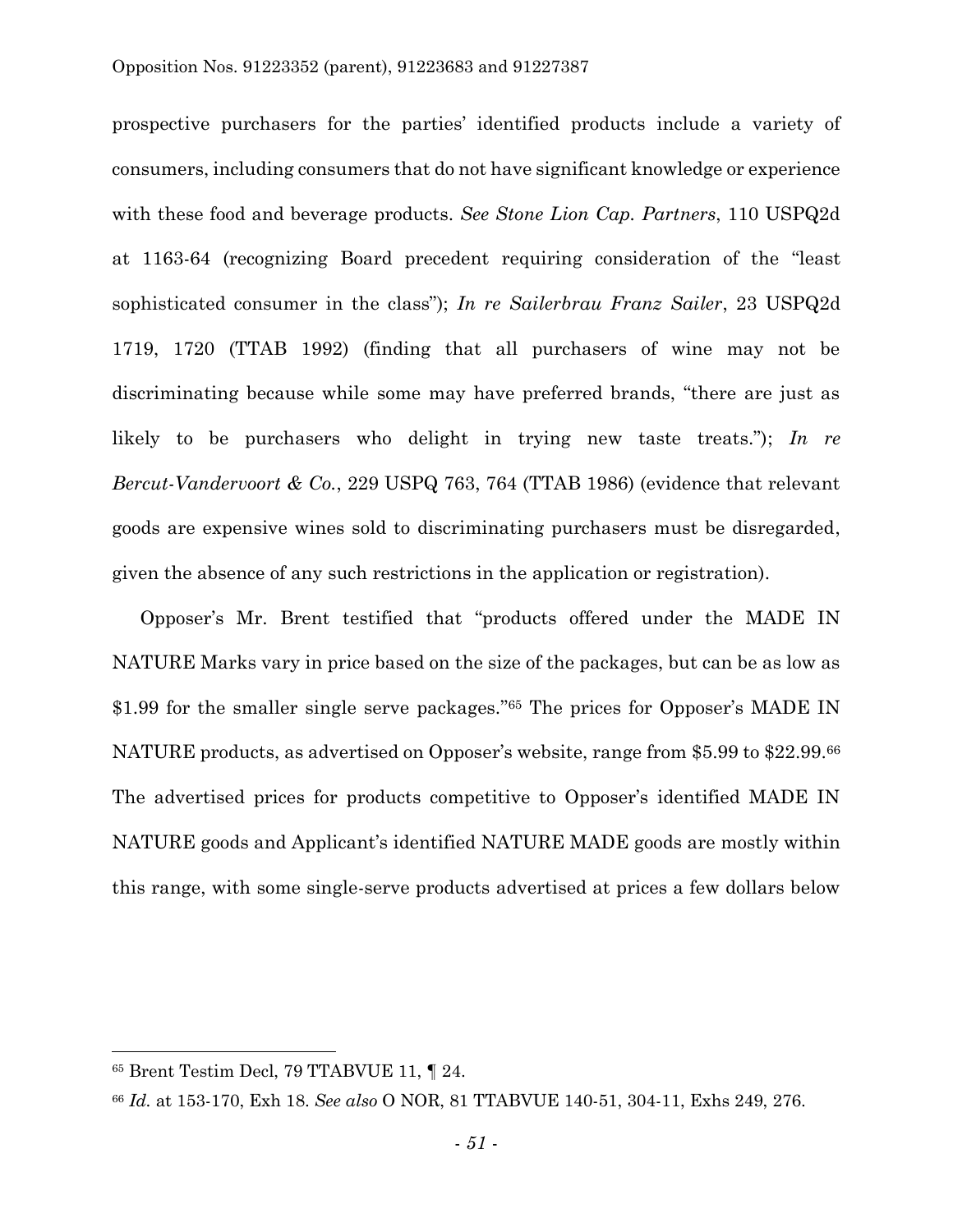this range and with gift packages (of multiple items) priced a few to several dollars above this range.<sup>67</sup>

Mr. Brent also testified that purchasers of Opposer's MADE IN NATURE products are members of the general public who do not typically spend much time making purchasing decisions for these types of products, who make their purchasing decisions for these products without the assistance of others (such as seller representatives), and often on impulse if the purchase is made from an end-of-aisle display or at the checkout counter.<sup>68</sup> "When products are relatively low-priced and subject to impulse buying, the risk of likelihood of confusion is increased because purchasers of such products are held to a lesser standard of purchasing care." *Recot, Inc. v. Becton*, 214 F.3d 1322, 54 USPQ2d 1894, 1899 (Fed. Cir. 2000); *see also Specialty Brands, Inc. v. Coffee Bean Distribs., Inc.*, 748 F.2d 669, 672, 223 USPQ 1281, 1282 (Fed. Cir. 1984) ("Both [parties'] products[, teas,] are relatively inexpensive, comestible goods subject to frequent replacement. Purchasers of such products have been held to a lesser standard of purchasing care."); *In re Martin's Famous Pastry Shoppe, Inc.*, 748 F.2d 1565, 223 USPQ 1289, 1290 (Fed. Cir. 1984) (same, as to bread and cheese).

Citing to Mr. Brent's cross-examination testimony, Applicant argues that purchasers of Opposer's products exercise a greater degree of care because they are ingredient conscious, Opposer's products are promoted as being organic, and are thus

<sup>67</sup> O NOR, 75 TTABVUE 798-994, Exhs 91-140; 76 TTABVUE 3-389, Exhs 141-222; 81 TTABVUE 3-48, Exhs 223-31; 81 TTABVUE 158-69, 208-303, 312-50, Exhs 252, 264-75, 277-80.

<sup>68</sup> Brent Testim Decl, 79 TTABVUE 11, ¶¶ 25-26.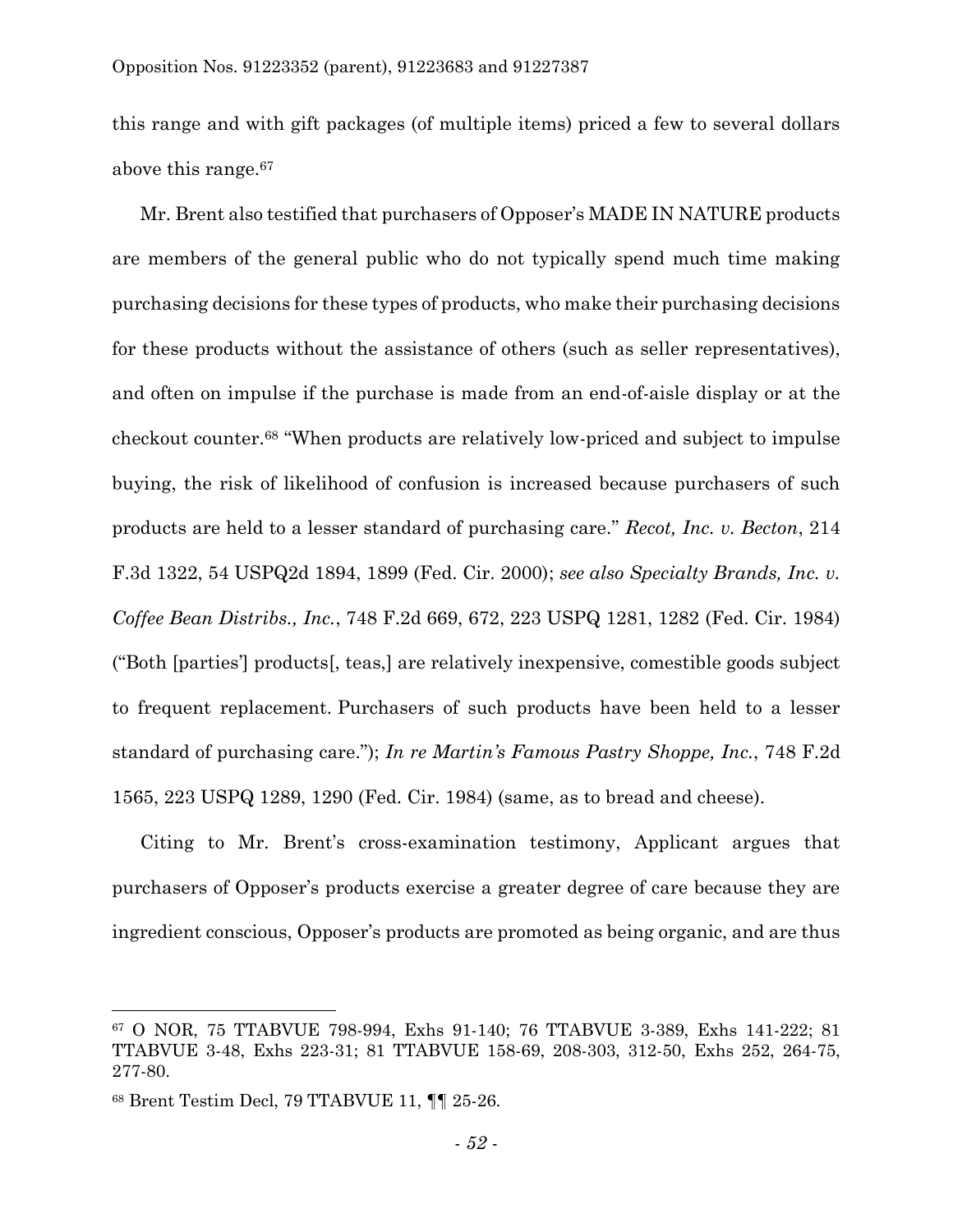more expensive than non-organic foods, and that Opposer has no independent proof of Opposer's products being purchased on impulse.<sup>69</sup>

We have concerns with Applicant's reliance on Mr. Brent's cross-examination testimony for this purpose. First, Mr. Brent's commentary says nothing about the sophistication or buying habits of the consumers of Applicant's identified products. Second, as discussed above, even Opposer's products promoted for sale as organic cannot be said to be in such an expensive price range as to suggest a greater degree of purchaser care. Third, an effectual retort to Applicant's arguments, consistent with the decisions we cited above, was neatly summarized by the Board in *Gen'l Mills, Inc. v. Fage Dairy Processing Indus. S.A.*, 100 USPQ2d 1584 (TTAB 2011), *judgment set aside pursuant to settlement*, 110 USPQ2d 1679 (TTAB 2014):

[G]roceries are generally purchased on impulse at the shelf and the consumer decision is made fairly quickly. … [T]hese goods … are relatively inexpensive. … [P]urchasers of [such] casual, low-cost ordinary consumer items exercise less care in their purchasing decisions and are more likely to be confused as to the source of the goods. *…*  Although some of the parties' more health-conscious consumers may be more careful in their purchase, we must base our decision on the least sophisticated potential purchasers.

*Gen'l Mills*, 100 USPQ2d at 1600.

 $\overline{a}$ 

We disagree with Applicant's argument that consumers would exercise greater purchasing care merely because Opposer's goods are promoted for sale as being "organic" (some specifically identified as such in a portion, but not all, of Opposer's registrations). The average customer of the parties' food and beverage products is an

<sup>69</sup> Applicant's Brief, 114 TTABVUE 30-32, citing Brent Testim CX Depo, 104 TTABVUE 38, 66, 70-73.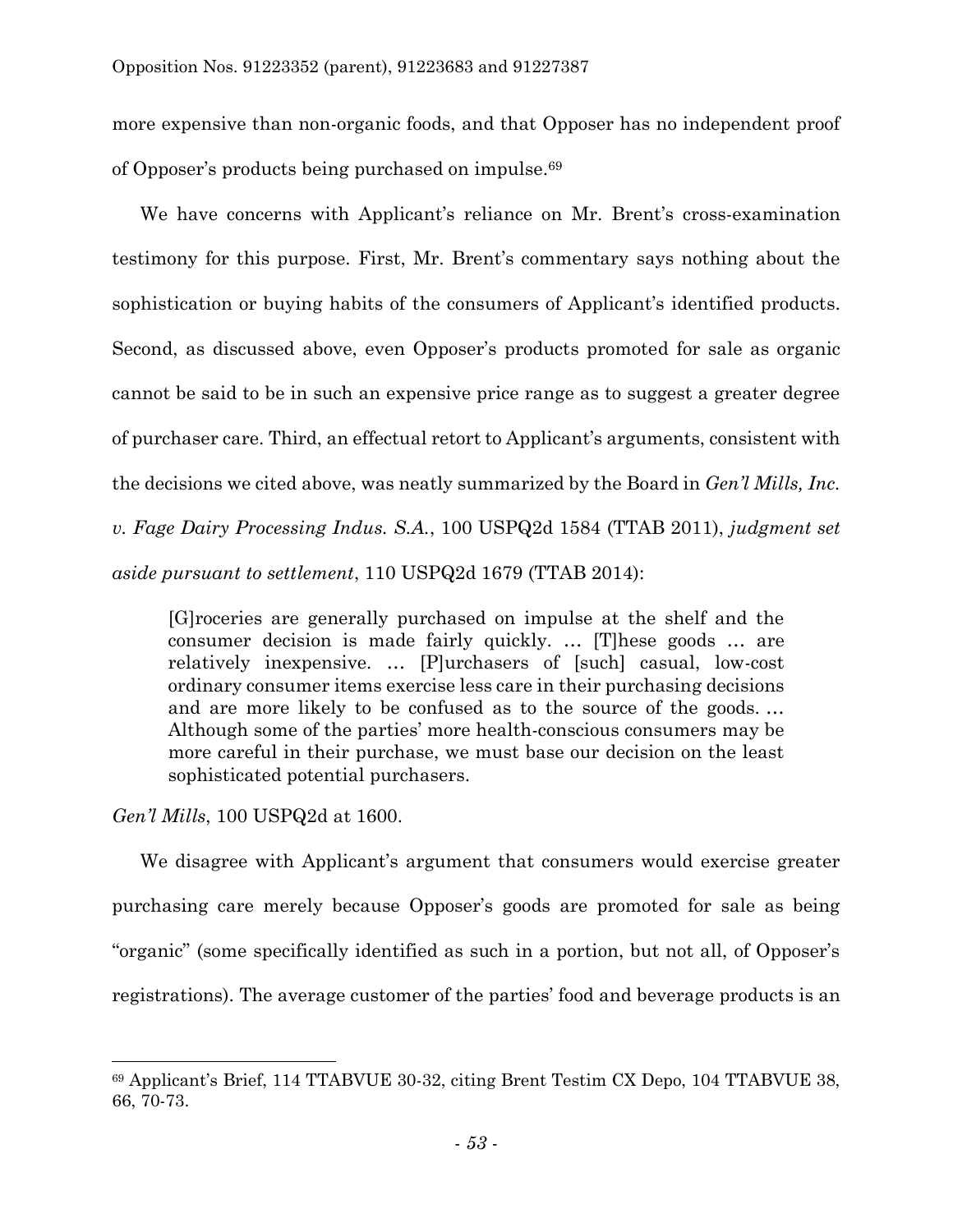#### Opposition Nos. 91223352 (parent), 91223683 and 91227387

ordinary consumer, and we see no reason that an ordinary consumer would distinguish the source of different kinds of such goods sold under similar marks. Applicant would have us conclude that consumers will make such a distinction because consumers for organic produce exercise a high degree of consumer case. Except for Mr. Brent's cross-examination testimony, Applicant does not point to any evidence in the record supporting this view. Rather, when the parties' partially identical and otherwise related goods are sold under similar marks in overlapping trade channels, consumers are likely to believe that the products are different lines of products sold by a company specializing in healthful foods.

Applicant's Ms. Hoffman and Mr. Cohen testified regarding the degree of care exercised by consumers of Applicant's currently-sold NATURE MADE products (vitamins, minerals and supplements) as well as Applicant's goods identified in its opposed Applications, observing in regard to the latter that they will be "heavily fortified" (that is, food products providing greater nutrition than a non-fortified food product might provide).<sup>70</sup> This testimony is irrelevant for two reasons. First, Applicant's NATURE MADE vitamins, minerals and supplements are not identified in the opposed Applications, so any purported care exercised by consumers of such products by Applicant does not speak to the consumers' level of care as to the products identified in the opposed applications. Second, the vast majority of food and beverage

 $\overline{a}$ 

<sup>70</sup> Hoffman Testim Depo, 113 TTABVUE 17-20, 46-50; 110 (Confd'l) TTABVUE 22-23; Cohen Testim Depo, 109 TTABVUE 37-40, 50-51.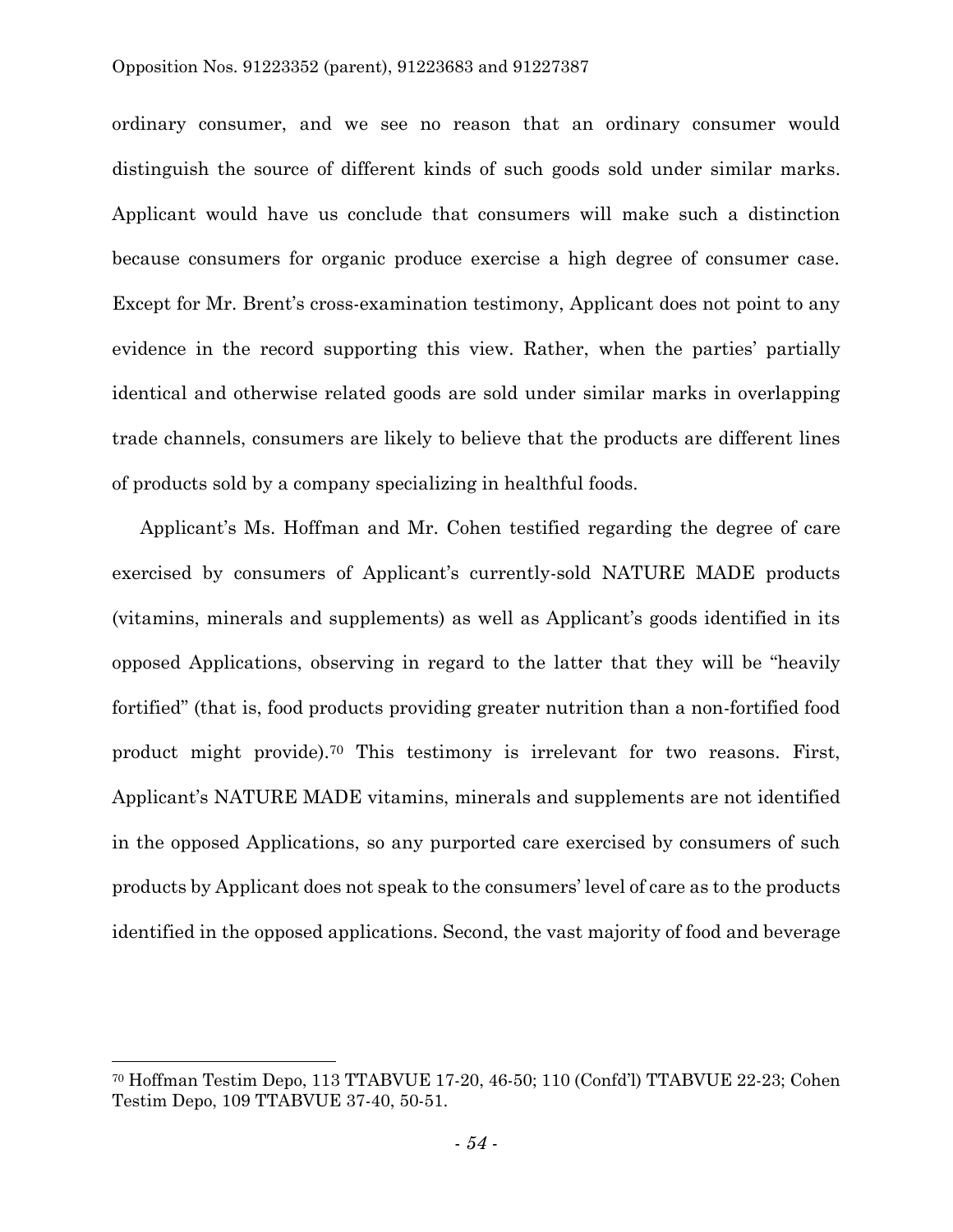products identified in Applicant's Applications are not limited to those that are nutritionally fortified (whether "heavily" fortified or normally fortified). In sum:

[We cannot] disregard the broad scope of … [goods] recited in … [Applicant's] [A]pplication[s], and … instead rely on … [marketplace] practices. This would be improper because the … [goods] recited in the [A]pplication[s] determine the scope of the post-grant benefit of registration. "[R]egistration provides the registrant with prima facie evidence of ... the registrant's 'exclusive right' to use the mark on or in connection with **the goods … specified in the certificate of registration***.*" (citations omitted, emphasis original). ... Other benefits of registration are likewise commensurate with the scope of the … [goods] recited in the application, not with the applicant's then-existing … [or planned goods]. (citations omitted). It would make little sense for the Board to consider only the parties' current [or planned] activities when the intent-to-use [A]pplication[s], not current [or planned] use, determines the scope of this post-grant benefit. Parties that choose to recite services in their trademark application that exceed their actual services will be held to the broader scope of the application.

[For this reason, we must] … properly consider[] **all** potential … [consumers] for the recited … [goods], including ordinary consumers …. [Even if] ... the … [goods] recited in the [opposed] [A]pplication[s] … [could] encompass sophisticated … [consumers], … [our] decision [is] … to be based "on the least sophisticated potential purchasers." (emphasis original).

\* \* \*

*Stone Lion*, 110 USPQ2d 1157, 1162-63. Were we to presume purchaser care and sophistication (which we cannot on this record), "even consumers who exercise a higher degree of care are not necessarily knowledgeable regarding the trademarks at issue, and therefore immune from source confusion." *Top Tobacco LP v. N. Atl. Operating Co*., 101 USPQ2d 1163, 1170 (TTAB 2011).

The third and fourth *DuPont* factors, trade channels, classes of consumers, purchasing conditions and consumer sophistication, all weigh in favor of likely confusion.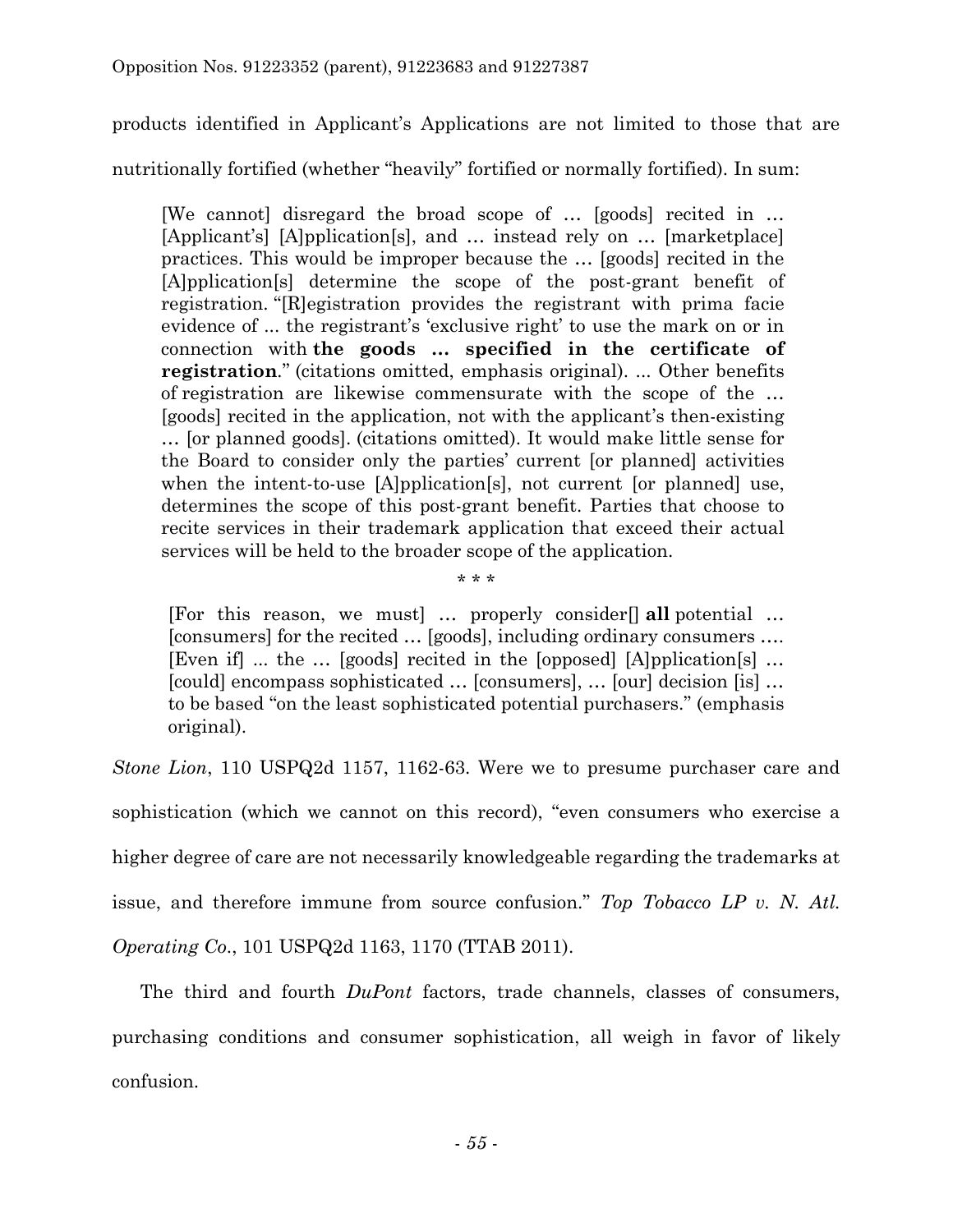# **E. Absence of Actual Confusion**

The seventh *DuPont* factor is the "nature and extent of any actual confusion, while

the eighth *DuPont* factor considers the "length of time during and conditions under

which there has been concurrent use without evidence of actual confusion." *DuPont*,

177 USPQ at 567. Applicant argues:<sup>71</sup>

Opposer admits there has never been any confusion between these marks. ... Nor has Opposer provided any evidence of any kind, even anecdotally, to indicate the same. This is despite Applicant's NATURE MADE nutritional products being extensively used, marketed, and otherwise famous.

Opposer responds:<sup>72</sup>

[T]he real and only issue of actual confusion involved in analyzing this factor is in regard to the only goods actually at issue in these oppositions, namely those goods ... [Applicant] listed in ... [Applicant's] Applications. Clearly, there is no evidence of actual confusion between the goods offered by … [Opposer] under the MADE IN NATURE Marks and the goods that ... [Applicant] plans to provide under ... [Applicant's NATURE MADE] Applications because ... [Applicant] has not offered any of the goods listed in ... [Applicant's] Applications.

"The absence of any reported instances of confusion is meaningful only if the record indicates appreciable and continuous use by applicant of its mark for a significant period of time in the same markets as those served by opposer under its marks." *Citigroup Inc. v. Cap. City Bank Grp., Inc*., 94 USPQ2d 1645, 1660 (TTAB 2010), *aff'd*, 637 F.3d 1344, 98 USPQ2d 1253 (Fed. Cir. 2011); *Gillette Can. Inc. v. Ranir Corp.*, 23 USPQ2d 1768, 1774 (TTAB 1992). In other words, for the absence of actual confusion to be probative, there must have been a reasonable opportunity for

 $\overline{a}$ <sup>71</sup> Applicant's Brief 115 TTABVUE 38-39.

<sup>72</sup> 117 TTABVUE 23-24.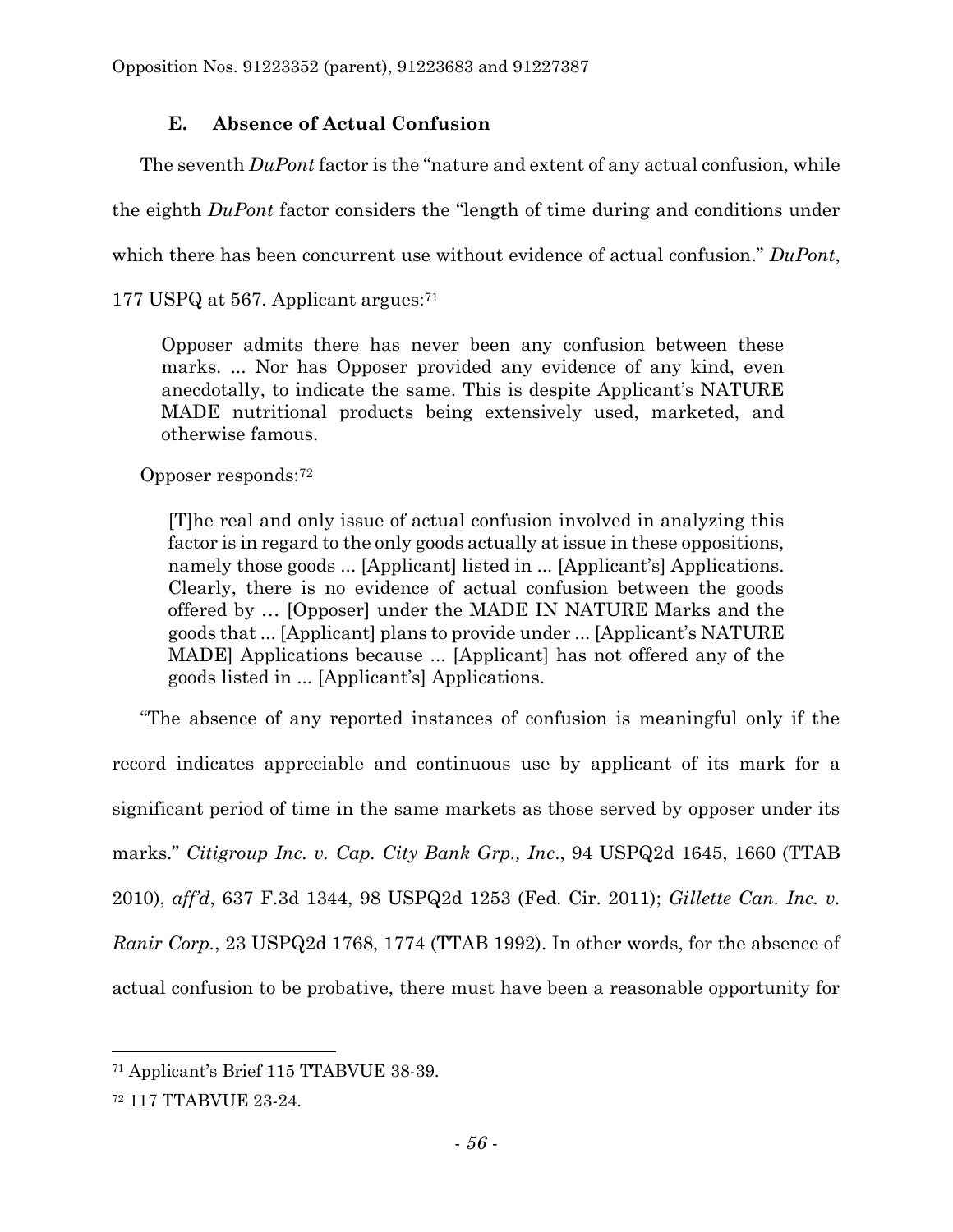confusion to have occurred. *Barbara's Bakery Inc. v. Landesman*, 82 USPQ2d 1283, 1287 (TTAB 2007).

Opposer readily concedes "[t]here has been no actual confusion to date between …

[Opposer's] products offered under the MADE IN NATURE Marks and those product[s] identified in the … [NATURE MADE intent-to-use] Applications."<sup>73</sup> Likewise, Applicant is not aware of any such instances of actual confusion.<sup>74</sup>

The absence of actual confusion is understandable. With two minor exceptions, 75 Applicant has not yet promoted or sold under the NATURE MADE mark the products identified in its opposed intent-to-use Applications.<sup>76</sup> The products Applicant has copiously advertised and sold in connection with its NATURE MADE mark are

<sup>73</sup> Brent Testim Decl, 79 TTABVUE 23, ¶ 54.

<sup>74</sup> Hoffman Discov Depo, 90 TTABVUE 31; Applicant's Int. Ans. No. 35, O NOR, 75 TTABVUE 51-52, 71-72, 91-92.

<sup>75</sup> Applicant points to its offer for sale of supplement beverages under the NATURE MADE mark. Applicant's Brief, 115 TTABVUE 39, citing A Amended NOR2, 98 TTABVUE 174-75, Exh 1313. The product is not actually a supplement beverage per se, but rather a supplement delivery pod that is used in connection with a Tespo branded pod delivery system. The powder in the pod is mixed with water and served to the consumer through the Tespo device. The collaboration between Tespo and Applicant was announced in 2019, so the product was not on the market that long, Applicant did not provide information regarding the extent of advertising or sales of its pod product, and the partnership between the two companies was discontinued after disappointing sales. Cohen Testim Depo, 106 TTABVUE 36-37. The other product, mentioned by Ms. Hoffman and Mr. Cohen, is a drink mix in powdered form within a sachet or stick pack (to be mixed with water) called NATURE MADE ImmuneMAX, Hoffman Discov Depo, 90 TTABVUE 191-92, 231-32, Exh 10; Cohen Testim Depo 25-27, 37-40, 108 TTABVUE 2-13, Exh 4. Again, Applicant did not provide information regarding the extent of advertising or sales of the NATURE ImmuneMAX product.

<sup>76</sup> Hoffman Discov Depo, 77 TTABVUE 5-6, and 43-60, Exhs 2-4 (opposed Applications); Applicant's Int. Ans. Nos. 7, 11, 13, 16, 20, O NOR, 75 TTABVUE 40-46, 60-66, 80-86 (stating that inquiries into the channels of trade, geographic areas of sale, target purchasers, and advertising activities for Applicant's identified goods are "premature," that such advertising activities have not yet been conducted and that Applicant **intends** to sell its identified products to a variety of consumers (not that the identified products have actually been sold).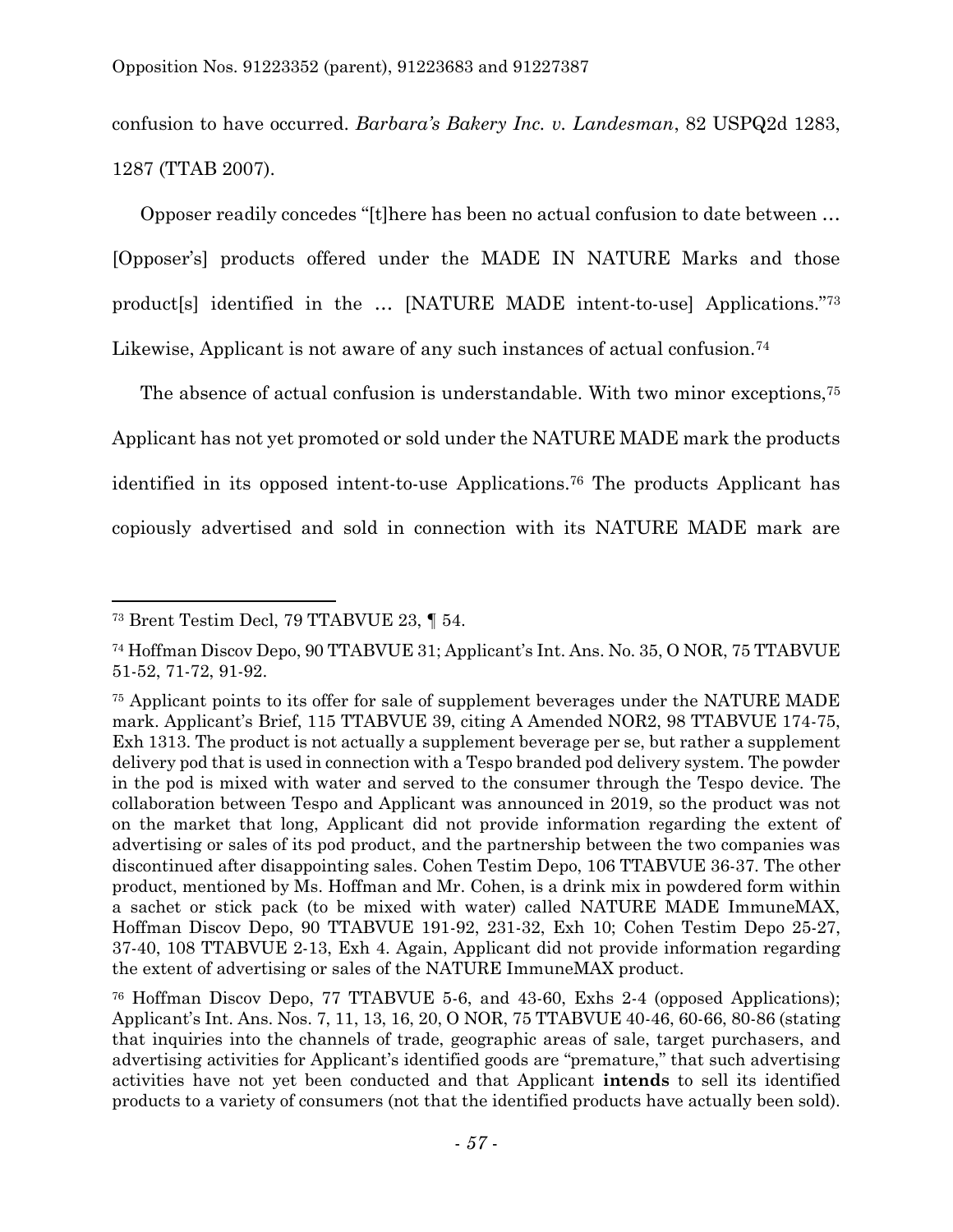vitamins, minerals, and supplements. <sup>77</sup> With respect to Applicant's current line of NATURE MADE products, Opposer does not consider the parties to be competitors, they do not trade in the same "space," the respective products are promoted for sale in different aisles or sections of stores, and Applicant has "never been on … [Opposer's] radar screen until" the occurrence of the circumstances giving rise to the current Oppositions. <sup>78</sup> These facts readily explain Applicant's contention that "there [has not] been any contact between the parties whatsoever prior to the present Oppositions." 79

The absence of any reported instances of confusion therefore is not meaningful in this case. The record does not demonstrate appreciable and continuous use by Applicant of its NATURE MADE mark for a significant period of time in the same markets as those served by Opposer under its MADE IN NATURE marks, *Citigroup v. Cap. City Bank*, 94 USPQ2d at 1660; *Gillette Canada*, 23 USPQ2d at 1774, such that there would have been a reasonable opportunity for confusion to have occurred. *Barbara's Bakery*, 82 USPQ2d at 1287.

In any event, evidence of actual confusion is not required to prove a likelihood of confusion. *See Giant Food*, 218 USPQ at 395-96; *Herbko Int'l v. Kappa Books, Inc*., 308 F.3d 1156, 64 USPQ2d 1375, 1380 (Fed. Cir. 2002). We therefore find the seventh

<sup>77</sup> Applicant's Brief, 115 TTABVUE 15-19.

<sup>78</sup> Brent Discov Depo, A NOR2, 90 TTABVUE 59-65.

<sup>79</sup> Applicant's Brief, 115 TTABVUE 40.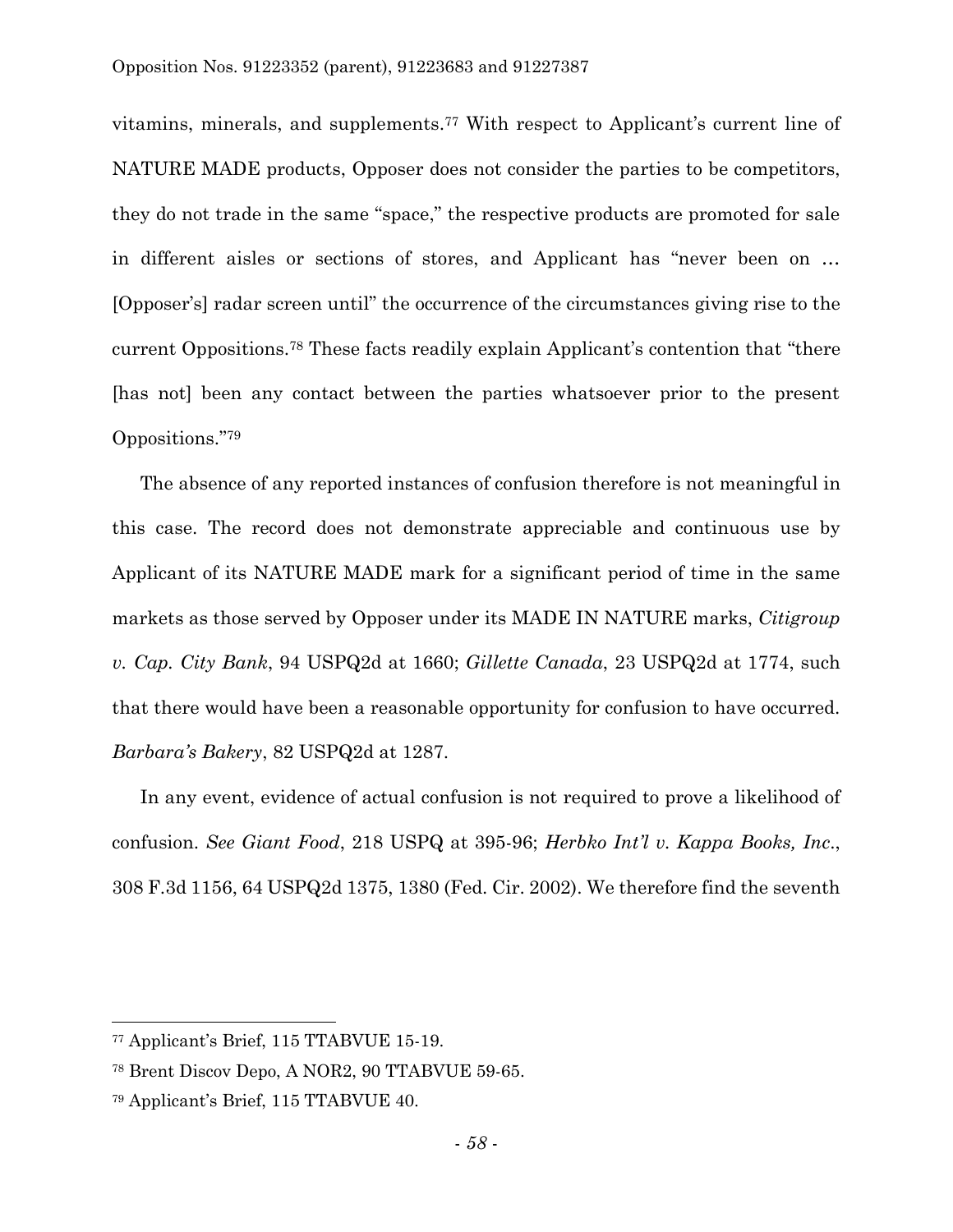and eighth *DuPont* factors, the presence or absence of actual confusion under appropriate circumstances, to be neutral in our likelihood of confusion analysis.

## **F. The Variety of Goods on which Opposer's Mark is or is not Used**

The ninth *DuPont* factor considers "[t]he variety of goods on which a mark is or is not used (house mark, 'family' mark, product mark)." *DuPont*, 177 USPQ at 567. "If a party in the position of plaintiff uses its mark on a wide variety of goods, then purchasers are more likely to view a defendant's related good[s] under a similar mark as an extension of the plaintiff's line." *DeVivo v. Ortiz*, 2020 USPQ2d 10153, at \*14 (TTAB 2020). On the other hand, if the plaintiff's "uses are insufficient to persuade us that Opposer has used … [its] mark on a variety of goods …[,] [w]e … [would] find the ninth *DuPont* factor to be neutral with respect to a finding of likelihood of confusion." *Id.* at \*15.

Applicant argues "the MADE IN NATURE Marks have only been used on a very narrow category of products."<sup>80</sup> Opposer argues that Applicant "ignores completely the undisputed … evidence of … [Opposer's] extensive use of the MADE IN NATURE Marks to identify a wide range of food and beverage products."<sup>81</sup>

As we noted earlier in this opinion, Opposer's MADE IN NATURE product line currently extends to organic dried fruit, organic toasted coconut chips, organic dried vegetables, organic dried fruits and nuts, organic unbaked energy balls, chocolate

 $\overline{a}$ 

<sup>80</sup> Applicant's Brief, 115 TTABVUE 40.

<sup>81</sup> Opposer's Reply Brief, 117 TTABVUE 24.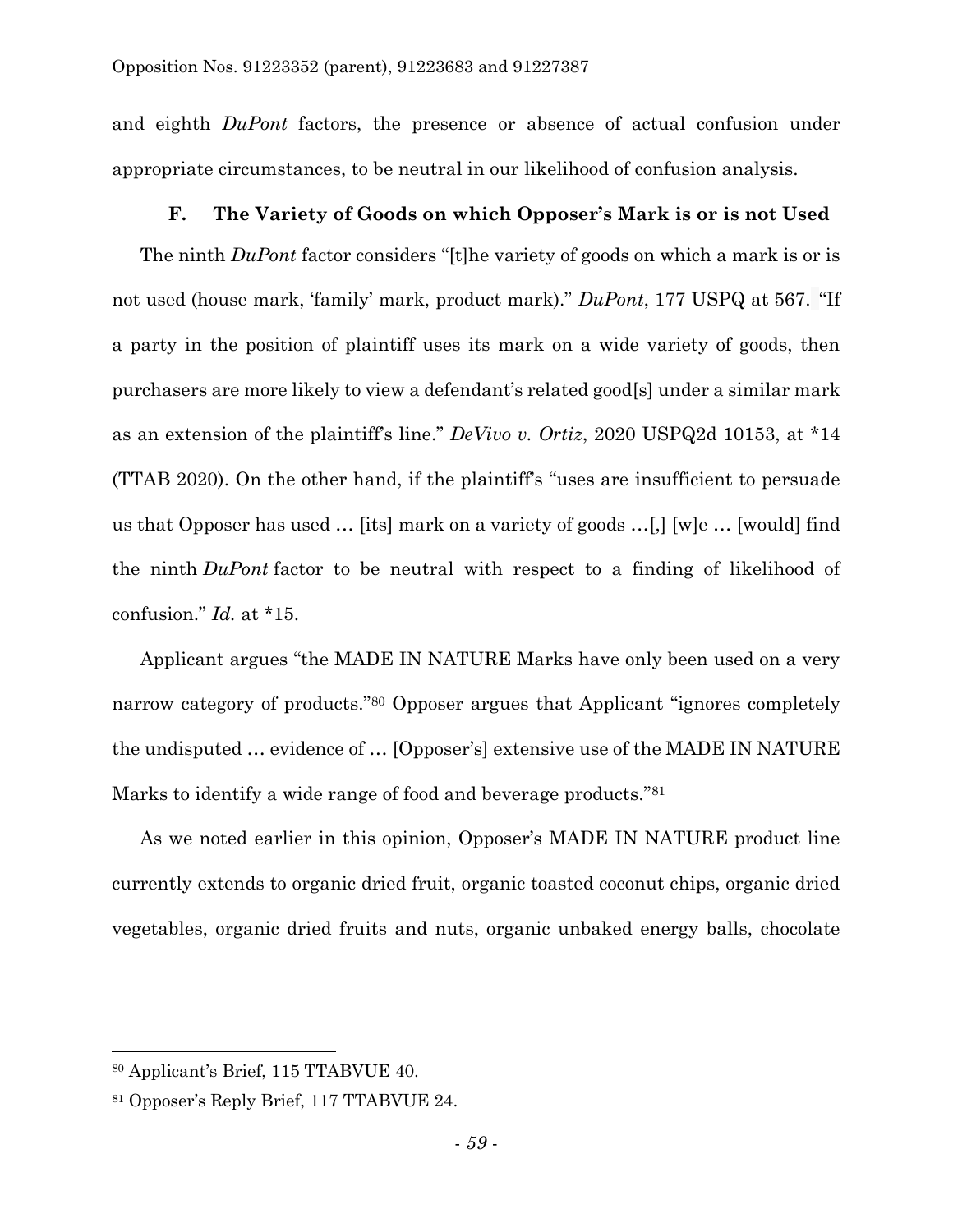covered fruit, fresh fruit and organic cacao fudge. <sup>82</sup> Opposer has not shown that its MADE IN NATURE branded goods extend to other product areas.

Opposer's uses of the MADE IN NATURE marks, as established by the record, are insufficient to persuade us that Opposer has used its marks on an extended variety of goods. Given the relatedness of the parties' identified goods, we find it unnecessary to rely on this factor. We therefore find the ninth *DuPont* factor to be neutral with respect to a finding of likelihood of confusion.

# **G. The Extent to which Applicant has a Right to Exclude Others**

The eleventh *DuPont* factor discusses "[t]he extent to which [the] applicant has a

right to exclude others from use of its mark on its goods." *DuPont*, 177 USPQ at 567.

Applicant argues:

Applicant has a high level of consumer recognition, and … its NATURE MADE mark is famous …. Applicant's NATURE MADE products enjoy immense commercial success with [considerable – amount designated confidential] annual sales revenue …, and holding a [significant – percent designated confidential] market share … [in] the vitamin and supplement category in the United States. … [In fact, as shown by the record,] Applicant's NATURE MADE brand has been the #1 recommended vitamin and supplement by pharmacists for over five years. ... Indeed, even Opposer admits the extensive consumer recognition and market dominance of Applicant's NATURE MADE brand. … Accordingly, this factor weighs against a finding of confusion.<sup>83</sup>

Opposer responds:

l

Although … [Applicant] has [sub]mitted evidence showing that NATURE MADE is used for vitamins and supplements, that evidence is limited to that niche market and does not establish recognition, or a likelihood of expansion into the foods and beverage field. Moreover, …

<sup>82</sup> *Id.* at 5-6, 143-47, ¶ 8, Exh 12; Opposer's Int Ans No 1, A NOR2, 93 TTABVUE 17, 44, 70, 97, 124-27.

<sup>83</sup> Applicant's Brief, 114 TTABVUE 41.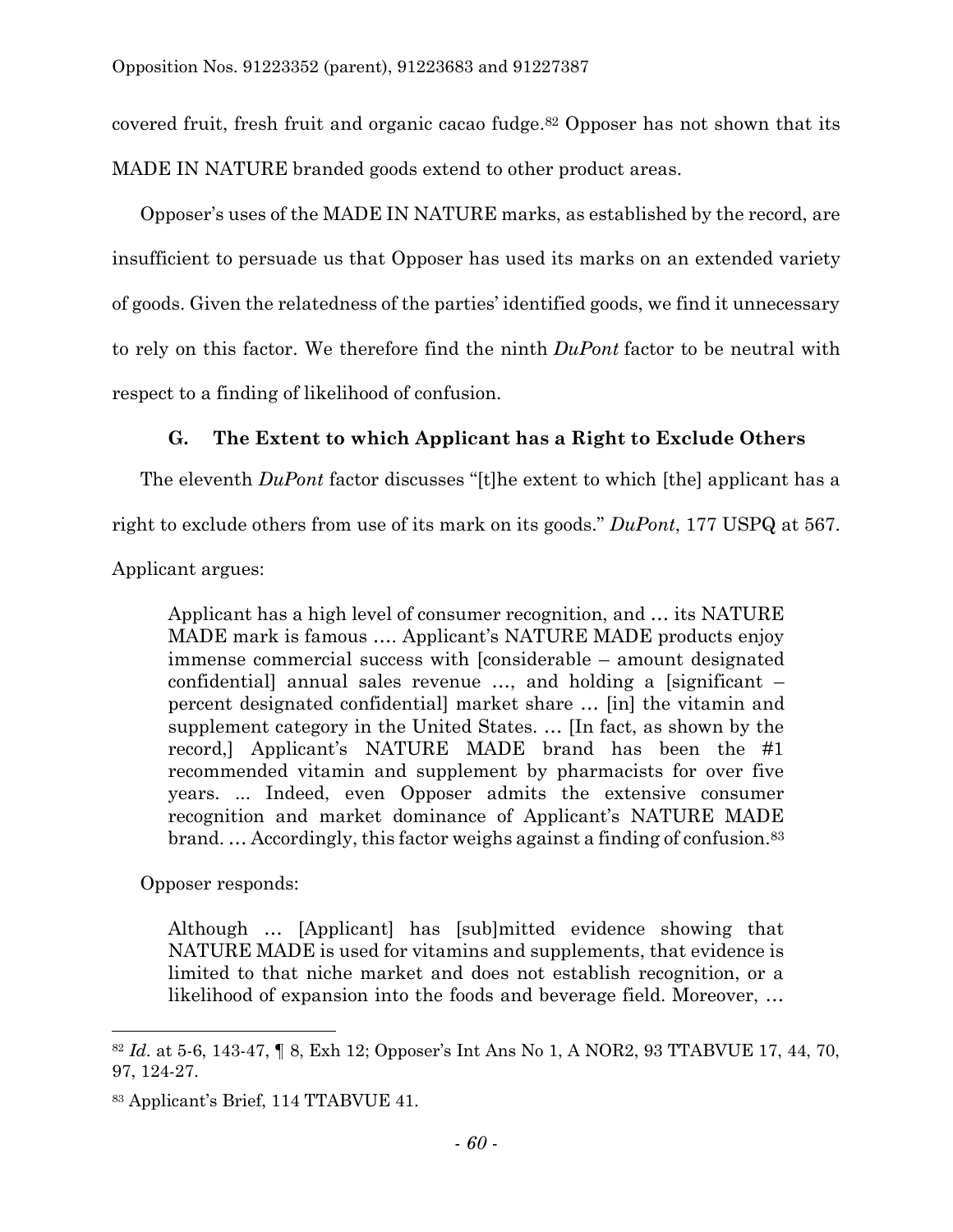[Applicant] did not even address, much less provide any evidence to show, that the products listed under in the … [NATURE MADE] Applications are within its zone of natural expansion. Therefore, this factor is neutral.<sup>84</sup>

As noted above, Applicant has made of record evidence of the renown of its registered NATURE MADE mark in connection with vitamins, minerals and supplements. The food and beverage products identified in the opposed intent-to-use Applications are different goods, and clearly are in the nature of a contemplated future brand extension for the goods, the majority of which are not yet in use in connection with the mark. While brand extension is a desirable business goal, Applicant provides no legal support for finding that this recognition of its registered mark for different goods provides Applicant any right to exclude others from using the NATURE MADE mark, or similar marks, on food and beverages. *See Jackes-Evans Mfg. Co. v. Jaybee Mfg. Corp*., 481 F.2d 1342, 179 USPQ 81, 83 (CCPA 1973) ("There is no right to register one's mark on an expanded line of goods where the use of the mark covered by such registration would lead to a likelihood of confusion, mistake or deception" with the prior trademark rights of opposer.); *Am. Hygienic Lab'ys Inc. v. Tiffany & Co.*, 12 USPQ2d 1979, 1984 (TTAB 1989) ("[W]hile there is no doubt that applicant has priority of use of its [registered] marks on a wide array of products (jewelry, crystal, china, etc.), we do not believe that this use may be relied on to establish priority with respect to the specific cosmetic and toiletry products in its application.").

<sup>84</sup> Opposer's Reply Brief, 117 TTABVUE 25-26.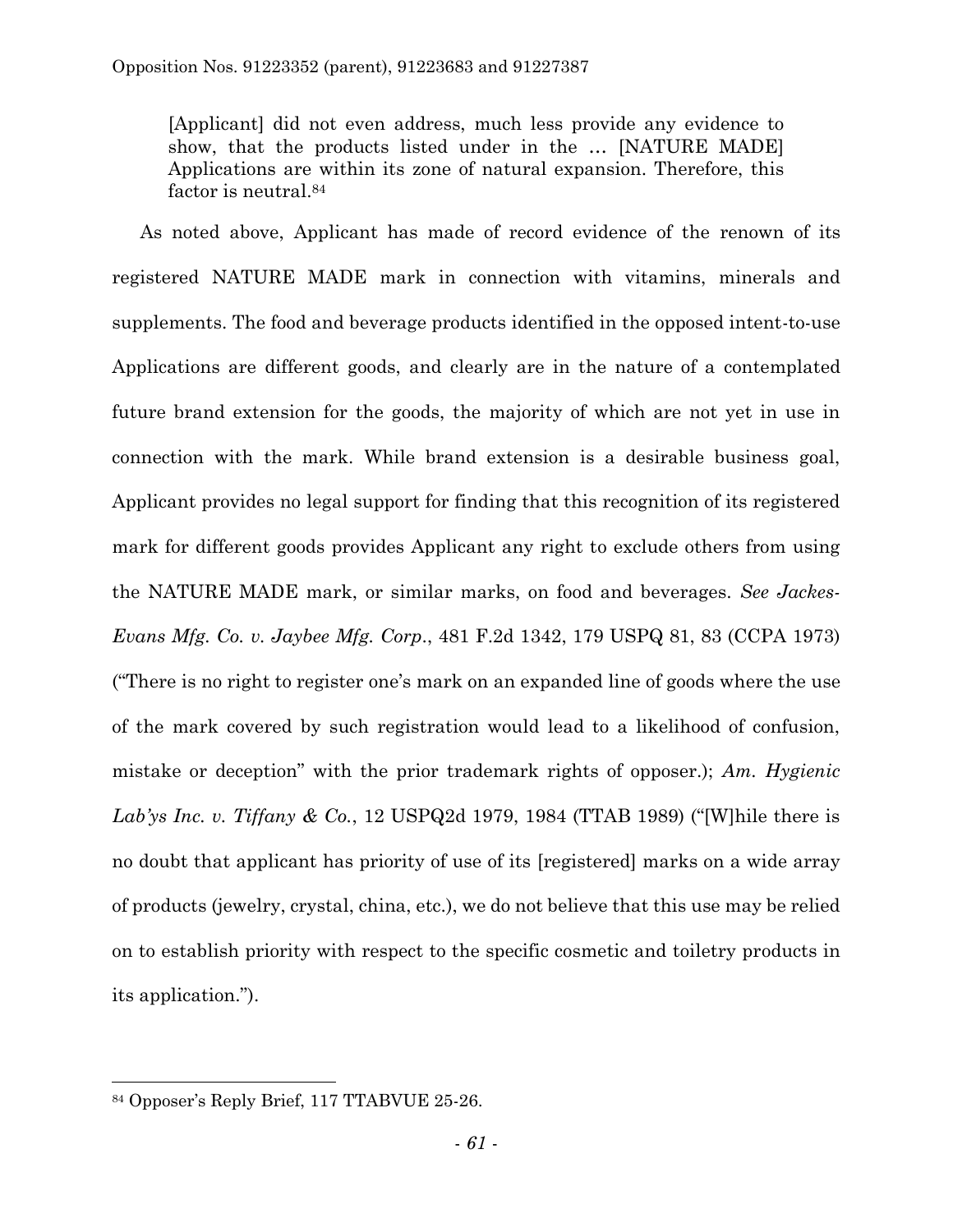The eleventh *DuPont* factor, the extent to which Applicant has a right to exclude others from use of its mark on its goods (in the instant application), does not assist Applicant in this Opposition. We therefore find the eleventh *DuPont* factor to be neutral with respect to likelihood of confusion.

# **H. The Extent of Potential Confusion**

The twelfth *DuPont* factor discusses "[t]he extent of potential confusion, i.e., whether *de minimis* or substantial." *DuPont*, 177 USPQ at 567. Applicant argues that "in light of (1) the differences in the marks; (2) the 'weakness' of Opposer's marks; and (3) differences in the respective trade channels, [and] … the other [likelihood of confusion] factors [Applicant] analyzed [elsewhere in its brief], the potential for confusion is, at most, *de minimis*, and does not rise to the **likelihood** of confusion standard in any case." (emphasis Applicant's).<sup>85</sup> Opposer argues "the *DuPont* factors demonstrate a likelihood of consumer confusion between use of the NATURE MADE mark for the food and beverage products in the … [opposed] Applications and the MADE IN NATURE Marks used by Opposer with food products" (then proceeding to summarize its prior arguments).<sup>86</sup>

The premises on which Applicant argues the absence of a likelihood of confusion all fail, in view of our findings above: the parties' marks are similar; while Opposer's marks are conceptually weak, they are afforded the benefits of federal registration and are of commercially moderate strength; and the parties' trade channels and

 $\overline{a}$ 

<sup>85</sup> Applicant's Brief, 115 TTABVUE 41.

<sup>86</sup> Opposer's Brief, 117 TTABVUE 26.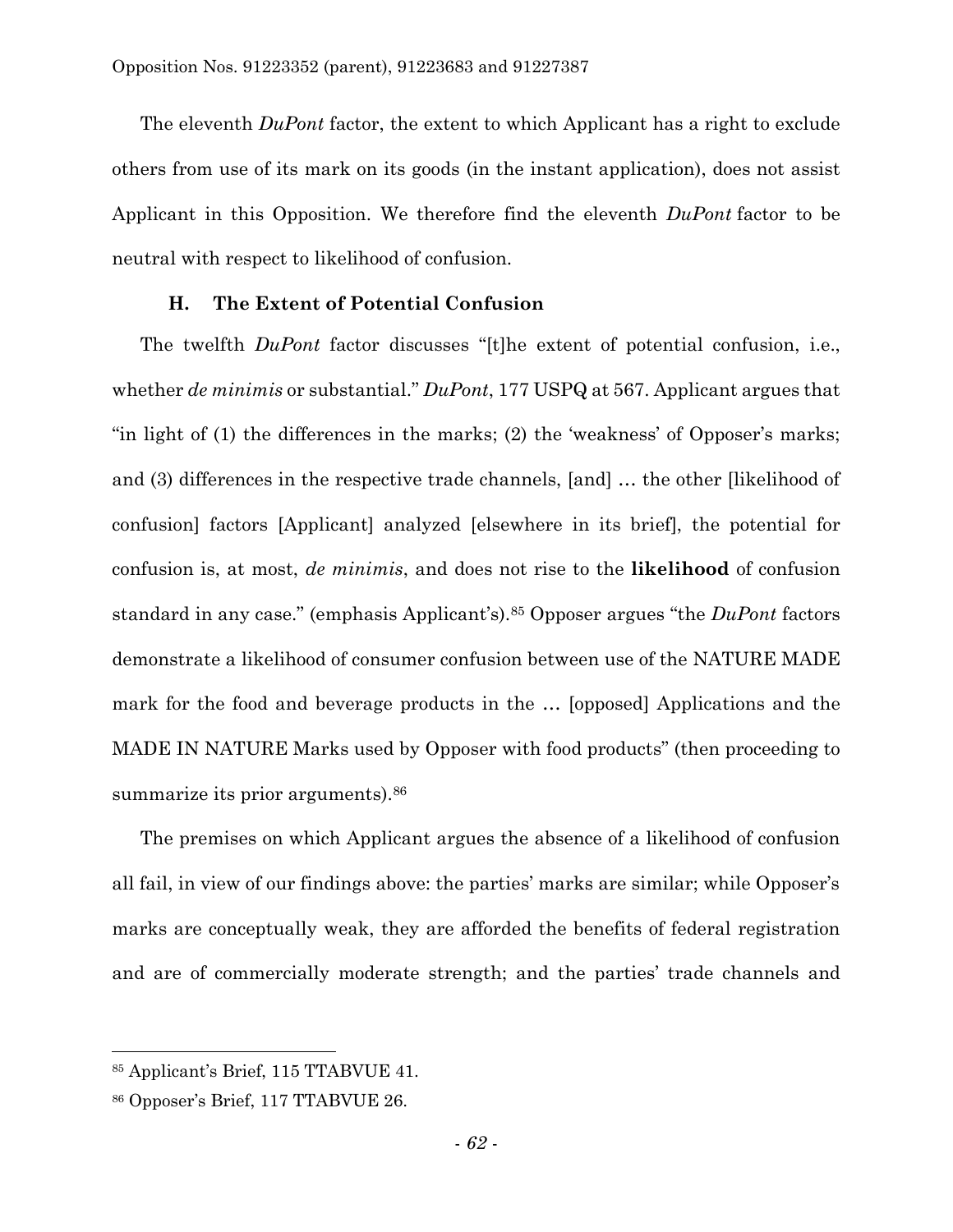classes of purchasers are presumed to be identical or otherwise overlap. As summarized below, we find the likelihood of confusion in this case to be substantial. The twelfth *DuPont* factor, the extent of potential confusion, weighs in favor of likely confusion.

## **I. Any Other Established Fact Probative of the Effect of Use**

The thirteenth *DuPont* factor considers "[a]ny other established fact probative of the effect of use." *DuPont*, 177 USPQ at 567. Applicant used the opportunity of discussing the thirteenth *DuPont* factor to argue in its brief the *Morehouse* defense that was not raised in its Answers to the Notices of Opposition.<sup>87</sup> As we previously discussed, Applicant did not timely raise the *Morehouse* defense, and in any event, this defense does not apply to the facts of record. Applicant has not established any other facts probative of the effect of use.

## **J. Likelihood of Confusion: Summary and Conclusions**

Opposer's MADE IN NATURE marks are conceptually weak, but are imbued with the benefit of federal registration; and Opposer's marks are of moderate commercial strength. The parties' marks, MADE IN NATURE and NATURE MADE are highly similar. The parties' goods, as identified in Opposer's Registrations and the opposed Applications, are identical in part (as to Application Serial Nos. 85862774 and 85862772), and related in part (as to all three Applications). The parties' trade channels and classes of purchasers are presumed to be identical or the evidence establishes that they otherwise overlap.

<sup>87</sup> Applicant's Brief, 115 TTABVUE 42-47.